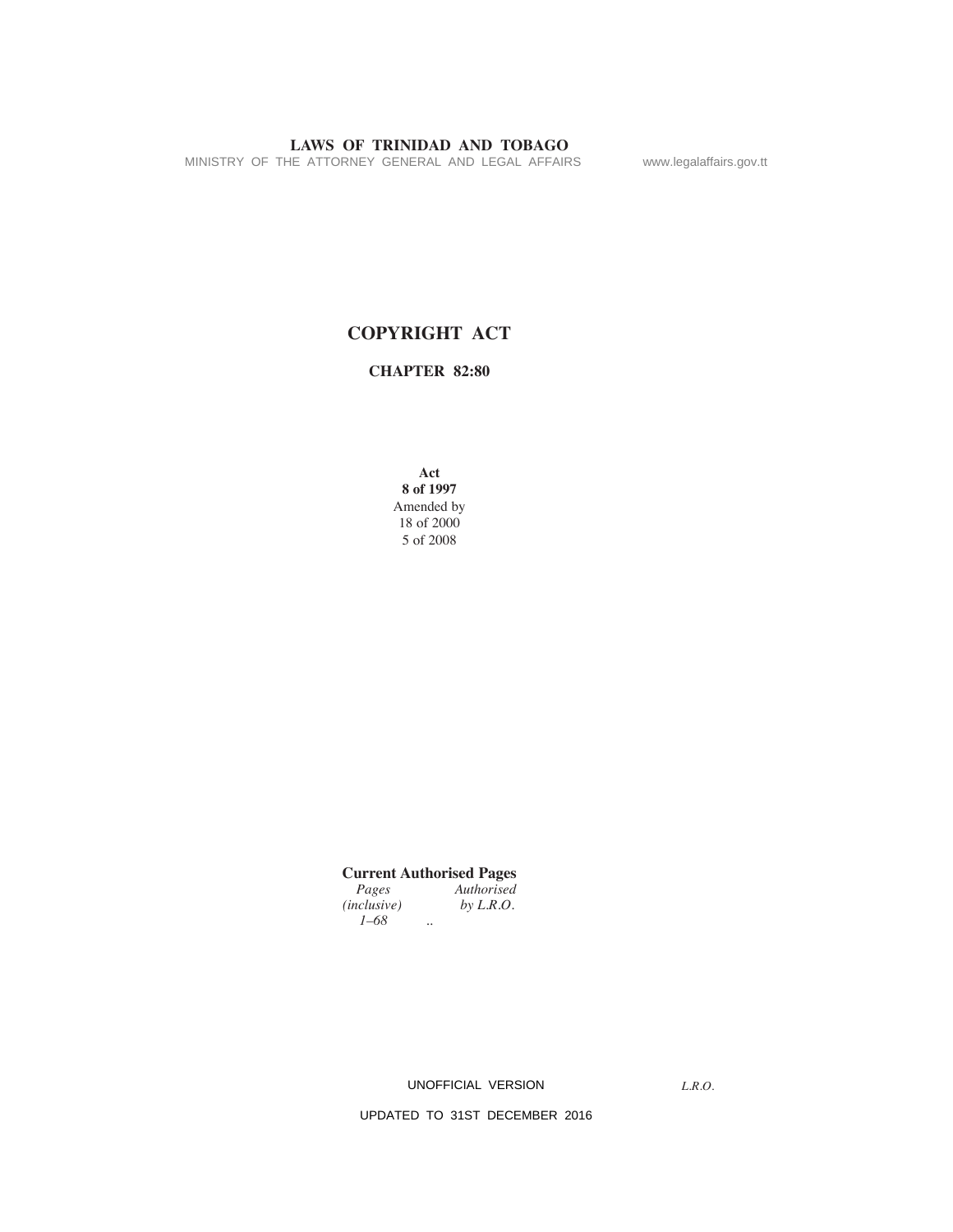| MINISTRY OF THE ATTORNEY GENERAL AND LEGAL AFFAIRS |                                        |          |          | www.legalaffairs.gov.tt |
|----------------------------------------------------|----------------------------------------|----------|----------|-------------------------|
| <b>Chap. 82:80</b>                                 | Copyright                              |          |          |                         |
|                                                    | <b>Index of Subsidiary Legislation</b> |          |          |                         |
|                                                    |                                        |          |          | Page                    |
| Copyright (Customs) Regulations (LN 37/2000)       | $\cdots$                               | $\cdots$ | $\cdots$ | 53                      |

UNOFFICIAL VERSION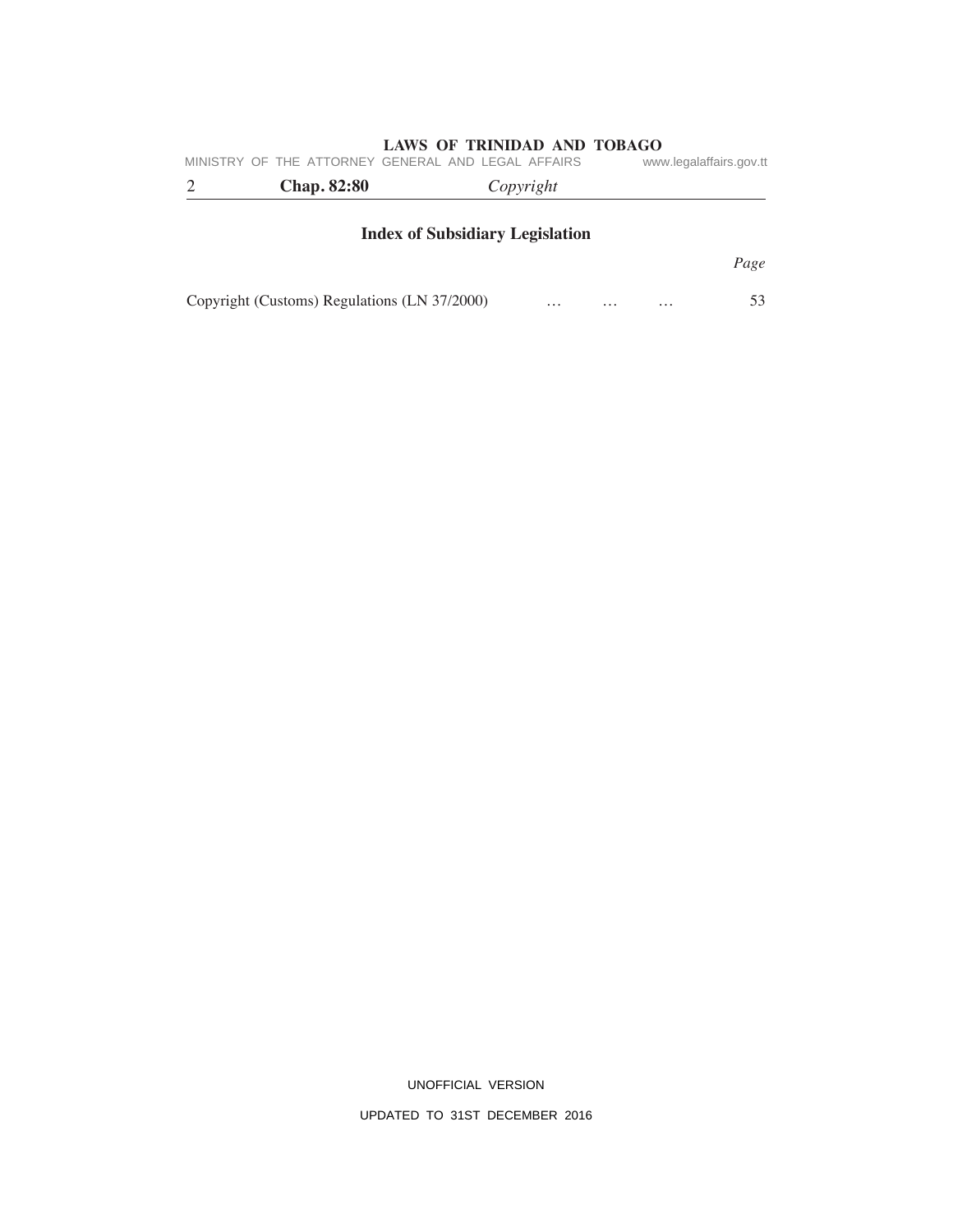MINISTRY OF THE ATTORNEY GENERAL AND LEGAL AFFAIRS www.legalaffairs.gov.tt

 *Copyright* **Chap. 82:80** 3

# **CHAPTeR 82:80**

# **COPYRIGHT ACT**

# ARRANGEMENT OF SECTIONS

**SeCTION**

# **PART I**

# **PReLImINARY**

- 1. Short title.
- 2. Act inconsistent with the Constitution.
- 3. Interpretation.
- 4. Application.

# **PART II**

# **COPYRIGHT**

- 5. Copyright and copyright works.
- 6. Derivative works.
- 7. Subject matter not protected.
- 8. Nature of copyright.
- 9. Private reproduction for personal purposes.
- 10. Quotation.
- 11. Reproduction for teaching.
- 12. Reprographic reproduction by libraries and archives.
- 13. Reproduction, broadcasting and other communication to the public for informatory purposes.
- 14. Reproduction and adaptation of computer programs.
- 15. Importation for personal purposes.
- 16. Display of works.
- 17. Permitted use of artistic works situated in public places.

# **PART III**

# **mORAL RIGHTS**

18. Moral rights.

# **PART IV**

# **DuRATION OF COPYRIGHT AND mORAL RIGHTS**

- 19. Duration of copyright.
- 19A. Duration of moral rights of performers.

#### UNOFFICIAL VERSION

*L.R.O.*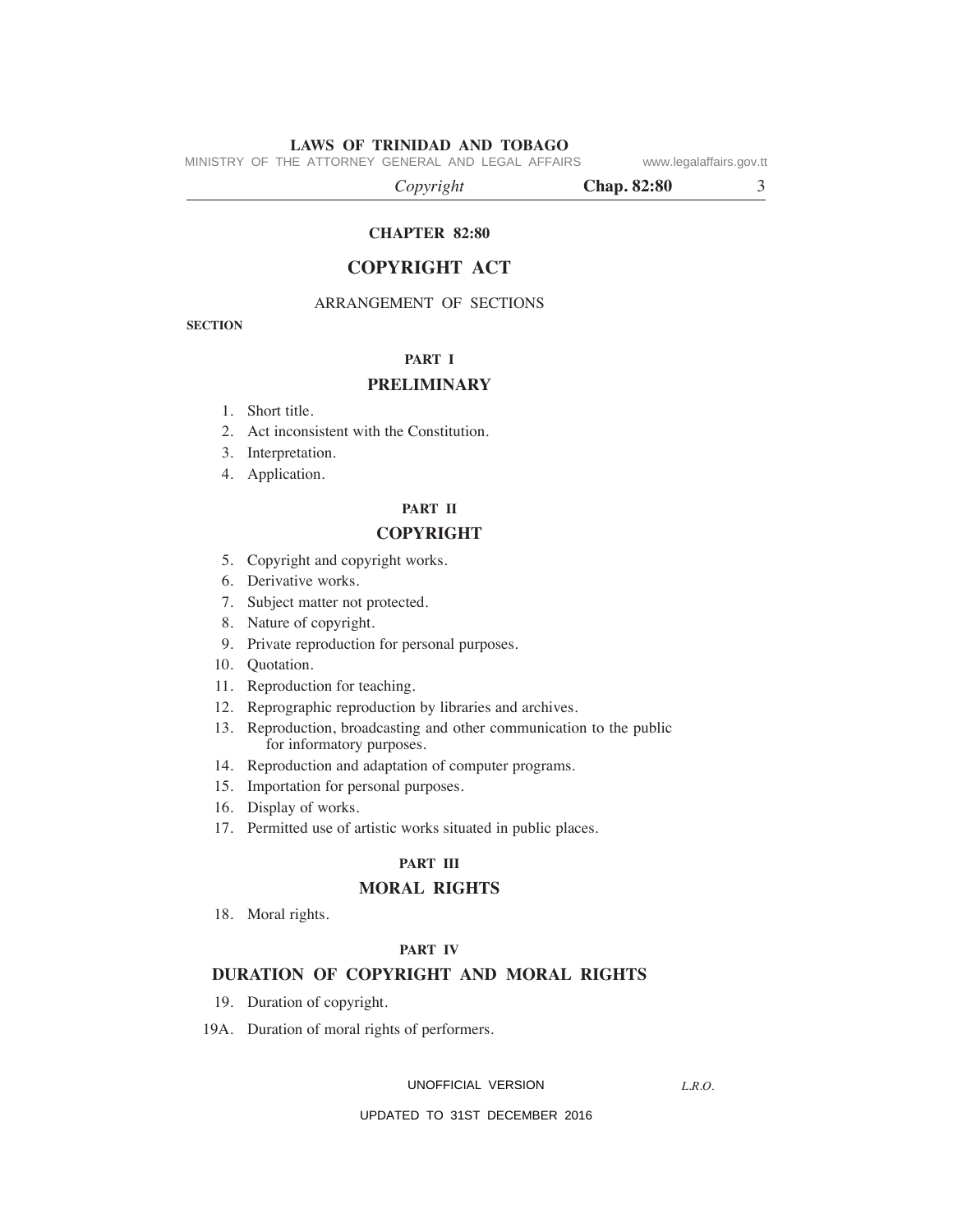**LAWS OF TRINIDAD AND TOBAGO** MINISTRY OF THE ATTORNEY GENERAL AND LEGAL AFFAIRS

4 **Chap. 82:80** *Copyright*

#### ARRANGEMENT OF SECTIONS—*Continued*

#### **SeCTION**

#### **PART V**

#### **NeIGHBOuRING RIGHTS**

#### **(PROTeCTION OF PeRFORmeRS, PRODuCeRS OF SOuND ReCORDINGS AND BROADCASTING ORGANISATIONS)**

- 20. Neighbouring rights subsisting in performances, sound recordings and broadcasts.
- 21. Acts requiring authorisation of performers.
- 22. Acts requiring authorisation of producers of sound recordings.
- 23. Equitable remuneration for use of sound recordings.
- 24. Acts requiring authorisation of broadcasting organisations.
- 25. Limitations on protection.

#### **PART VI**

# **OWNeRSHIP AND ASSIGNmeNT**

- 26. Original ownership of copyright and neighbouring rights.
- 27. Original ownership of copyright and neighbouring rights by international organisations.
- 28. Assignments and licences.
- 29. Prospective ownership of author's rights.

# **PART VII**

#### **CIVIL RemeDIeS**

- 30. Action—definition of.
- 31. Action by owner of rights for infringement.
- 32. Action by exclusive licensee for infringement.
- 32A. Certain infringement actionable by non-exclusive licensee.
	- 33. Exercise of concurrent rights.
	- 34. Secondary infringements.
- 34A. Measures, remedies and sanctions against acts constituting infringements of copyright and neighbouring rights.
- 34B. Abuses in respect of rights management information.
	- 35. Presumption of authorship and of representation of the author.
	- 36. Presumptions relevant to sound recordings, audio-visual works and computer programs.

#### UNOFFICIAL VERSION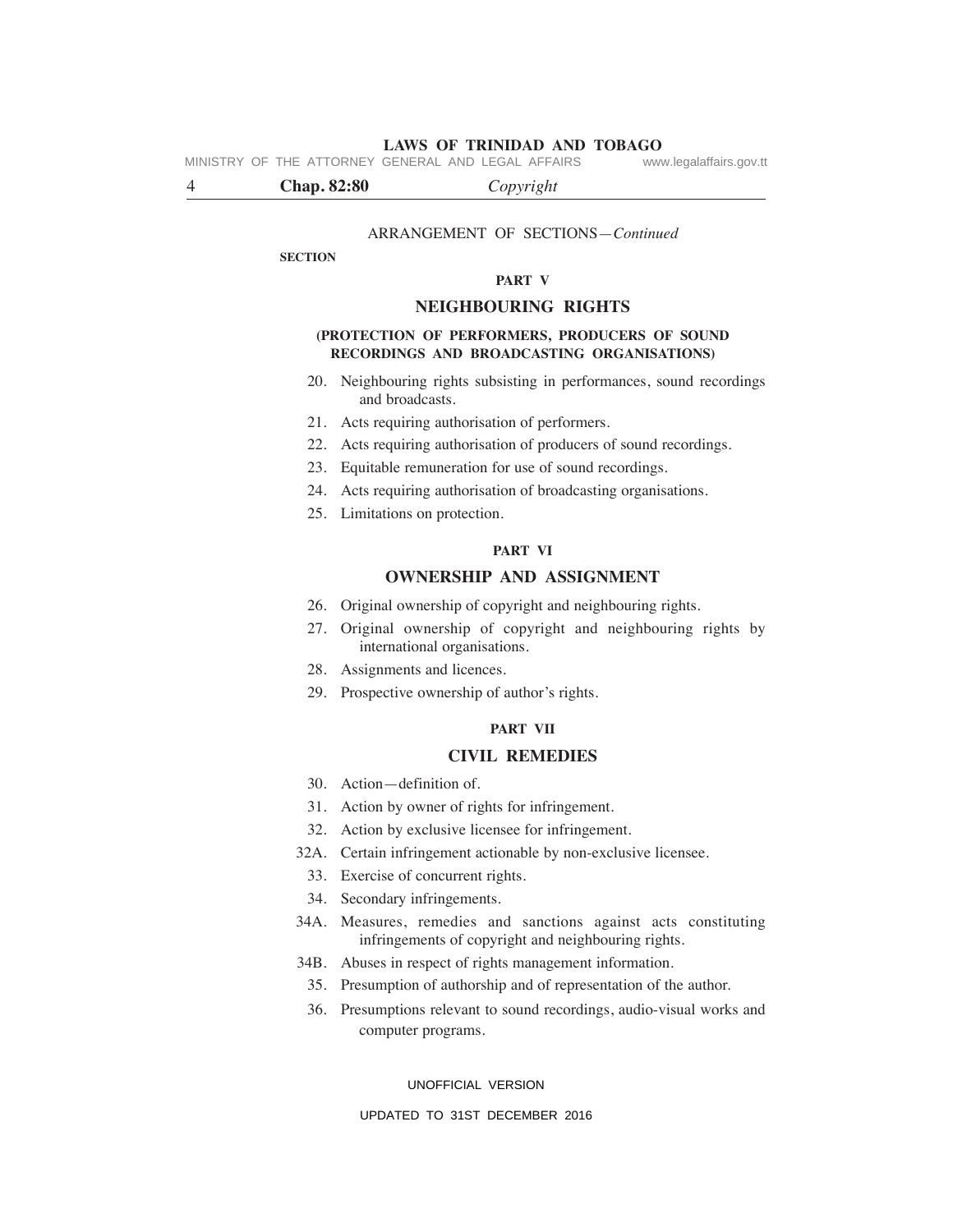MINISTRY OF THE ATTORNEY GENERAL AND LEGAL AFFAIRS www.legalaffairs.gov.tt

 *Copyright* **Chap. 82:80** 5

## **SeCTION**

- 37. Presumptions relevant to works of the State.
- 38. Civil remedies for infringement.
- 39. Wide injunction available to licensing bodies.
- 40. Withdrawal of privilege against incrimination of self or spouse in infringement and related proceedings.

#### **PART VIII**

# **OFFeNCeS**

- 41. Penalties in respect of infringing copies of a work, performance, sound recording or broadcast.
- 41A. Penalties in respect of unauthorised public performance.
	- 42. Offences by bodies corporate.
	- 43. Time limited for prosecution.
	- 44. Powers of the Magistrate.
	- 45. Powers of police officers.
	- 46. Obstruction of police officers.
	- 47. Power to arrest without warrant.
	- 48. Provision for restricting importation of infringing copies.

#### **PART IX**

## **SPeCIAL JuRISDICTION OF THe COuRT**

- 49. Definitions.
- 50. Jurisdiction of Court.
- 51. Procedure in proceedings before the Court.
- 52. Disputes with licensing bodies.
- 53. Rights of appeal.

### **PART X**

# **FINAL PROVISIONS**

- 54. Scope of application of Act.
- 55. Application of Act in relation to performers, sound recordings and broadcasts.
- 56. Act No. 13 of 1985 repealed.
- 57. Regulations.
- 58. Savings.
- 59. Limitation of certain actions.

UNOFFICIAL VERSION

*L.R.O.*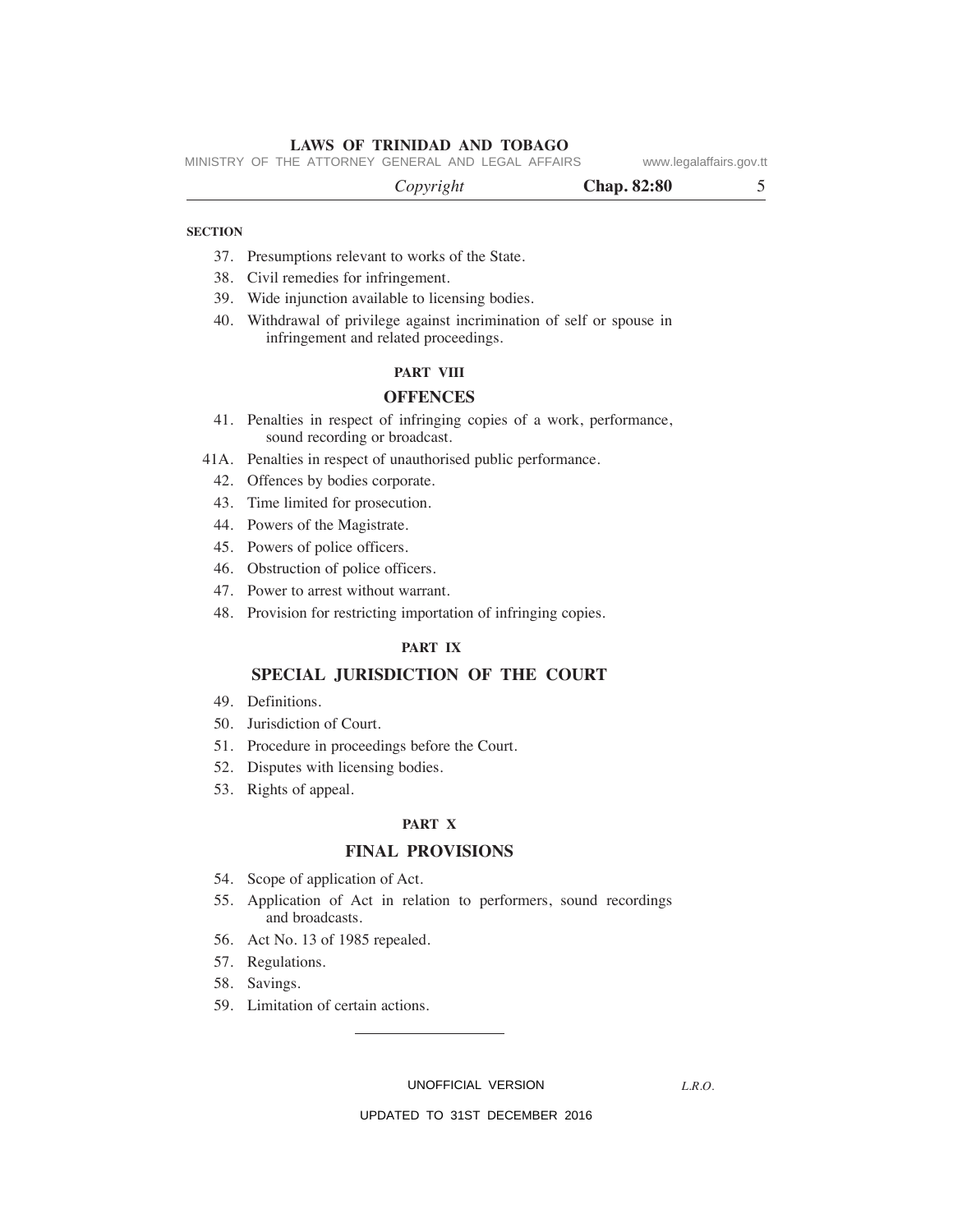MINISTRY OF THE ATTORNEY GENERAL AND LEGAL AFFAIRS www.legalaffairs.gov.tt

6 **Chap. 82:80** *Copyright*

# **CHAPTeR 82:80**

# **COPYRIGHT ACT**

8 of 1997.

# **An Act to make provision in respect of copyright and neighbouring rights, in substitution for the Copyright Act, 1985, and for related purposes.**

Commencement. [205/1997]. Preamble.

[1ST OCTOBER 1997]

WHEREAS it is enacted by section  $13(1)$  of the Constitution that an Act of Parliament to which that section applies may expressly declare that it shall have effect even though inconsistent with sections 4 and 5 of the Constitution, and if any Act does so declare it shall have effect accordingly:

 And whereas it is provided in subsection (2) of the said section 13, that an Act of Parliament to which that section applies is one the Bill for which has been passed by both houses of Parliament and at the final vote thereon in each House has been supported by the votes of not less than three-fifths of all the members of that House:

 And whereas it is necessary and expedient that this Act have effect even though inconsistent with sections 4 and 5 of the Constitution:

#### **PART I**

# **PReLImINARY**

Short title.

**1.** This Act may be cited as the Copyright Act.

Act inconsistent with the Constitution.

 **2.** This Act shall have effect even though inconsistent with sections 4 and 5 of the Constitution.

Interpretation. [5 of 2008].

 **3.** For the purposes of this Act, the following terms have the following meaning:

"audio-visual work" is a work that consists of a series of related images which impart the impression of motion, with or without accompanying sounds, susceptible of being made

UNOFFICIAL VERSION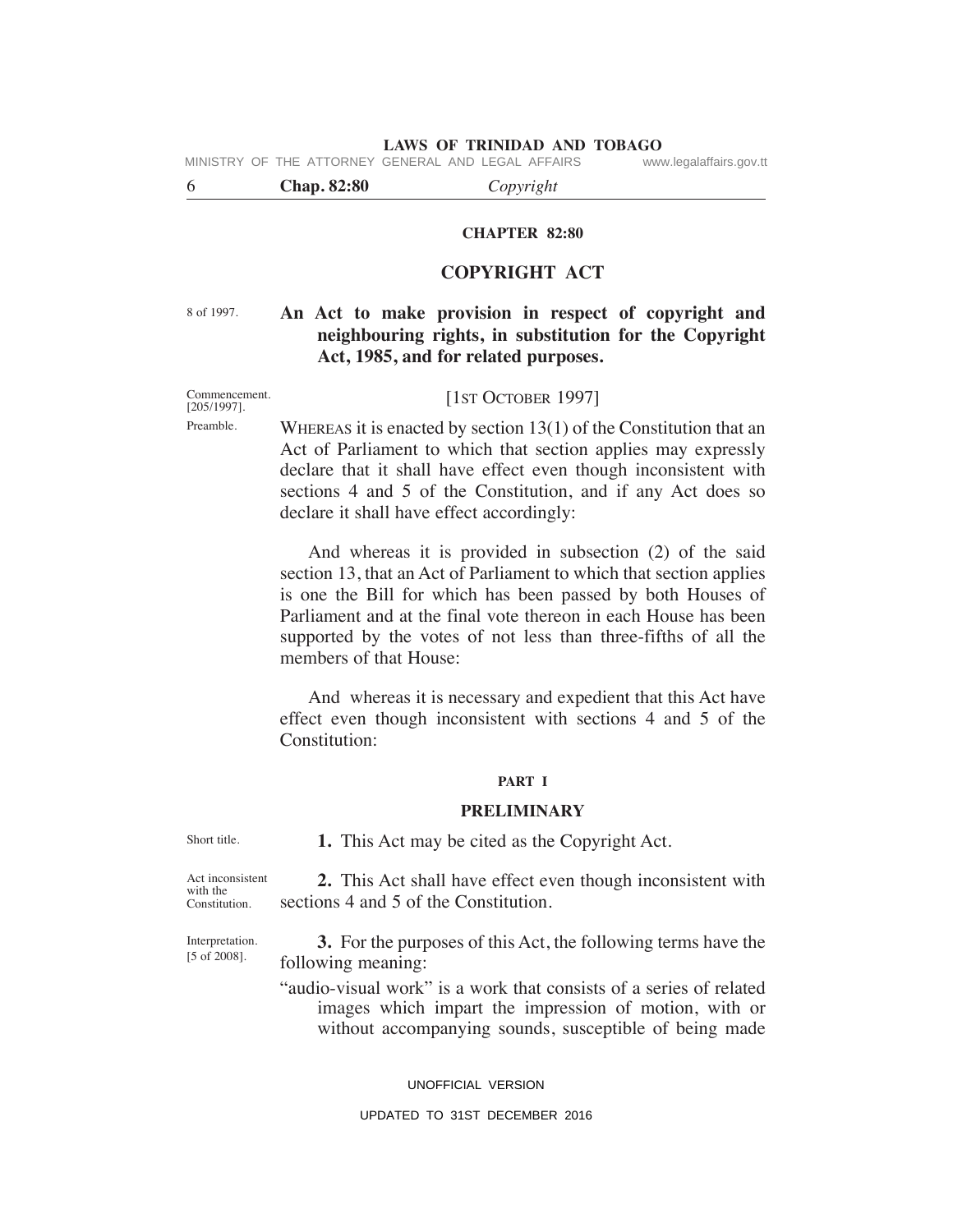|  | MINISTRY OF THE ATTORNEY GENERAL AND LEGAL AFFAIRS |  |  | www.legalaffairs.gov.tt |
|--|----------------------------------------------------|--|--|-------------------------|
|  |                                                    |  |  |                         |

| <b>Chap.</b> 82:80 |  |
|--------------------|--|
|                    |  |

visible, and where accompanied by sounds, susceptible of being made audible;

"author" is the natural person who has created the work;

"broadcasting" is the communication of a work, a performance or a sound recording to the public in any country or territory by wireless transmission, including transmission by satellite, and "broadcast" and "rebroadcasting" have corresponding meanings;

"building" is a structure of any kind;

- "collective work" is a work created by two or more natural persons at the initiative and under the direction of a natural person or legal entity, with the understanding that it will be published by the latter person or entity under his or its own name subject to the moral rights of the contributing natural persons;
- "communication to the public" means the transmission to the public by wire or wireless means, including the making available to the public of the images or sound or both, of a work, performance or sound recording, in such a way that members of the public may access it from a place and at a time individually chosen by them;
- "computer" is an electronic or similar device having information processing capabilities; and a "computer program" is a set of instructions expressed in words, codes, schemes or in any other form, which is capable, when incorporated in a medium that the computer can read, of causing a computer to perform or achieve a particular task or result;

"copyright" is the right subsisting under Part II;

"Court" is the High Court;

"electronic retrieval system" is an electronic system—

- *(a)* in which works, performances or broadcasts may be stored; and
- *(b)* from which a member of the public may cause a work, performance or broadcast, selected by him, to be transmitted, by wire or wireless means, from a place and at a time individually chosen by him, to receiving equipment under his control;

#### UNOFFICIAL VERSION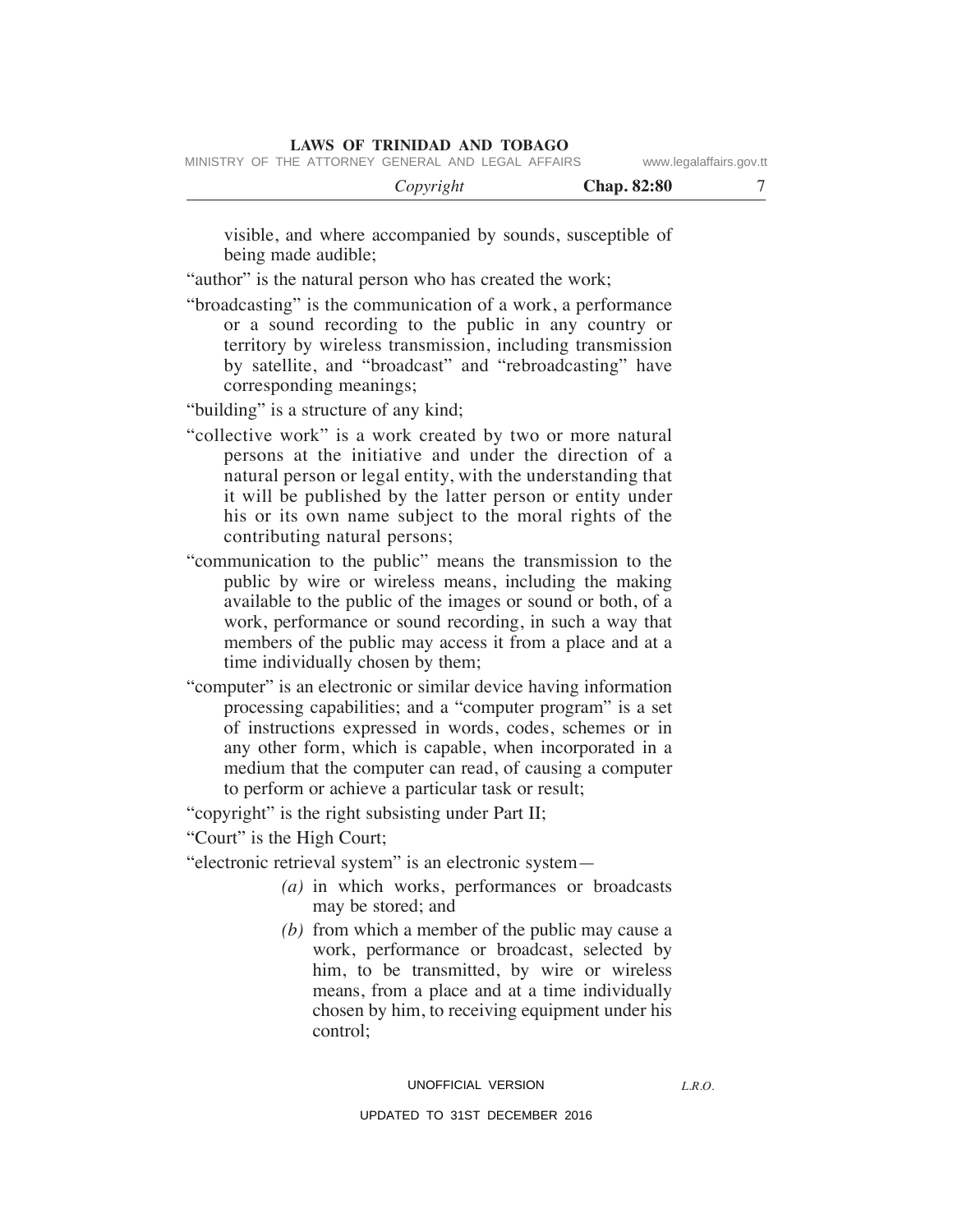| MINISTRY OF THE ATTORNEY GENERAL AND LEGAL AFFAIRS | www.legalaffairs.gov.tt |
|----------------------------------------------------|-------------------------|
|----------------------------------------------------|-------------------------|

| <b>Chap.</b> 82:80 | Copyright |
|--------------------|-----------|
|--------------------|-----------|

"exclusive licence" is a licence in writing signed by or on behalf of an owner or prospective owner of copyright or neighbouring rights, authorising the licensee to the exclusion of all other persons, including the person granting the licence, to exercise a right which by virtue of this Act would (apart from the licence) be exercisable exclusively by the owner of copyright or neighbouring rights and "exclusive licensee" shall be construed accordingly;

"future copyright or neighbouring rights" has the meaning assigned to it under section 29(2);

"general licence" has the meaning assigned to it under section 49;

"infringement" is any act that contravenes any rights protected under this Act;

"infringing copies" means—

- *(a)* an article, the making of which constitutes an infringement of the copyright work, performance, sound recording or broadcast;
- *(b)* an article, which if it had been imported or is proposed to be imported into Trinidad and Tobago and its making in Trinidad and Tobago would have constituted an infringement of the copyright in the work in question or infringement of neighbouring rights in the performance, sound recording or broadcast or a breach of a licence agreement relating to that work, performance, sound recording or broadcast; and
- *(c)* any other copy falling to be treated as an infringing copy, it not having been made in accordance with the provisions of sections 9, 10, 11, 12, 13, and 14;

"licensing body" has the meaning assigned to it under section 49;

"moral rights" are the rights subsisting under Part III;

"neighbouring rights" are the rights subsisting under Part V;

"performers" are singers, musicians, and other persons who sing, deliver, declaim, play in, or otherwise perform literary and artistic works and "performance" has a corresponding meaning;

UNOFFICIAL VERSION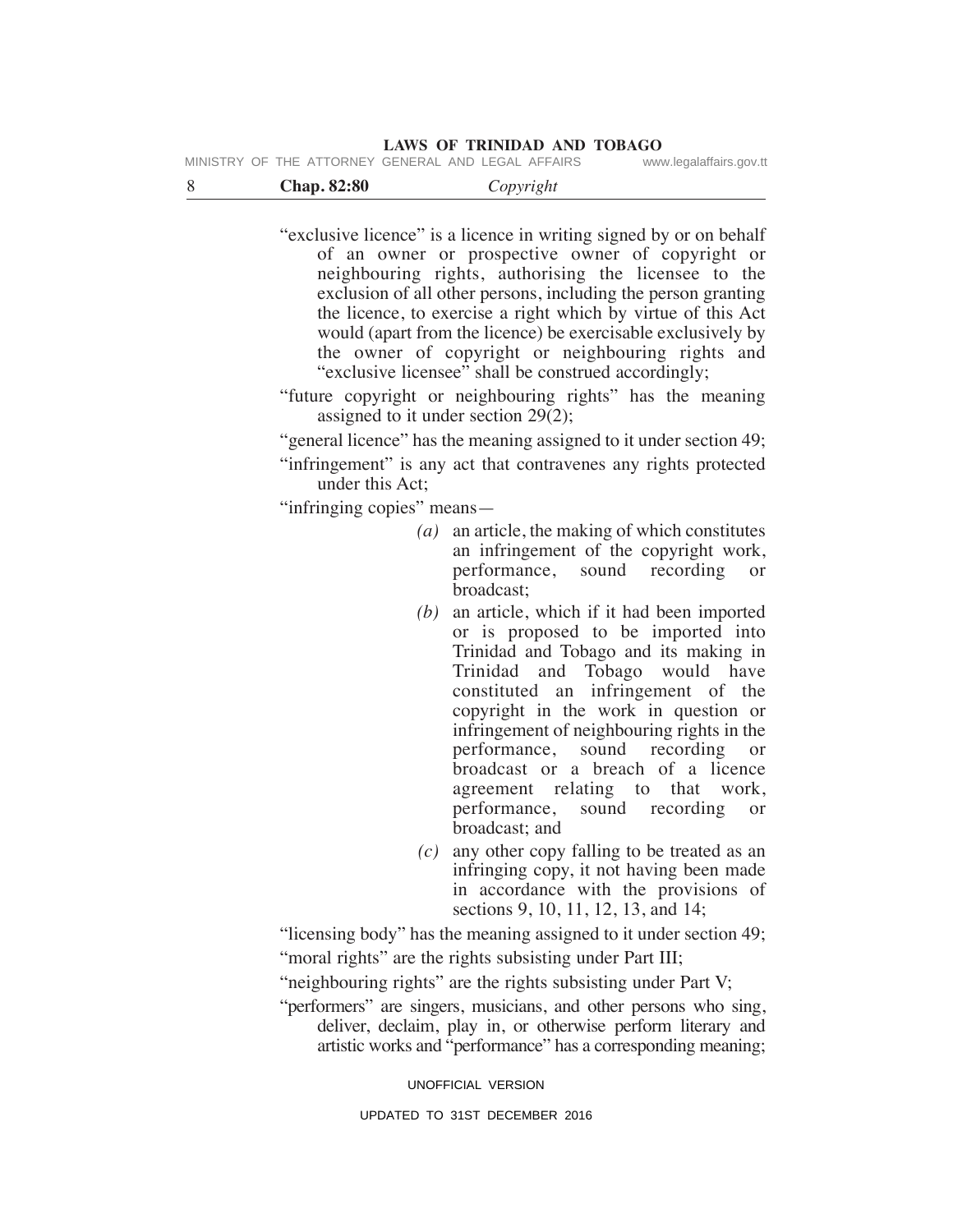|  | MINISTRY OF THE ATTORNEY GENERAL AND LEGAL AFFAIRS |  |  | www.legalaffairs.gov.tt |  |
|--|----------------------------------------------------|--|--|-------------------------|--|
|  |                                                    |  |  |                         |  |

"photographic work" is the recording of light or other radiation on any medium on which an image is produced or from which an image may be produced, irrespective of the technique (chemical, electronic or other) by which such recording is made; a still picture extracted from an audio-visual work shall not be considered a "photographic work" but a part of the audio-visual work concerned;

"producer" of an audio-visual work, a work of mas or a sound recording, is the natural person or legal entity by whom the arrangements necessary for the making of the audio-visual work, work of mas or sound recording are undertaken;

"prospective owner" has the meaning assigned to it in the definition of "future copyright or neighbouring rights" in section  $29(2)$ ;

- "public display" is the showing of the original or a copy of a work—
	- *(a)* directly;
	- *(b)* by means of a film, slide, television image or otherwise on screen;
	- *(c)* by means of any other device or process; or
	- *(d)* in the case of an audio-visual work, the showing of individual images nonsequentially,

 at a place or places where persons outside the normal circle of a family and its closest social acquaintances are or can be present, irrespective of whether they are or can be present at the same place and time or at different places or times, and where the work can be displayed without communication to the public within the meaning of the definition of "communication to the public";

"public lending" is the transfer of the possession of the original or a copy of a work or a sound recording for a limited period of time for non-profit making purposes, by an institution, the services of which are available to the public, such as a public library or archive;

"public performance" is—

 *(a)* in the case of a work other than an audio-visual work, the recitation, playing, dancing, acting or otherwise performing the work, either directly or by means of any device or process;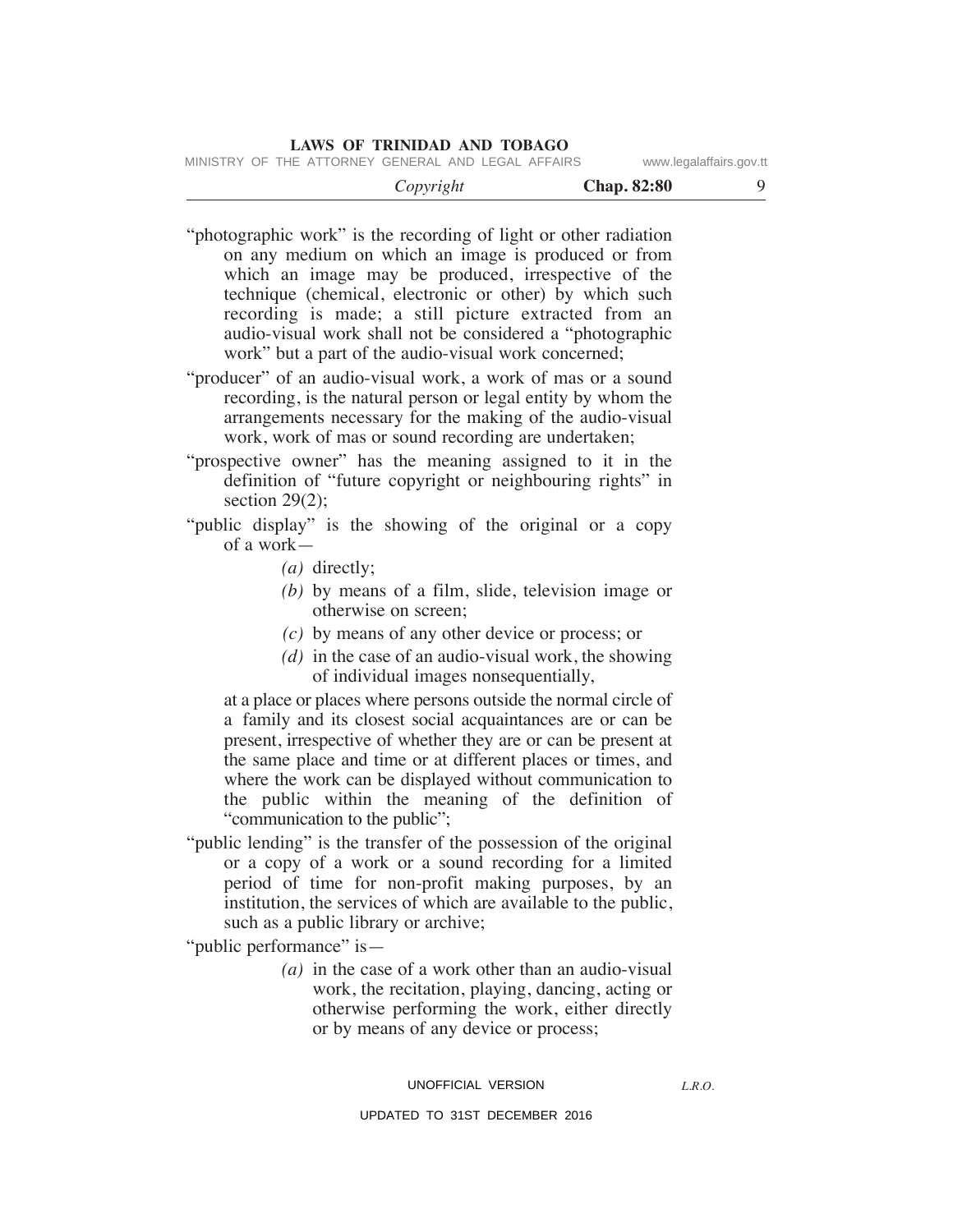**LAWS OF TRINIDAD AND TOBAGO** MINISTRY OF THE ATTORNEY GENERAL AND LEGAL AFFAIRS www.legalaffairs.gov.tt

| -10 | <b>Chap. 82:80</b> | Copyright |
|-----|--------------------|-----------|
|     |                    |           |

- *(b)* in the case of an audio-visual work, the showing of images in sequence and the making of accompanying sounds audible; and
- *(c)* in the case of a sound recording, making the recorded sounds audible,

 at a place or at places where persons outside the normal circle of the family and its closest acquaintances are or can be present, irrespective of whether they are or can be present at the same place and time, or at different places or times, and where the performance can be perceived without the need for communication to the public within the meaning of the definition of "communication to the public";

"published" refers to a work or a sound recording—

- *(a)* copies of which have been made available to the public in a reasonable quantity for sale, rental, public lending or for other transfer of the ownership or the possession of the copies; or
- *(b)* which have been made available to the public by means of an electronic retrieval system,

 provided that, in the case of a work, the making available to the public took place with the consent of the author or other owner of copyright, and in the case of a sound recording, with the consent of the producer of the sound recording or his successor in title;

- "related offence" has the meaning assigned to it under section  $40(1)$ ;
- "related penalty" has the meaning assigned to it under section  $40(1)$ ;
- "rental" is the transfer of the possession of the original or a copy of a work or sound recording for a limited period of time for profit-making purposes;
- "reproduction" is the making of one or more copies of a work or sound recording in any material form, including any permanent or temporary storage of the work or sound recording in electronic form;
- "rights management information" means information or numbers or codes representing information, attached to a copy of a work, fixed performance, sound recording or fixed broadcast or appearing in connection with the broadcasting

UNOFFICIAL VERSION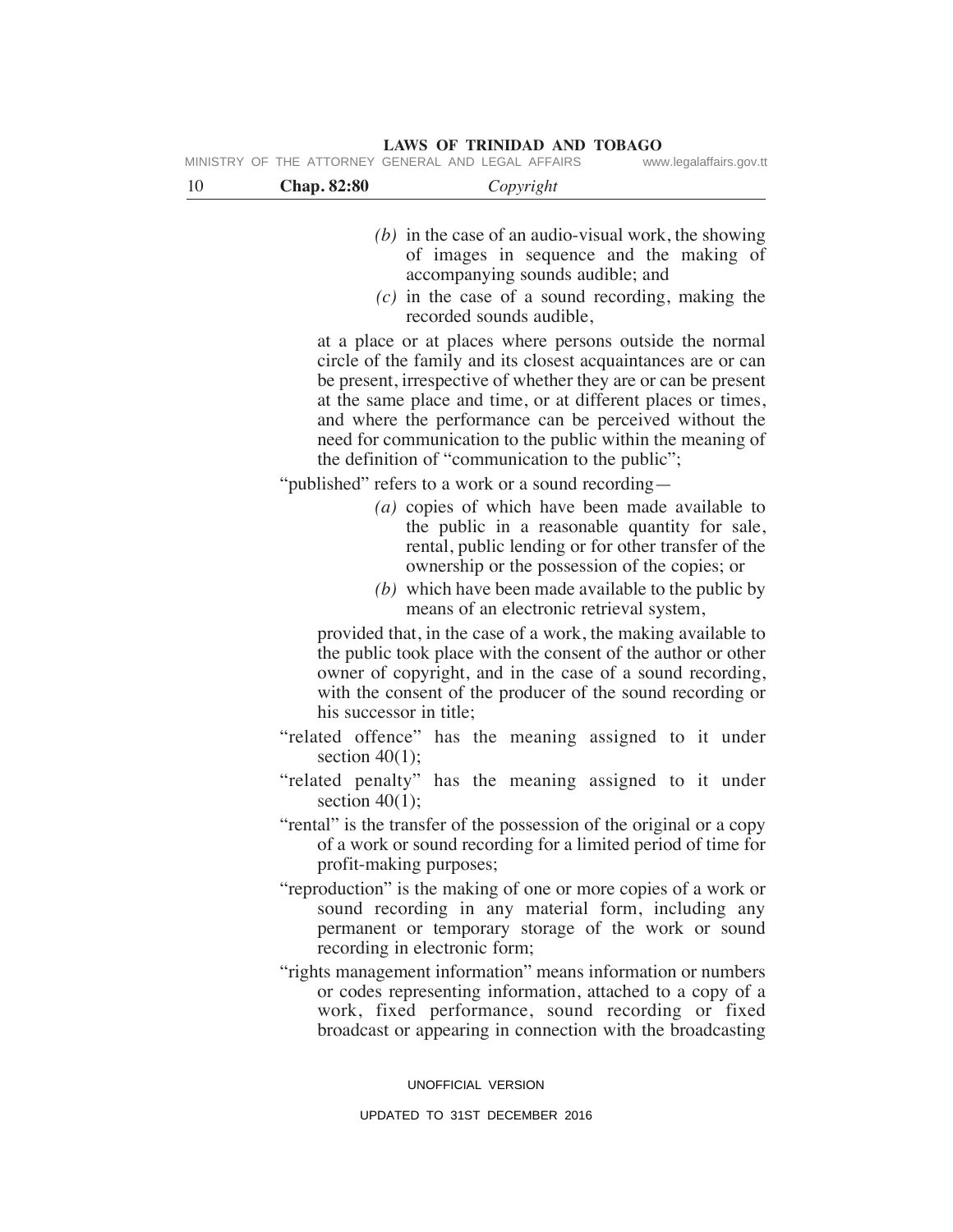|  | MINISTRY OF THE ATTORNEY GENERAL AND LEGAL AFFAIRS |  |  | www.legalaffairs.gov.tt |
|--|----------------------------------------------------|--|--|-------------------------|
|  |                                                    |  |  |                         |

| or communication to the public, of a work, fixed<br>performance, sound recording or a broadcast-                                                                                                                                                                                                                                                                                                                                                                   |
|--------------------------------------------------------------------------------------------------------------------------------------------------------------------------------------------------------------------------------------------------------------------------------------------------------------------------------------------------------------------------------------------------------------------------------------------------------------------|
|                                                                                                                                                                                                                                                                                                                                                                                                                                                                    |
| (a) identifying the author, work, performer,<br>performance of a performer, producer of a sound<br>recording, sound recording, broadcaster, broadcast<br>or owner of any right protected under this Act; or                                                                                                                                                                                                                                                        |
| $(b)$ about the terms and conditions of use of the work,<br>performance, sound recording or broadcast;                                                                                                                                                                                                                                                                                                                                                             |
| "sound recording" is any exclusively aural fixation of the sounds<br>of a performance or of other sounds, regardless of the method<br>by which the sounds are fixed or the medium in which the<br>sounds are embodied but does not include a fixation of sounds<br>and images, such as the sound track of an audio-visual work;                                                                                                                                    |
| "work" is any literary or artistic work under section $5(1)$ ;                                                                                                                                                                                                                                                                                                                                                                                                     |
| "work of applied art" is an artistic creation with utilitarian<br>functions or incorporated in a useful article, whether made                                                                                                                                                                                                                                                                                                                                      |
| "work of joint authorship" is a work to the creation of which two<br>or more authors have contributed, provided the contribution<br>of each author is not separate from that of the other author<br>or authors and the work does not qualify as a "collective"<br>work" under the definition of "collective work";                                                                                                                                                 |
| "work of mas" is an original production intended to be performed by<br>a person or a group of persons in which an artistic work in the<br>form of an adornment or image presented by the person or<br>persons is the primary element of the production, and in which<br>such adornment or image may be accompanied by words,<br>music, choreography or other works, regardless of whether the<br>production is intended to be performed on stage, platform, street |
| 4. (1) This Act shall also apply to works made Application.                                                                                                                                                                                                                                                                                                                                                                                                        |

 **4.** (1) This Act shall also apply to works made, performances given, sound recordings made and broadcasts first transmitted before the date of the coming into force of this Act, provided that the term of protection had not expired under the Copyright Act, 1985 or, in the case of works, under the legislation 13 of 1985. of the country of origin of such works, that are to be protected under an international treaty to which Trinidad and Tobago is party.  $,$  App

 (2) This Act shall not affect contracts on works, performances and broadcasts concluded before the coming into force of this Act.

# UNOFFICIAL VERSION

### UPDATED TO 31ST DECEMBER 2016

*L.R.O.*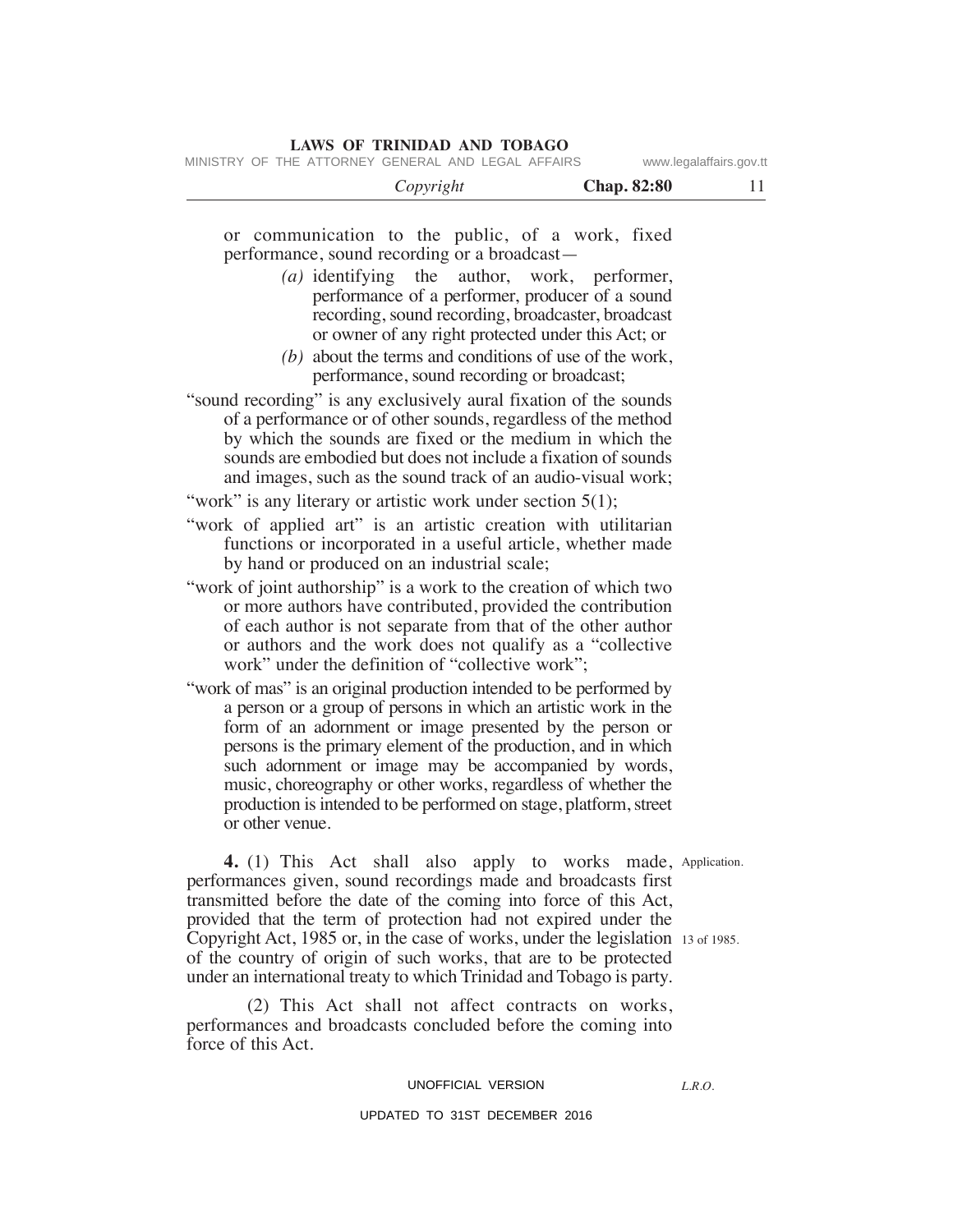# 12 **Chap. 82:80** *Copyright* **LAWS OF TRINIDAD AND TOBAGO PART II COPYRIGHT 5.** (1) Copyright is a property right which subsists in literary and artistic works that are original intellectual creations in the literary and artistic domain, including in particular— Copyright and copyright works. MINISTRY OF THE ATTORNEY GENERAL AND LEGAL AFFAIRS www.legalaffairs.gov.tt

- *(a)* books, pamphlets, articles, computer programs and other writings;
- *(b)* speeches, lectures, addresses, sermons and other works of the same nature;
- *(c)* dramatic works, dramatico-musical works, pantomimes, choreographic works and other works created for stage productions;
- *(d)* stage productions of works mentioned in paragraph *(c)*;
- *(e)* musical works, with or without accompanying words;
- *(f)* audio-visual works;
- *(g)* works of architecture;
- *(h)* works of drawing, painting, sculpture, engraving, lithography, tapestry and other works of fine art;
- *(i)* photographic works;
- *(j)* works of applied art;
- *(k)* illustrations, maps, plans, sketches and threedimensional works relative to geography, topography, architecture or science.

 (2) Works shall be protected by the sole fact of their creation and irrespective of their mode or form of expression, as well as of their content, quality and purpose.

Derivative works.

**6.** (1) The following shall also be protected as works:

- *(a)* translations, adaptations, arrangements and other transformations or modifications of works;
- *(b)* collections of works and collections of mere data (databases), whether in machine readable or other form, provided that such collections are original by reason of the selection, co-ordination or arrangement of their contents; and
- *(c)* works of mas.

UNOFFICIAL VERSION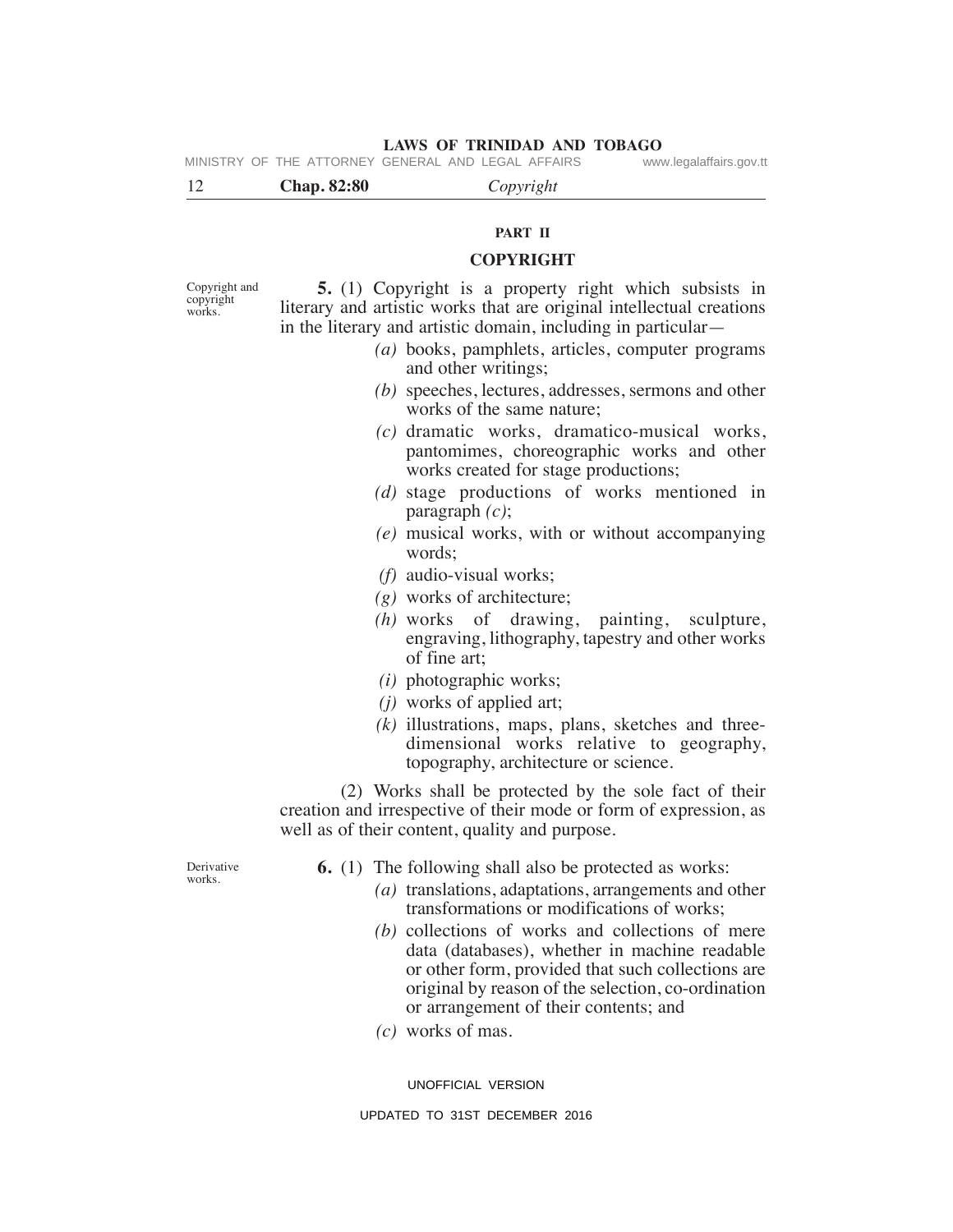|                         |                    |  |           | LAWS OF ININIDAD AND TODAGO                        |  |  |
|-------------------------|--------------------|--|-----------|----------------------------------------------------|--|--|
| www.legalaffairs.gov.tt |                    |  |           | MINISTRY OF THE ATTORNEY GENERAL AND LEGAL AFFAIRS |  |  |
| 13                      | <b>Chap. 82:80</b> |  | Copyright |                                                    |  |  |

 (2) The protection of any work referred to in subsection (1) shall be without prejudice to any protection of a pre-existing work incorporated in or utilised for the making of such a work.

**LAWS OF TRINIDAD AND TOBAGO**

**7.** (1) Notwithstanding the provisions of sections 5 and 6, Subject matter but subject to subsection (2), no protection shall extend under this Act to not protected.

- *(a)* any idea, procedure, system, method of operation, concept, principle, discovery or mere data, even if expressed, described, explained, illustrated or embodied in a work;
- *(b)* any official text of a legislative, administrative or legal nature, as well as any official translation thereof; or
- *(c)* political speeches and speeches delivered in the course of legal proceedings.

 (2) Collections of texts or speeches referred to in subsection (1)*(b)* or *(c),* whether in machine readable or other form, shall be protected as works provided that such collections are original by reason of the selection, co-ordination or arrangement of their contents.

**8.** (1) Subject to the provisions of sections 9 to 17, the Nature of owner of copyright shall have the exclusive right to do, authorise, <sup>copyright.</sup> or prohibit the following acts in relation to the work:

- *(a)* reproduction of the work;
- *(b)* translation of the work;
- *(c)* adaptation, arrangement or other transformation of the work;
- *(d)* the first public distribution of the original and each copy of the work by sale, rental or otherwise;
- *(e)* rental or public lending of the original or a copy of an audio-visual work, a work embodied in a sound recording, a computer program, a database or a musical work in the form of notation, irrespective of the ownership of the original or copy concerned;

# UNOFFICIAL VERSION

*L.R.O.*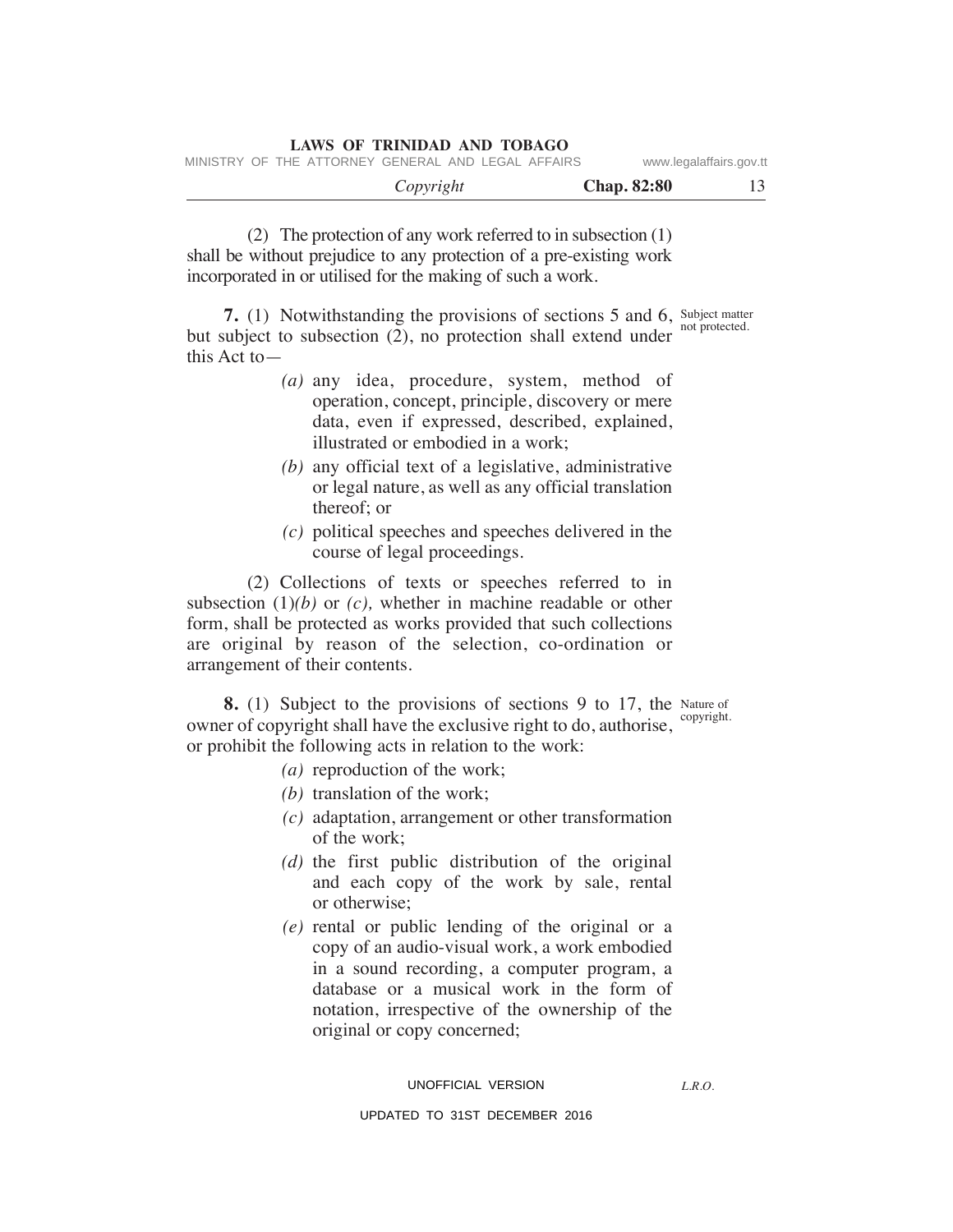14 **Chap. 82:80** *Copyright (f)* importation of copies of the work, even where the imported copies were made with the authorisation of the owner of copyright;  *(g)* public display of the original or a copy of the work;  *(h)* public performance of the work;  *(i)* broadcasting of the work; or  *(j)* communication to the public of the work. (2) The rights of rental and lending under paragraph *(e)* of subsection (1) do not apply to rental or lending of computer programs where the program itself is not the essential object of the rental or lending.  **9.** (1) Notwithstanding the provisions of section 8(1)*(a)* and subject to the provisions of subsection (2) the private reproduction of a published work in a single copy shall be permitted without the authorisation of the owner of copyright, where the reproduction is made by a natural person exclusively for his own personal purposes. (2) The permission under subsection (1) shall not extend to reproduction—  *(a)* of a work of architecture in the form of a building or other construction; *(b)* in the form of reprography of the whole or a substantial part of a book or of a musical work in the form of notation;  *(c)* of the whole or a substantial part of a database;  *(d)* of a computer program, except as provided in section 14; or  *(e)* of any work in cases where reproduction would conflict with a normal exploitation of the work or would otherwise unreasonably prejudice the legitimate interests of the owner of copyright.  **10.** (1) Notwithstanding the provisions of section 8(1)*(a)*, the reproduction of a short part of a published work, in the form of a quotation, shall be permitted without authorisation of the owner of copyright, provided that the reproduction is compatible with fair dealing and does not exceed the extent justified by the purpose. Private reproduction for personal purposes. Quotation.

#### **LAWS OF TRINIDAD AND TOBAGO** MINISTRY OF THE ATTORNEY GENERAL AND LEGAL AFFAIRS www.legalaffairs.gov.tt

UNOFFICIAL VERSION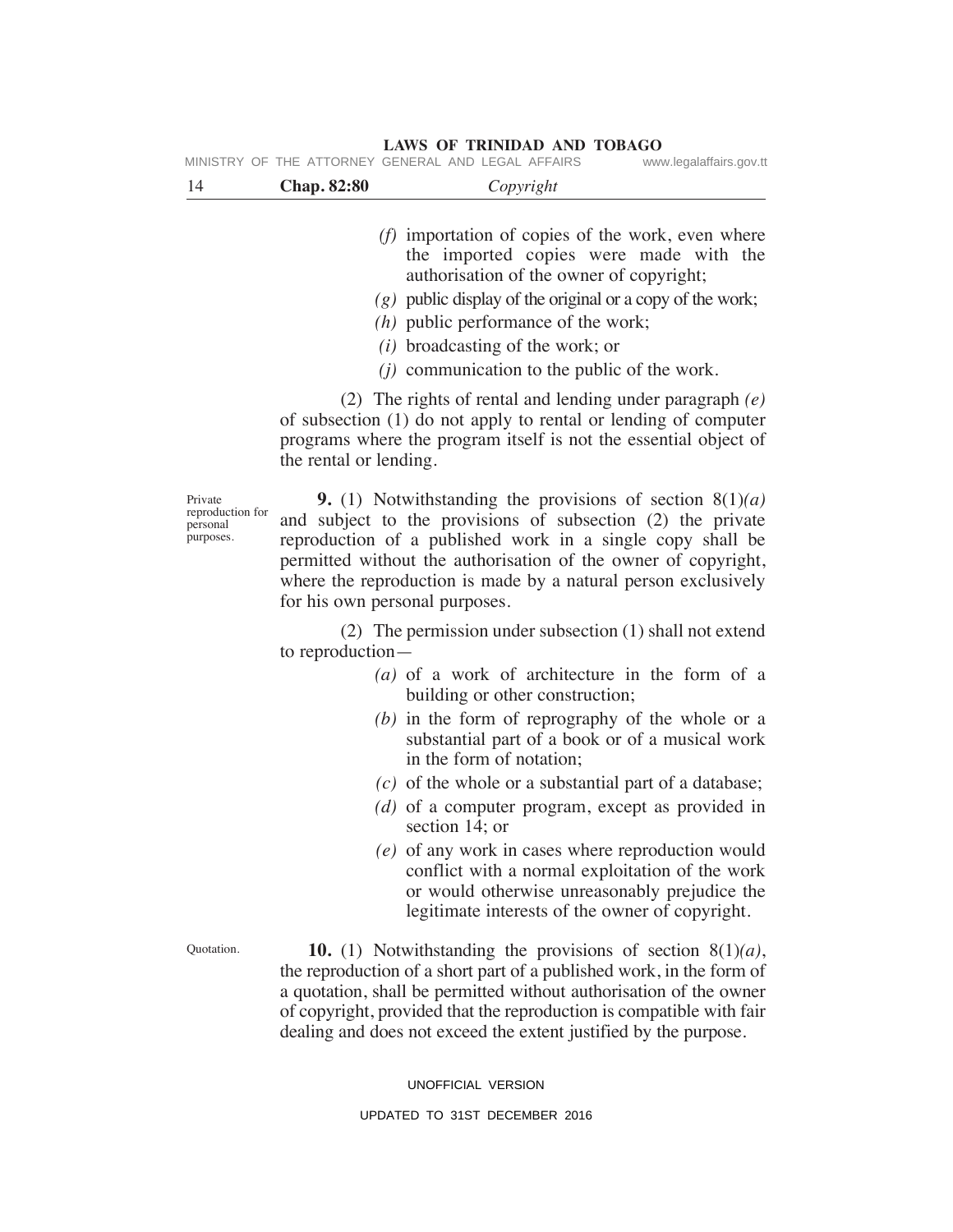| www.legalaffairs.gov.tt  | MINISTRY OF THE ATTORNEY GENERAL AND LEGAL AFFAIRS |           |  |  |
|--------------------------|----------------------------------------------------|-----------|--|--|
| 15<br><b>Chap. 82:80</b> |                                                    | Copyright |  |  |

 (2) The quotation shall be accompanied by an indication of its source and the name of the author, if his name appears in the work from which the quotation is taken.

**LAWS OF TRINIDAD AND TOBAGO**

**11.** (1) Notwithstanding the provisions of section  $8(1)(a)$ , Reproduction the following acts shall be permitted without authorisation of the owner of copyright:

- *(a)* the reproduction of a short part of a published work for teaching purposes by way of illustration, in writing or sound or visual recordings, provided that such reproduction is compatible with fair dealing and does not exceed the extent justified by the purpose;
- *(b)* the reprographic reproduction, for face-to-face teaching in educational institutions the activities of which do not serve direct or indirect commercial gain, of published articles, short works or short extracts from works, to the extent justified by the purpose, provided that—
	- (i) the act of reproduction is an isolated one occurring, if repeated, on separate and unrelated occasions; and
	- (ii) there is no collective licence available (that is, offered by a collective administration organisation of which the educational institution is or should be aware) under which such reproduction can be made.

 (2) The source of the work reproduced and the name of the author shall be indicated as far as practicable on all copies made under subsection (1).

**12.** Notwithstanding the provisions of section  $8(1)(a)$ , any Reprographic library or archive whose activities do not serve direct or indirect libraries and commercial gain may, without the authorisation of the owner of copyright, make a single copy of the work by reprographic reproduction reproduction by archives.

> *(a)* where the work reproduced is a published article, other short work or short extract of a

# UNOFFICIAL VERSION

*L.R.O.* 

#### UPDATED TO 31ST DECEMBER 2016

for teaching.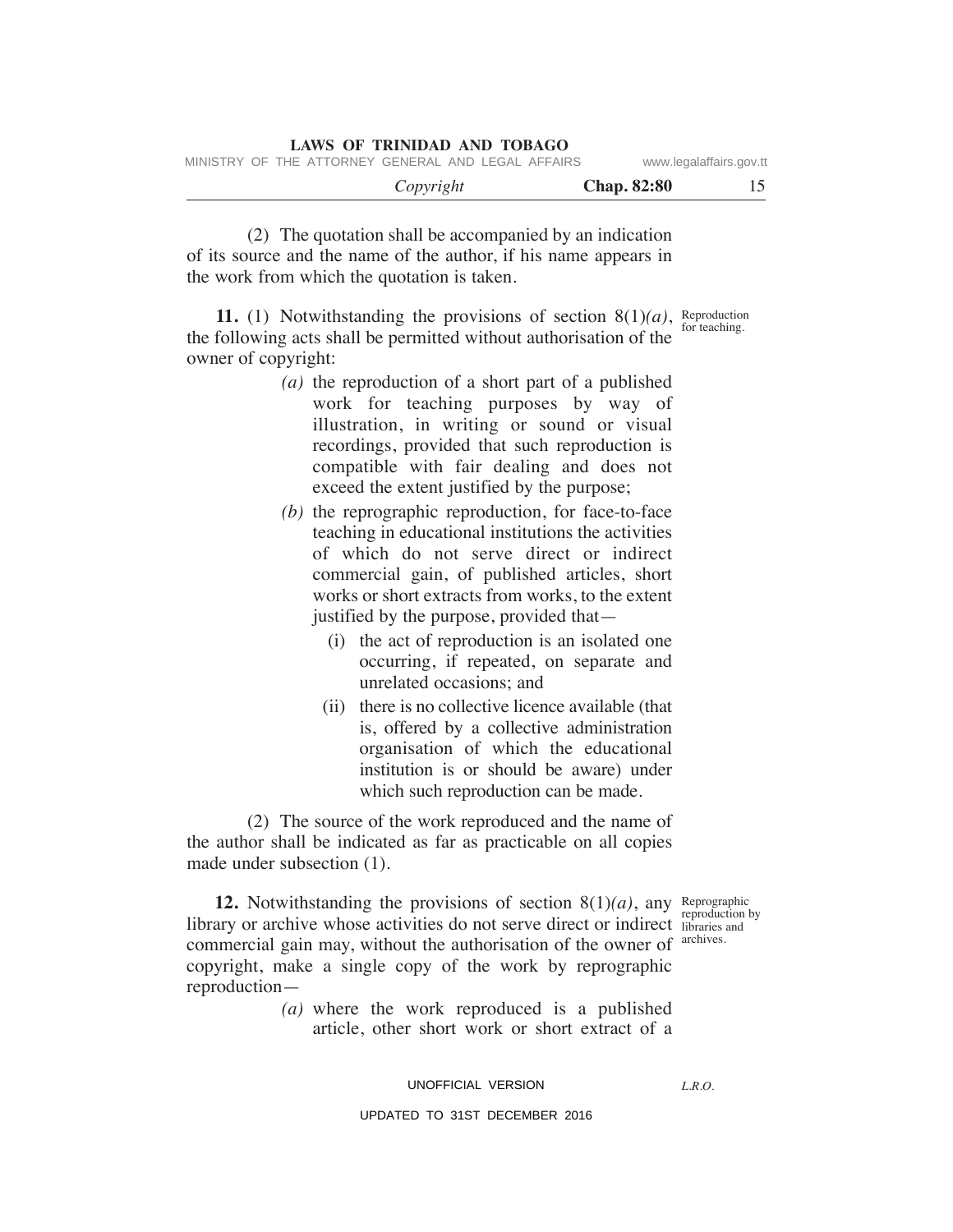|                                                                                                 |                    | MINISTRY OF THE ATTORNEY GENERAL AND LEGAL AFFAIRS<br>www.legalaffairs.gov.tt                                                                                                                                                                                                                                                                                                                                                                                                                |  |  |  |  |
|-------------------------------------------------------------------------------------------------|--------------------|----------------------------------------------------------------------------------------------------------------------------------------------------------------------------------------------------------------------------------------------------------------------------------------------------------------------------------------------------------------------------------------------------------------------------------------------------------------------------------------------|--|--|--|--|
| 16                                                                                              | <b>Chap. 82:80</b> | Copyright                                                                                                                                                                                                                                                                                                                                                                                                                                                                                    |  |  |  |  |
|                                                                                                 |                    | work, and where the purpose of the reproduction<br>is to satisfy the request of a natural person,<br>provided that-                                                                                                                                                                                                                                                                                                                                                                          |  |  |  |  |
|                                                                                                 |                    | the library or archive is satisfied that the<br>(i)<br>copy will be used solely for the purpose of<br>study, scholarship or private research;                                                                                                                                                                                                                                                                                                                                                |  |  |  |  |
|                                                                                                 |                    | the act of reproduction is an isolated case<br>(ii)<br>occurring, if repeated, on separate and<br>unrelated occasions; and                                                                                                                                                                                                                                                                                                                                                                   |  |  |  |  |
|                                                                                                 |                    | there is no collective licence available<br>(iii)<br>(that is, offered by a collective<br>administration organisation of which the<br>library or archive is or should be aware)<br>under which such copies can be made; or                                                                                                                                                                                                                                                                   |  |  |  |  |
|                                                                                                 |                    | $(b)$ where the copy is made in order to preserve<br>and, if necessary replace a copy, or to replace a<br>copy which has been lost, destroyed or rendered<br>unusable in the permanent collection of another<br>similar library or archive, provided that it is<br>impossible to obtain such a copy under<br>reasonable conditions, and provided further that<br>the act of reprographic reproduction is an<br>isolated case occurring, if repeated, on separate<br>and unrelated occasions. |  |  |  |  |
| Reproduction,<br>broadcasting<br>and other<br>communication<br>to the public for<br>informatory |                    | <b>13.</b> Notwithstanding the provisions of section $8(1)(a)$ , <i>(i)</i> and<br>$(j)$ , the following acts shall be permitted in respect of a work<br>without the authorisation of the owner of copyright, subject to the<br>obligation to indicate the source and the name of the author as                                                                                                                                                                                              |  |  |  |  |

to the public for informatory purposes.

far as practicable:  *(a)* the reproduction in a newspaper or periodical, the broadcasting or other communication to the public of an article published in a newspaper or periodical on current economic, political or religious topics or a broadcast work of the same character; this permission shall not apply where the owner of copyright has reserved the right to authorise reproduction, broadcasting or other communication to the public on the copies themselves, or in a prominent way in connection with broadcasting or other communication to the public of the work;

UNOFFICIAL VERSION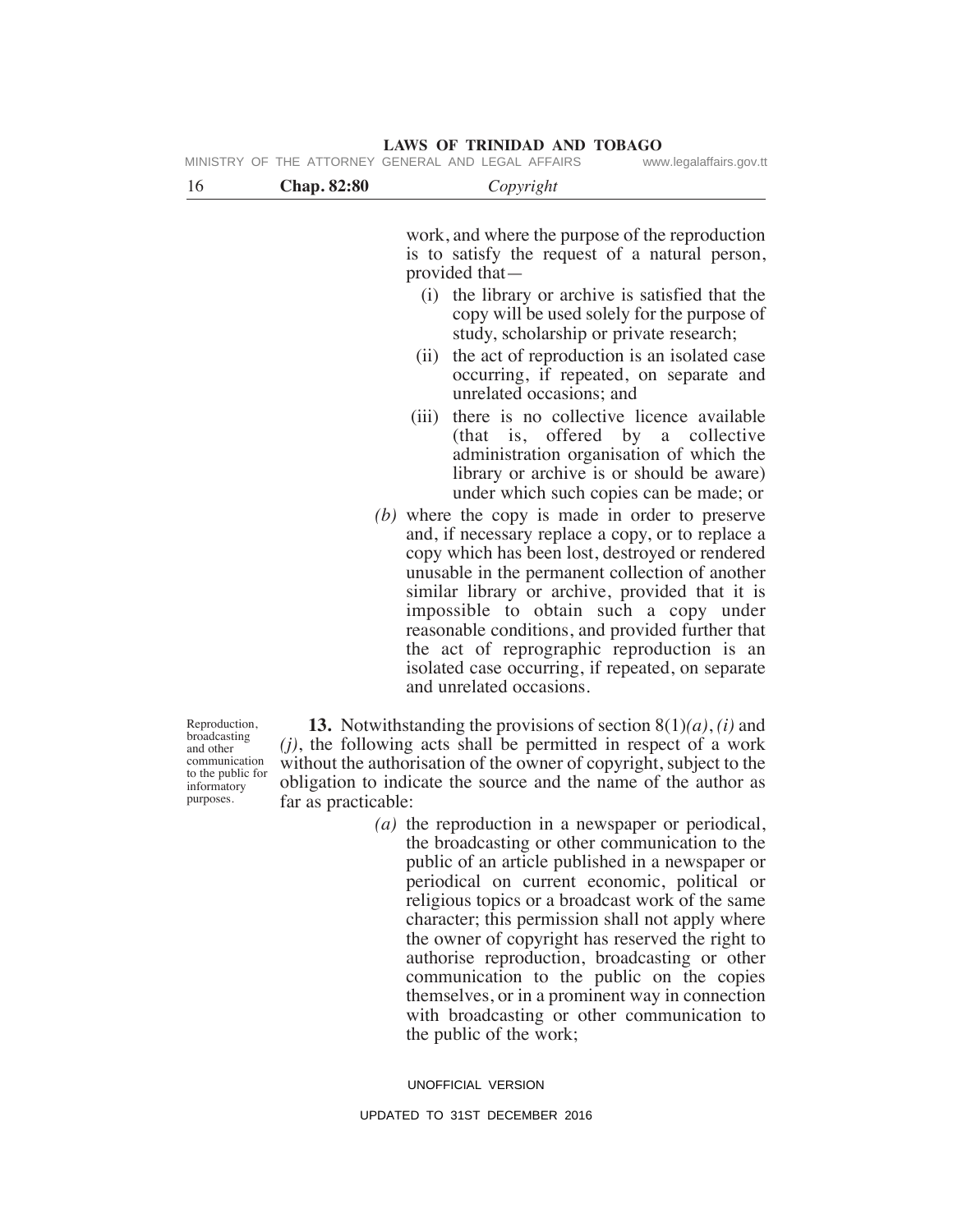| www.legalaffairs.gov.tt     |                    | MINISTRY OF THE ATTORNEY GENERAL AND LEGAL AFFAIRS                                                                                                                                                                                                                                                                                                              |  |
|-----------------------------|--------------------|-----------------------------------------------------------------------------------------------------------------------------------------------------------------------------------------------------------------------------------------------------------------------------------------------------------------------------------------------------------------|--|
| 17                          | <b>Chap. 82:80</b> | Copyright                                                                                                                                                                                                                                                                                                                                                       |  |
|                             |                    | $(b)$ for the purpose of reporting current events, the<br>reproduction and the broadcasting or other<br>communication to the public of short excerpts of<br>a work seen or heard in the course of such events,<br>to the extent justified by the informatory purpose;                                                                                           |  |
|                             |                    | $(c)$ the reproduction in a newspaper or periodical,<br>the broadcasting or other communication to the<br>public of a lecture, address, sermon or other<br>work of a similar nature delivered in public, to<br>the extent justified by the purpose of providing<br>current information.                                                                         |  |
| and adaptation<br>programs. |                    | <b>14.</b> (1) Notwithstanding section $8(1)(a)$ and $(c)$ , the Reproduction<br>reproduction, in a single copy, or the adaptation of a computer of computer<br>program by the lawful owner of a copy of that computer program<br>shall be permitted without the authorisation of the owner of<br>copyright, provided that the copy or adaptation is necessary— |  |
|                             |                    | $(a)$ for use of the computer program with a<br>computer for the purpose and extent for which<br>the computer program has been obtained; or                                                                                                                                                                                                                     |  |
|                             |                    | $(b)$ for archival purposes and for the replacement of<br>a lawfully owned copy of the computer program<br>in the event that the said copy is lost, destroyed<br>or rendered unusable.                                                                                                                                                                          |  |
|                             |                    | $(2)$ No conv or adaptation of a computer program shall                                                                                                                                                                                                                                                                                                         |  |

 (2) No copy or adaptation of a computer program shall be used for any purpose other than those specified in subsection (1), and any such copy or adaptation shall be destroyed in the event that continued possession of the copy of the computer program ceases to be lawful.

**15.** Notwithstanding the provisions of section  $8(1)(f)$ , the Importation for importation of not more than three copies of a work by a natural  $_{\text{purposes}}^{\text{personal}}$ person for his own personal purposes shall be permitted without the authorisation of the owner of copyright. purposes.

**16.** Notwithstanding the provisions of section  $8(1)(g)$ , the Display of public display of originals or copies of works shall be permitted works. without the authorisation of the owner of copyright, provided that the display is made other than by means of a film, slide,

# UNOFFICIAL VERSION

# UPDATED TO 31ST DECEMBER 2016

*L.R.O.*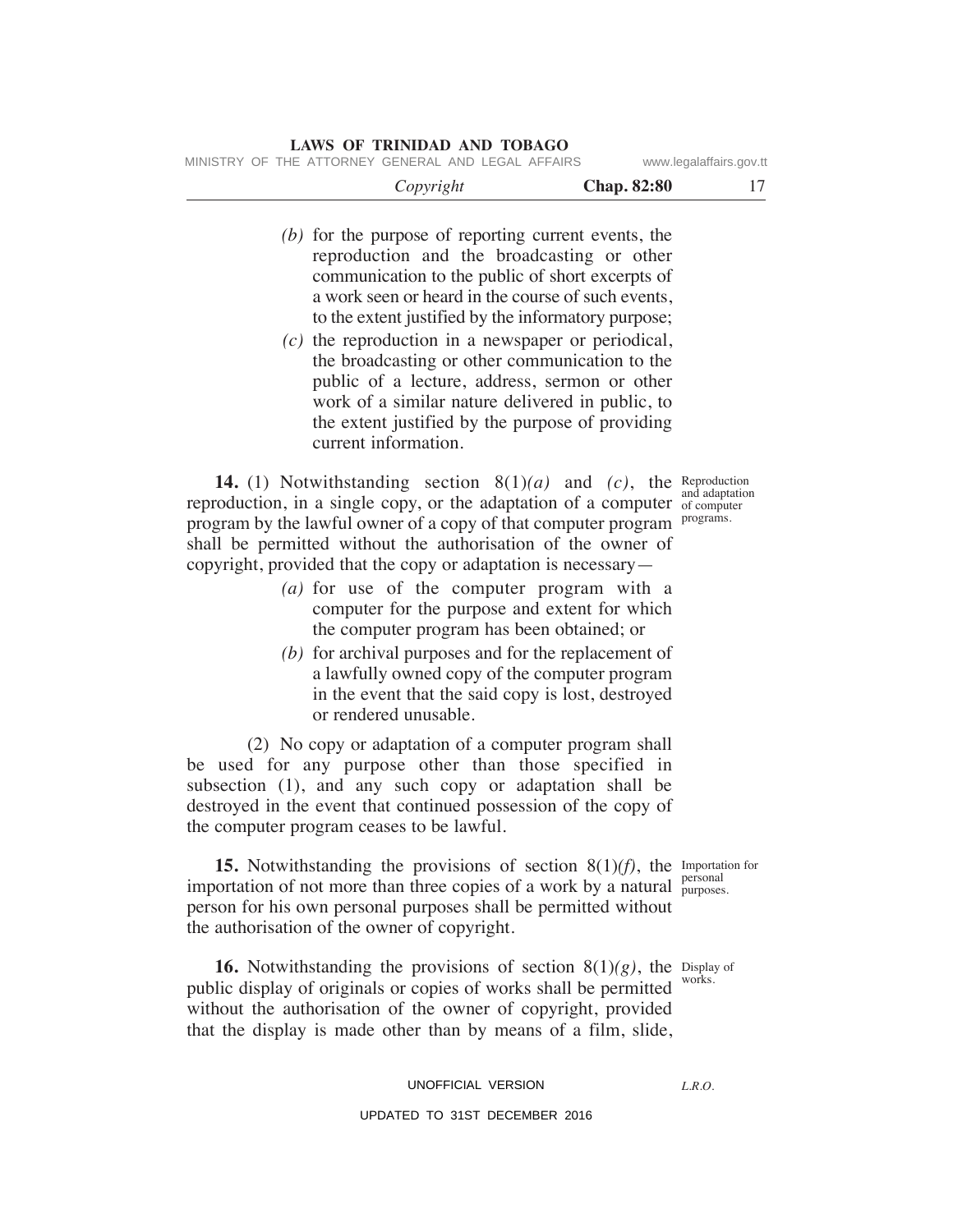|  |  | MINISTRY OF THE ATTORNEY GENERAL AND LEGAL AFFAIRS |  |  | www.legalaffairs.gov.tt |  |
|--|--|----------------------------------------------------|--|--|-------------------------|--|
|  |  |                                                    |  |  |                         |  |

|  | <b>Chap. 82:80</b> | Copyright |  |
|--|--------------------|-----------|--|
|--|--------------------|-----------|--|

television image or otherwise on screen or by means of any other device or process, and provided further that the work has been published or the original or the copy displayed has been sold, given away or otherwise transferred to another person by the owner of copyright or his successor in title.

Permitted use of artistic works situated in public places.

 **17.** Notwithstanding the provisions of sections 8(1) and 16, the inclusion of an artistic work in a work, broadcast or communication to the public shall not be considered an infringement if the artistic work—

- *(a)* is permanently situated in a public place or in premises open to the public; or
- *(b)* is included in the work, broadcast or communication to the public by way only of background or as incidental to the essential matters represented.

#### **PART III**

# **mORAL RIGHTS**

Moral rights.  $[5 \text{ of } 2008]$ .

 **18.** (1) Independently of his copyright, and even where he is no longer the owner of copyright, the author of a work shall have the right—

- *(a)* to have his name indicated prominently on the copies and in connection with any public use of his work, as far as practicable;
- *(b)* to not have his name indicated on the copies and in connection with any public use of his work;
- *(c)* to use a pseudonym; or
- *(d)* to object to any distortion, mutilation or other modification of, or other derogatory action in relation to his work, which would be prejudicial to his honour or reputation.

 (2) None of the rights mentioned in subsection (1) shall be transmissible during the life of the author, but the right to exercise any of those rights shall be transmissible by testamentary disposition or by operation of law following the death of the author.

# UNOFFICIAL VERSION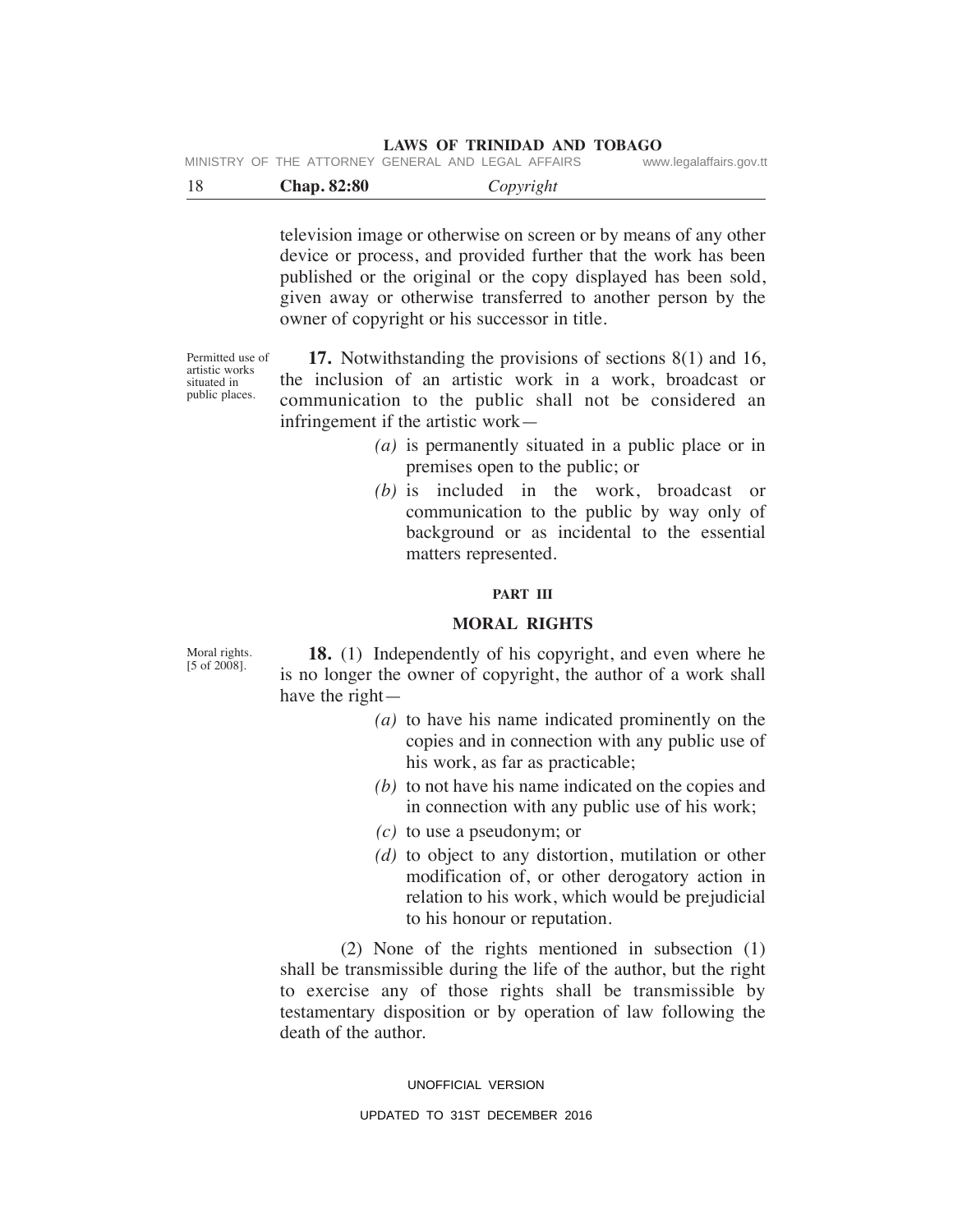|                                                    | <b>LAWS OF TRINIDAD AND TOBAGO</b> |                    |                         |
|----------------------------------------------------|------------------------------------|--------------------|-------------------------|
| MINISTRY OF THE ATTORNEY GENERAL AND LEGAL AFFAIRS |                                    |                    | www.legalaffairs.gov.tt |
|                                                    | Copyright                          | <b>Chap.</b> 82:80 | 19.                     |

 (3) The author may waive any of the moral rights mentioned in subsection (1), provided that such a waiver is in writing and clearly specifies the right or rights waived and the circumstances in which the waiver applies and provided further, that any waiver of the right under paragraph *(d)* of subsection (1) specifies the nature and extent of the modifications or other action in respect of which the right is waived, and following the death of the author, the natural person or legal entity upon whom or which the moral rights have devolved shall have the right to waive the said rights.

 (4) Independently of his copyright and even where he is no longer the owner of copyright, the performer shall, as regards his live aural performances and performances fixed in sound recordings, have the right—

- *(a)* to claim to be identified as the performer of his performances, except where omission is dictated by the manner of the use of the performance; and
- *(b)* to object to any distortion, mutilation or other modification of his performances that would be prejudicial to his reputation.

 (5) Subsections (2) and (3) apply *mutatis mutandis* to the rights granted under subsection (4).

 (6) Nothing in this section shall be construed to deprive the performer of the right to agree by contract, on terms and conditions more favourable for him in respect of his performance.

#### **PART IV**

# **DuRATION OF COPYRIGHT AND mORAL RIGHTS**

**19.** (1) Subject to the provisions of subsections (2) to (5), Duration of copyright and moral rights of the author shall be protected during [5 of 2008] the life of the author and for fifty years after his death. [5 of 2008].

 (2) In the case of a work of joint authorship, copyright and moral rights shall be protected during the life of the last surviving author and for fifty years after his death.

UNOFFICIAL VERSION

*L.R.O.*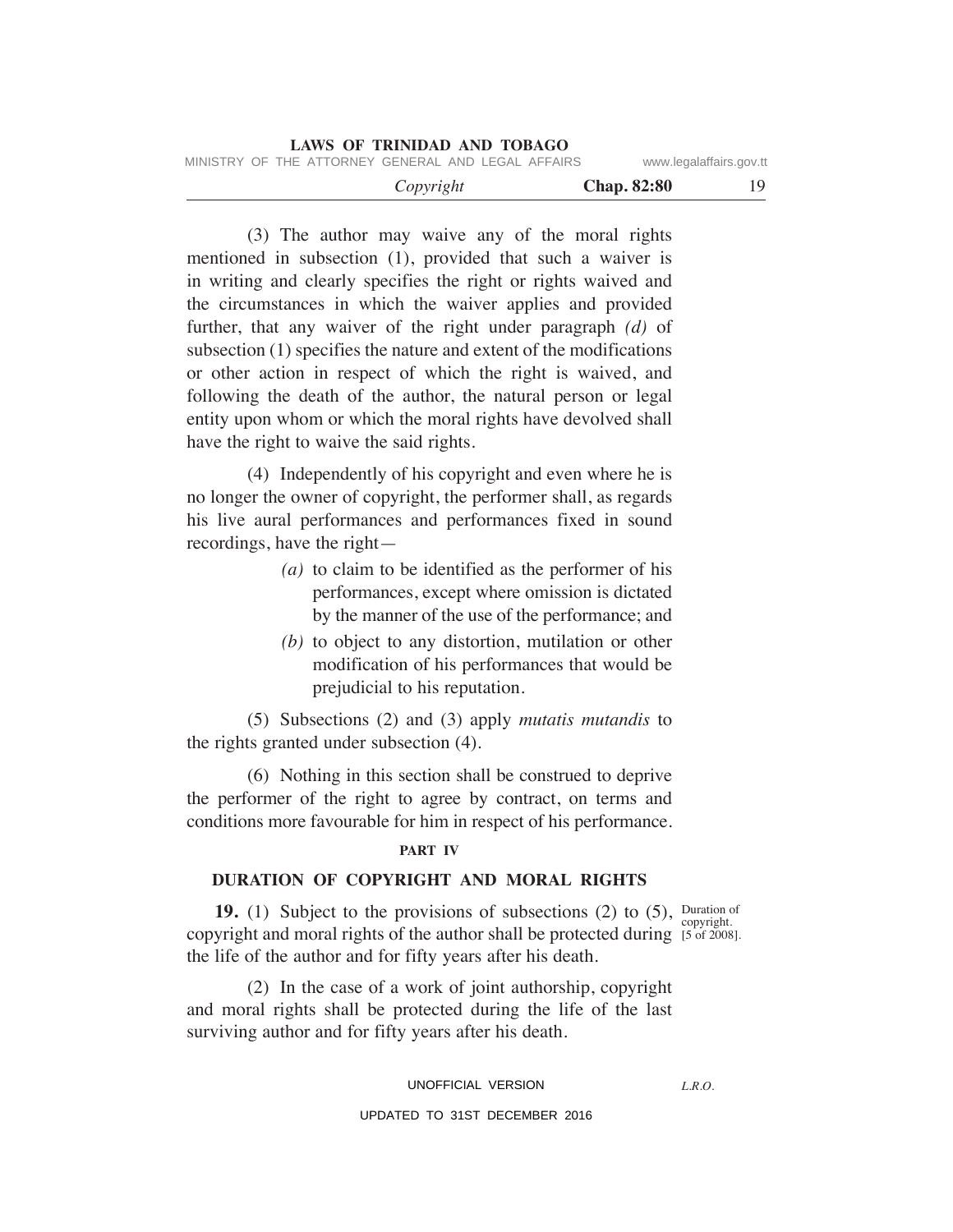|    |                    | MINISTRY OF THE ATTORNEY GENERAL AND LEGAL AFFAIRS                                                                                                                                                                                                          | www.legalaffairs.gov.tt |
|----|--------------------|-------------------------------------------------------------------------------------------------------------------------------------------------------------------------------------------------------------------------------------------------------------|-------------------------|
| 20 | <b>Chap. 82:80</b> | Copyright                                                                                                                                                                                                                                                   |                         |
|    |                    | (3) In the case of a collective work, other than a work of<br>applied art, and in the case of an audio-visual work, copyright<br>and moral rights shall be protected for-<br>(a) seventy-five years from the date on which the<br>work was first published; |                         |

- *(b)* seventy-five years from the date on which the work was first made available to the public, if the work has not been published before twentyfive years after its making; or
- *(c)* one hundred years from the making of the work, if the work had neither been made available to the public nor published before twenty-five years after its making.

 (4) In the case of a work published anonymously or under a pseudonym, copyright and moral rights shall be protected for—

- *(a)* seventy-five years from the date on which the work was first published;
- *(b)* seventy-five years from the date on which the work was first made available to the public, if the work has not been published before twentyfive years after its making; or
- *(c)* one hundred years from the making of the work, if the work had neither been made available to the public nor published before twenty-five years after its making, provided that where the author's identity is revealed or is no longer in doubt before the expiration of the said period the provisions of subsection (1) or (2) shall apply, as the case may be.

 (5) In the case of a work of applied art, copyright and moral rights shall be protected for twenty-five years from the making of the work.

 (6) Every period provided for under the preceding subsections shall run to the end of the calendar year in which it would otherwise expire.

 **19A.** The rights under section 18(4) shall be protected until the end of the fiftieth calendar year following the year in which the performance was fixed in a sound recording or, in the absence of such a fixation, from the end of the year in which the performance took place.

#### UNOFFICIAL VERSION

### UPDATED TO 31ST DECEMBER 2016

Duration of moral rights of performers. [5 of 2008].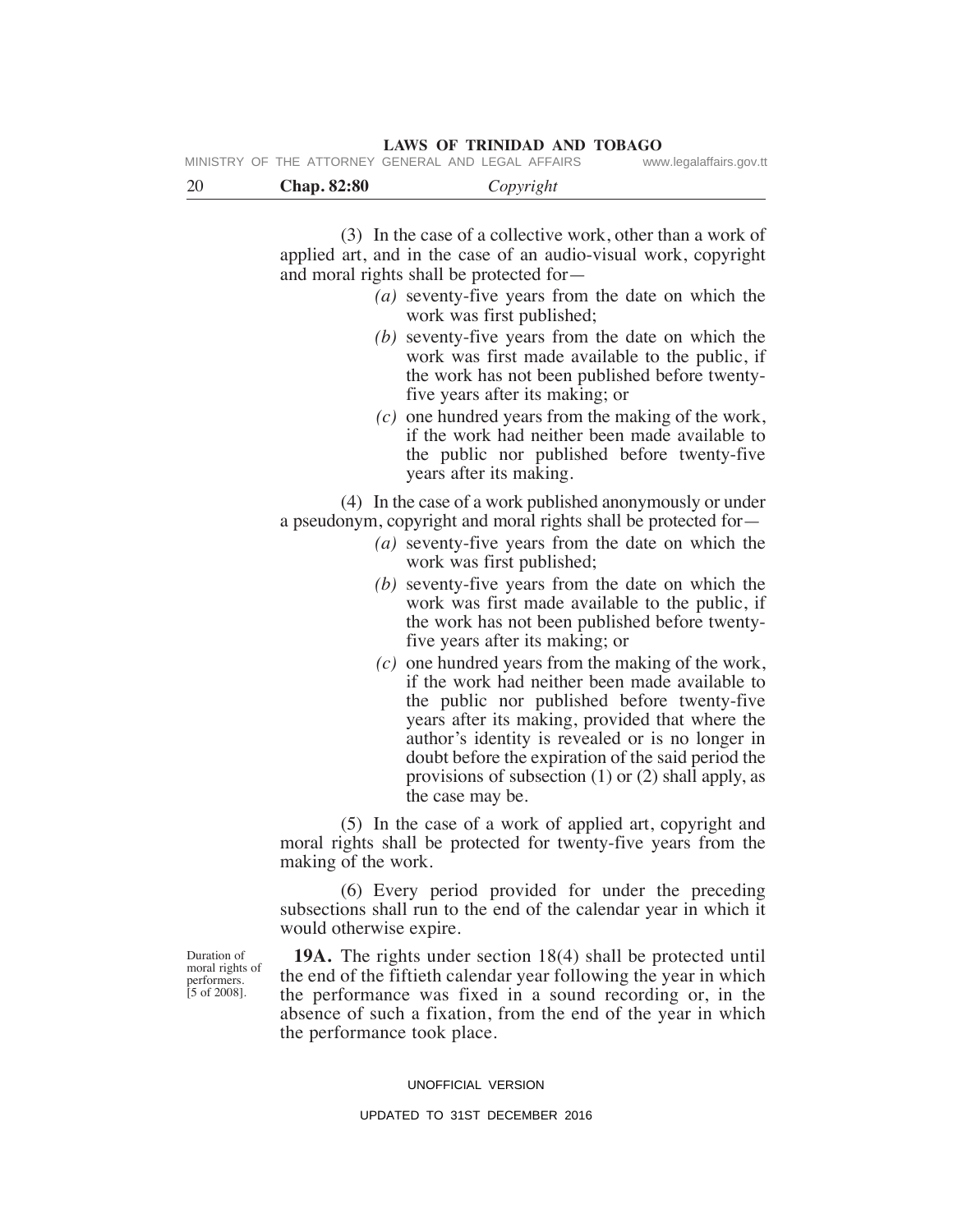MINISTRY OF THE ATTORNEY GENERAL AND LEGAL AFFAIRS www.legalaffairs.gov.tt

 *Copyright* **Chap. 82:80** 21

# **PART V**

# **NeIGHBOuRING RIGHTS**

# **(PROTeCTION OF PeRFORmeRS, PRODuCeRS OF SOuND ReCORDINGS AND BROADCASTING ORGANISATIONS)**

**20.** Neighbouring rights are property rights which subsist in Neighbouring performances, sound recordings and broadcasts.

**21.** (1) Subject to the provisions of section 25, a performer Acts requiring shall have the exclusive right to do, authorise or prohibit any of the following acts:

- *(a)* the broadcasting or other communication to the public of his performance except where the broadcasting or the other communication—
	- (i) is made from a fixation of the performance, other than a fixation made under the terms of section 25; or
	- (ii) is a rebroadcasting made or authorised by the organisation initially broadcasting the performance;
- *(b)* the fixation of his unfixed performance; or
- *(c)* the reproduction of a fixation of his performance in any manner or form;
- *(d)* the distribution to the public, by sale or other transfer of ownership, of a fixation of his performance or copies thereof, that have not already been subject to a distribution authorised by the performer;
- *(e)* the rental to the public of a fixation of his performance or copies thereof, for the purposes of direct or indirect commercial advantage, irrespective of the ownership of the original or copy rented; and
- *(f)* the making available to the public of his fixed performance through an electronic retrieval system.

 (2) Once the performer has authorised the incorporation of his performance in an audio-visual fixation, the provisions of subsection (1) shall have no further application.

#### UNOFFICIAL VERSION

*L.R.O.* 

UPDATED TO 31ST DECEMBER 2016

rights subsisting in performances, sound recordings and broadcasts.

authorisation of performers.  $[5 \text{ of } 2008]$ .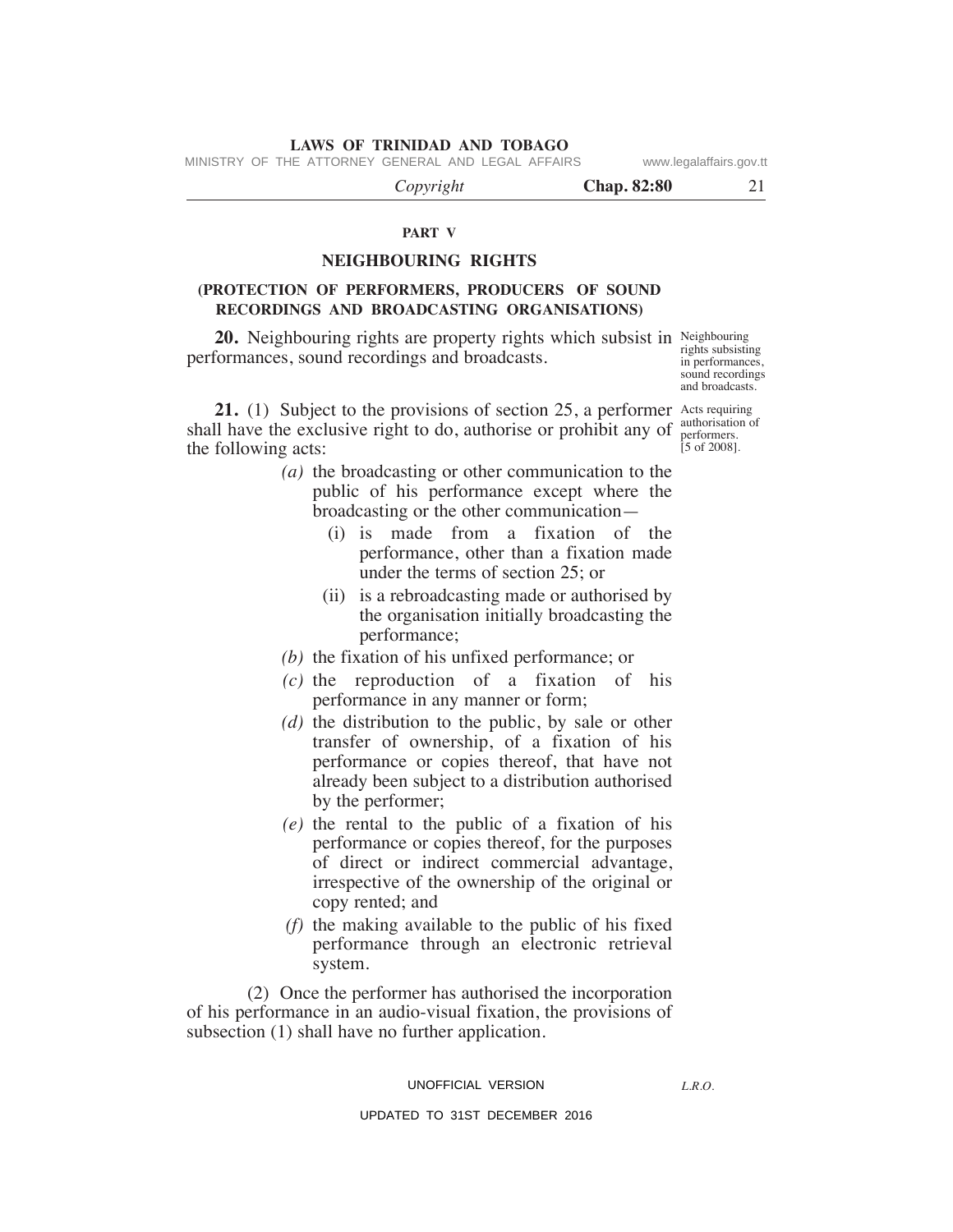|  | <b>LAWS OF TRINIDAD AND TOBAGO</b> |  |
|--|------------------------------------|--|
|  |                                    |  |

| MINISTRY OF THE ATTORNEY GENERAL AND LEGAL AFFAIRS |  |  | www.legalaffairs.gov.tt |
|----------------------------------------------------|--|--|-------------------------|
|                                                    |  |  |                         |

| $\cap$ | <b>Chap. 82:80</b> | vright<br>ັັ |
|--------|--------------------|--------------|
|        |                    |              |

 (3) Nothing in this section shall be construed to deprive performers of the right to agree by contract on terms and conditions more favourable for them in respect of their performances.

 (4) The rights under this section shall be protected from the moment in which the performance takes place until the end of the fiftieth calendar year following the year in which the performance takes place.

Acts requiring authorisation of producers of sound recordings.  $[5 \text{ of } 2008]$ .

 **22.** (1) Subject to the provisions of section 25, a producer of a sound recording shall have the exclusive right to do, authorise or prohibit any of the following acts:

- *(a)* direct or indirect reproduction of the sound recording in any manner or form;
- *(b)* importation of copies of the sound recording, even where the imported copies were made with the authorisation of the producer;
- *(c)* the first public distribution of the original or a copy of the sound recording by sale or otherwise;
- *(d)* adaptation or other transformation of the sound recording;
- *(e)* rental to the public of the original or a copy of the sound recording, for the purposes of direct or indirect commercial advantage, irrespective of the ownership of the original or copy rented;
- *(f)* the making available to the public of the sound recording through an electronic retrieval system.

 (2) The rights under subsection (1) shall be protected from the publication of the sound recording until the end of the fiftieth calendar year following the year of publication or, if the sound recording has not been published, from the fixation of the sound recording until the end of the fiftieth calendar year following the year of fixation.

 **23.** (1) If a sound recording published for commercial purposes, or a reproduction of such sound recording, is used directly or indirectly for broadcasting or communication to the public, or is publicly performed, a single equitable remuneration for the performer and the producer of the sound recording shall be paid by the user to the producer.

#### UNOFFICIAL VERSION

### UPDATED TO 31ST DECEMBER 2016

Equitable remuneration for use of sound recordings.  $[5 \text{ of } 2008]$ .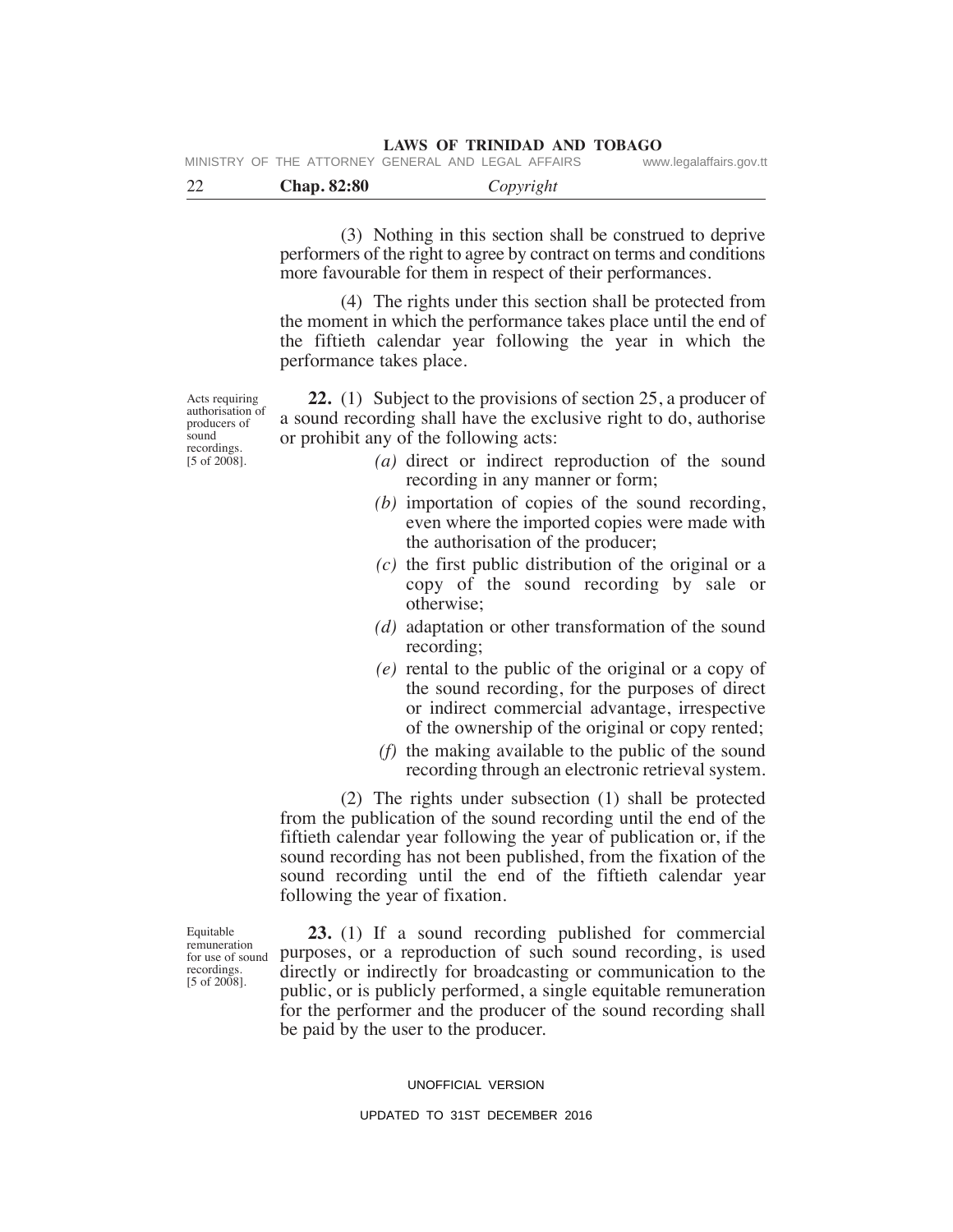(2) The single equitable remuneration paid by the user to the producer under subsection (1) shall be fixed, in default of agreement, by the Court.

 (3) Unless otherwise agreed between the performer and the producer, half of the amount received by the producer under subsection (1) shall be paid by the producer to the performer.

 (4) The right to an equitable remuneration under this section shall subsist from the date of publication of the sound recording until the end of the fiftieth calendar year following the year of publication or, if the sound recording has not been published, from the date of fixation of the sound recording until the end of the fiftieth calendar year following the year of fixation.

 (5) For the purposes of this section, a sound recording which has been made available to the public through an electronic retrieval system shall be deemed to have been published for commercial purposes.

**24.** (1) Subject to the provisions of section 25, a Acts requiring broadcasting organisation shall have the exclusive right to do, broadcasting authorise or prohibit any of the following acts:

authorisation of organisations.

- *(a)* the rebroadcasting of its broadcast;
- *(b)* the communication to the public of its broadcast;
- *(c)* the fixation of its broadcast;
- *(d)* the reproduction of a fixation of its broadcast.

 (2) The rights under this section shall be protected from the moment when the broadcasting takes place until the end of the fiftieth calendar year following the year in which the broadcast first takes place.

**25.** (1) Sections 21, 22, 23 and 24 shall not apply where the Limitations on acts referred to in those sections are related to—

protection. [18 of 2000].

- *(a)* the use by a natural person exclusively for his own personal purposes;
- *(b)* using short excerpts for reporting current events to the extent justified by the purpose of providing current information;
- *(c)* use solely for the purpose of face-to-face teaching activities or for scientific research;

UNOFFICIAL VERSION

*L.R.O.*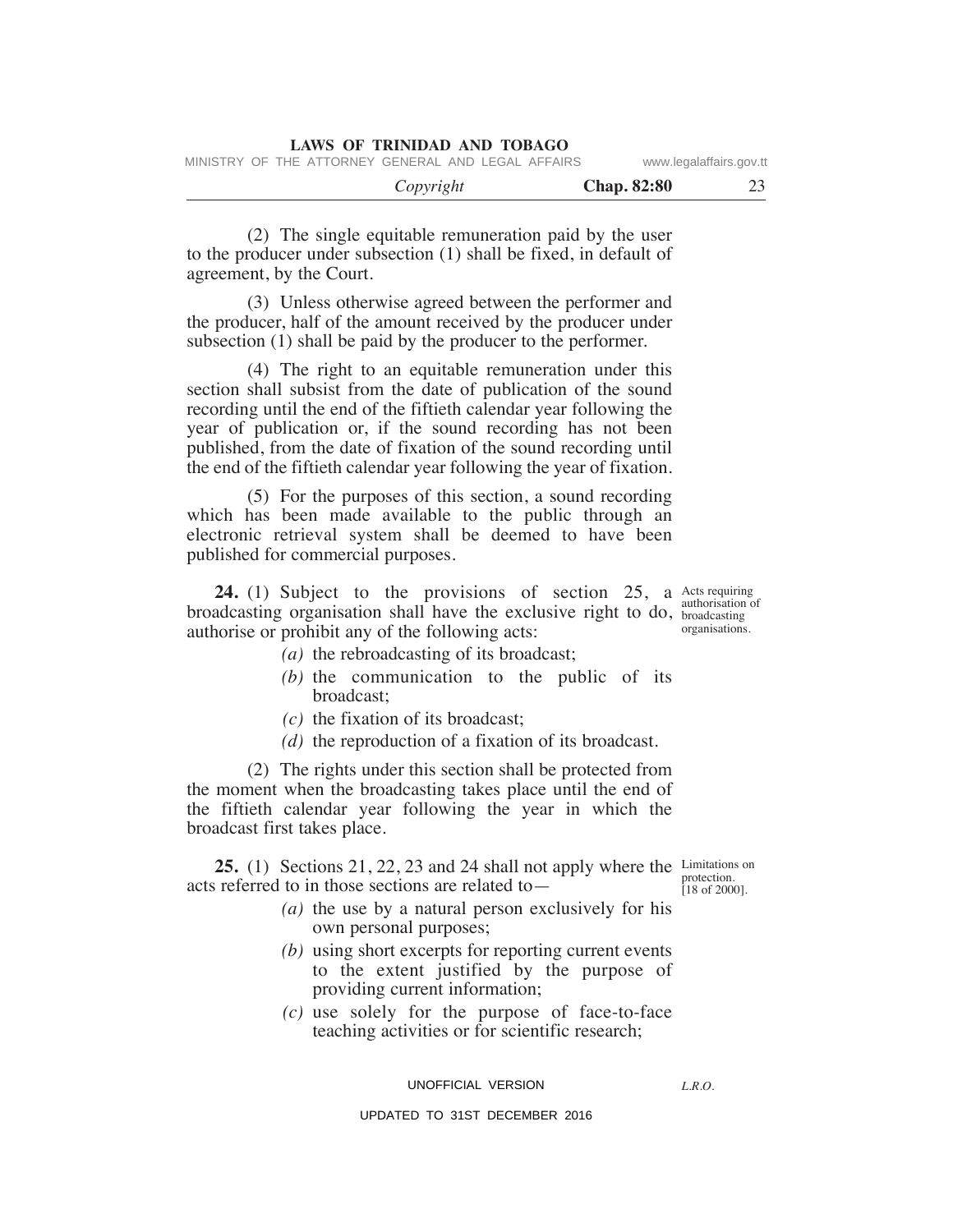**LAWS OF TRINIDAD AND TOBAGO**

| MINISTRY OF THE ATTORNEY GENERAL AND LEGAL AFFAIRS |  |  | www.legalaffairs.gov.tt |
|----------------------------------------------------|--|--|-------------------------|
|                                                    |  |  |                         |

| 24<br><b>Chap. 82:80</b> | Copyright |  |
|--------------------------|-----------|--|
|--------------------------|-----------|--|

 *(d)* cases where, under Part II, a work can be used without the authorisation of the owner of copyright.

 (2) The permission under paragraph *(a)* shall not extend to reproduction of any performance, sound recording or broadcast in cases where reproduction would conflict with a normal exploitation of the performance, sound recording or broadcast or would otherwise unreasonably prejudice the legitimate interests of the owner of neighbouring rights.

# **PART VI**

# **OWNeRSHIP AND ASSIGNmeNT**

 **26.** (1) Subject to the provisions of subsections (2) to (5), the original owner of copyright is the author who has created the work.

 (1A) Subject to the provisions of section 25 and subsections (7) to (9), the original owners of neighbouring rights in—

- *(a)* a performance, is the performer in the performance;
- *(b)* a sound recording, is the producer of the sound recording; and
- *(c)* a broadcast, is the broadcasting organisation.

 (2) In respect of a work of joint authorship, the coauthors shall be the original owners of copyright, but if a work of joint authorship consists of parts that can be used separately and the author of each part can be identified, the author of each part shall be the original owner of copyright in the part that he has created.

 (3) In respect of a collective work, the natural person or legal entity at the initiative and under the direction of whom or which the work has been created shall be the original owner of copyright.

 (4) In respect of a work created by an author employed by a natural person or legal entity in the course of his employment, the original owner of copyright shall be, unless provided otherwise by agreement, the employer.

UNOFFICIAL VERSION

#### UPDATED TO 31ST DECEMBER 2016

Original ownership of copyright and neighbouring rights. [5 of 2008].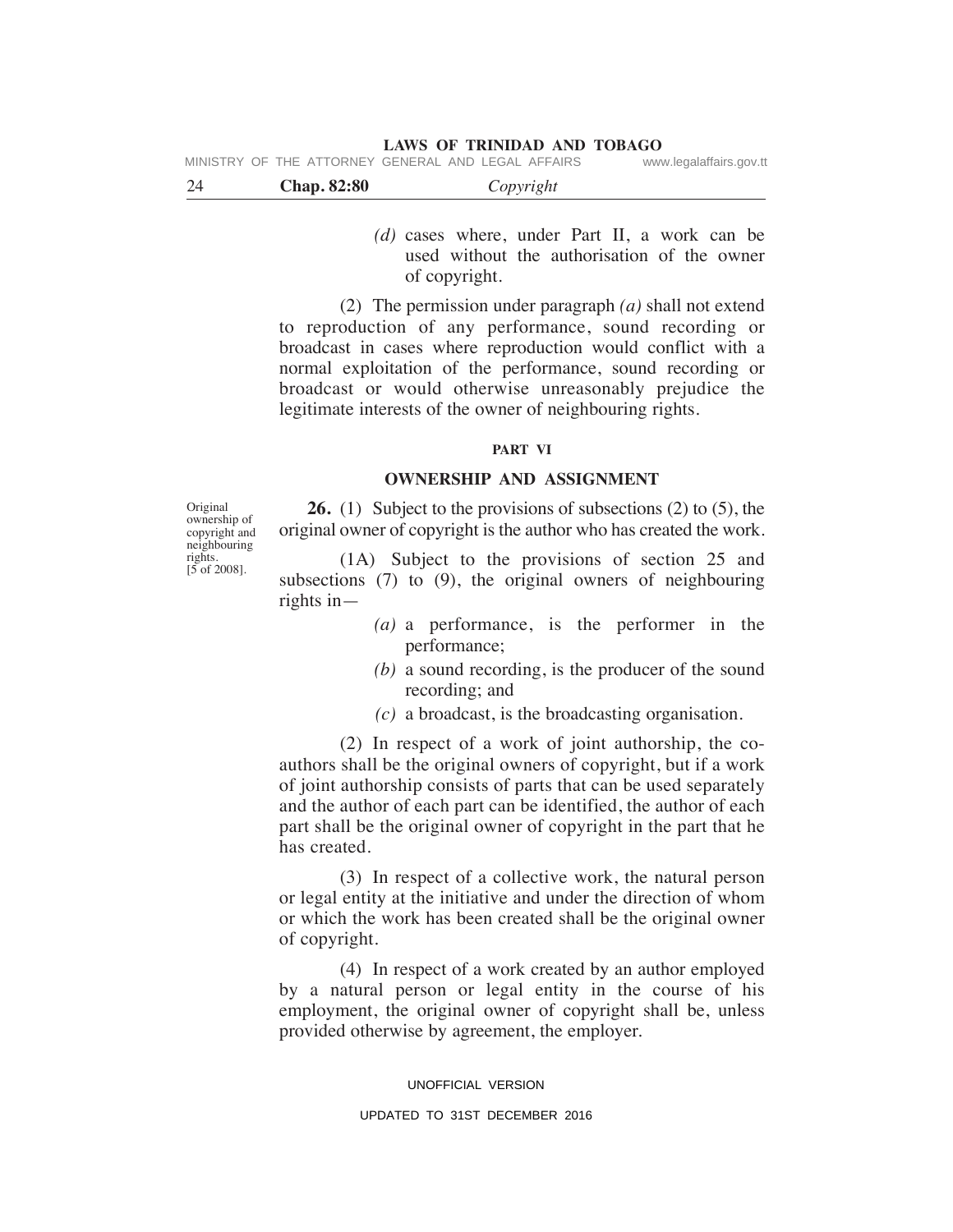(5) In respect of an audio-visual work or a work of mas, the original owner of copyright shall be the producer, unless provided otherwise by agreement.

 (6) The authors of the pre-existing works included in or adapted for the making of an audio-visual work or a work of mas shall maintain their copyright in their contributions or preexisting works, respectively, to the extent that those contributions or pre-existing works can be the subject of acts covered by their copyright separately from the audio-visual work or work of mas.

 (7) Where a work or a sound recording has been made by or under the direction or control of the Government and, apart from this subsection no copyright or neighbouring rights would subsist in the work or sound recording, then copyright or neighbouring rights shall subsist therein by virtue of this subsection and shall belong to the State.

 (8) Copyright or neighbouring rights subsisting in a work or a sound recording which has, with the written consent of the owner of copyright or neighbouring rights, been first published in Trinidad and Tobago by or under the direction or control of the Government shall belong to the State.

 (9) Subsections (7) and (8) shall have effect subject to any agreement whereby it is agreed that copyright or neighbouring rights in the work or sound recording shall vest in the owner of copyright or neighbouring rights or some other person designated in the agreement.

 (10) For the purposes of this section the term "agreement" includes any conditions regulating or applying to the employment of a person in the service of the State.

**27.** (1) Where it appears to the President that it is desirable original that this Act should apply in relation to an organisation—

- *(a)* of which two or more countries, or the governments of two or more countries, are members; or
- *(b)* that is constituted by persons representing two or more countries, or representing the governments of two or more countries,

he may by Order declare that organisation to be an international organisation to which this Act applies.

# UNOFFICIAL VERSION

*L.R.O.* 

### UPDATED TO 31ST DECEMBER 2016

ownership of copyright and neighbouring rights by international organisations.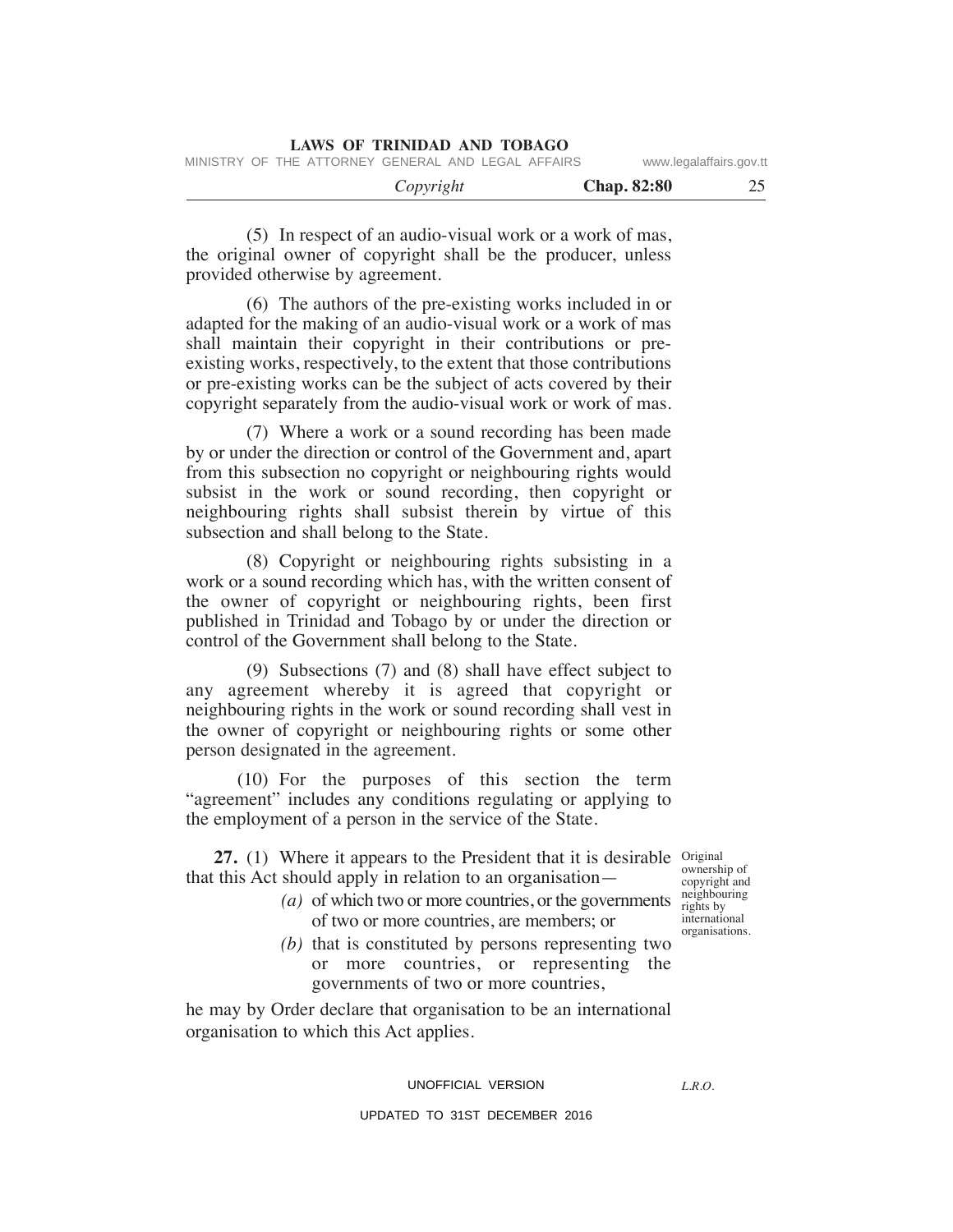|  | MINISTRY OF THE ATTORNEY GENERAL AND LEGAL AFFAIRS |  | www.legalaffairs.gov.tt |
|--|----------------------------------------------------|--|-------------------------|
|  |                                                    |  |                         |

| 26 | <b>Chap. 82:80</b> | Copyright |  |
|----|--------------------|-----------|--|
|    |                    |           |  |

 (2) An international organisation to which this Act applies which otherwise does not have, or at some material time otherwise did not have, the legal capacities of an entity has, and shall be deemed at all material times to have had, the legal capacities of an entity for the purpose of holding, dealing with and enforcing copyright or neighbouring rights and for the purposes of all legal proceedings relating to such copyright or neighbouring rights.

 (3) Where an original literary work, an artistic work, a sound recording or a broadcast made by, or under the direction or control of, an international organisation to which this Act applies in such circumstances that copyright or neighbouring rights would not, apart from this subsection, subsist in the work, sound recording or broadcast, then—

- *(a)* copyright shall subsist in the work, and section  $19(3)$ ,  $(5)$  and  $(6)$  shall apply;
- *(b)* neighbouring rights shall subsist in the sound recording or broadcast and sections 22(2) and 24(2) shall apply; and
- *(c)* the organisation shall be, subject to this Part, the owner of copyright or neighbouring rights.

 (4) Save in so far as other provision is made by this section, Parts II and V shall apply in relation to copyright or neighbouring rights respectively which subsist by virtue of this section in like manner as it applies in relation to copyright or neighbouring rights subsisting by virtue of those Parts.

 **28.** (1) Copyright and neighbouring rights shall be transmissible in whole or in part by assignment, by disposition or by operation of law, as personal or moveable property.

 (2) An assignment of copyright or neighbouring rights is not effective unless it is in writing and signed by or on behalf of the assignor.

 (3) A licence granted by the owner of copyright or neighbouring rights is binding on every successor in title to his interest in the copyright or neighbouring rights, except—

> *(a)* a purchaser in good faith for valuable consideration and without notice (actual or constructive) of the licence; or

UNOFFICIAL VERSION

**Assignments** and licences.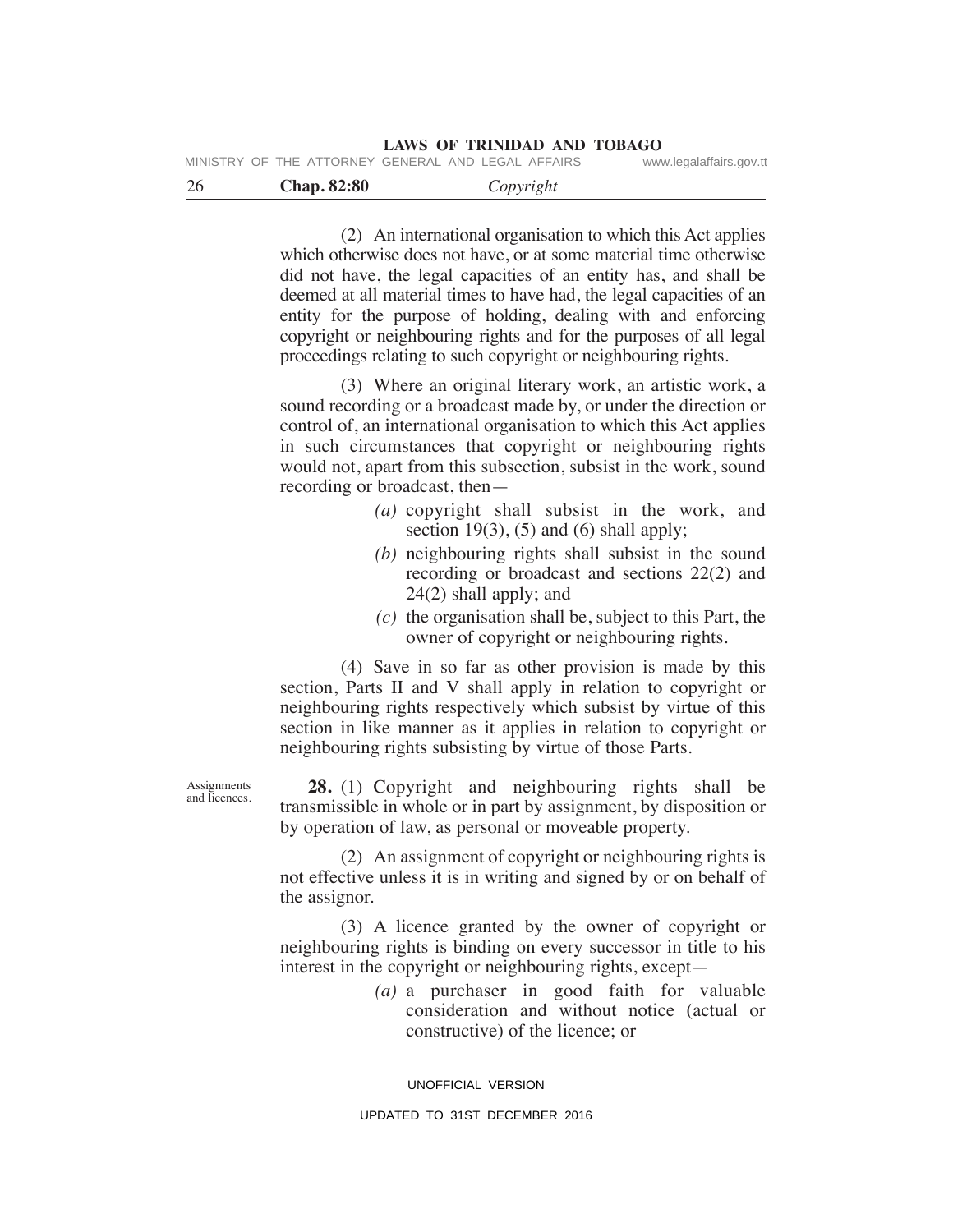*(b)* a person deriving title from such a purchaser, and references in this Act, in relation to any copyright or neighbouring rights, to doing anything with or without the licence of the owner of copyright or neighbouring rights, shall be construed accordingly.

 (4) An assignment in whole or in part of any copyright or neighbouring rights, or a licence to do an act subject to authorisation by the owner of copyright or neighbouring rights, shall not include or be deemed to include the assignment or licence of any other rights not explicitly referred to therein.

 (5) An exclusive licensee has the same rights against a successor in title who is bound by the licence as he has against the person granting the licence.

**29.** (1) Where, by an agreement made in relation to future *Prospective* copyright or neighbouring rights, and signed by or on behalf of  $\frac{1}{\text{author's right}}$ the prospective owner of copyright or neighbouring rights, the prospective owner purports to assign the future copyright or neighbouring rights (wholly or partly) to another person, then if, on the coming into existence of the copyright or neighbouring rights, the assignee or another person claiming under him would be entitled as against all other persons to require the copyright or neighbouring rights to be vested in him, the copyright or neighbouring rights shall vest in the assignee or his successor in title by virtue of this subsection.

 (2) In this section, "future copyright or neighbouring rights" means copyright or neighbouring rights which will or may come into existence in respect of any future work, performance, sound recording or broadcast, or on the coming into operation of this Act, or in any future event, and "prospective owner" shall be construed accordingly, and includes a person who is prospectively entitled to copyright or neighbouring rights by virtue of such an agreement as is mentioned in subsection (1).

 (3) A licence granted by a prospective owner of copyright or neighbouring rights is binding on every successor in

UNOFFICIAL VERSION

UPDATED TO 31ST DECEMBER 2016

author's rights.

*L.R.O.*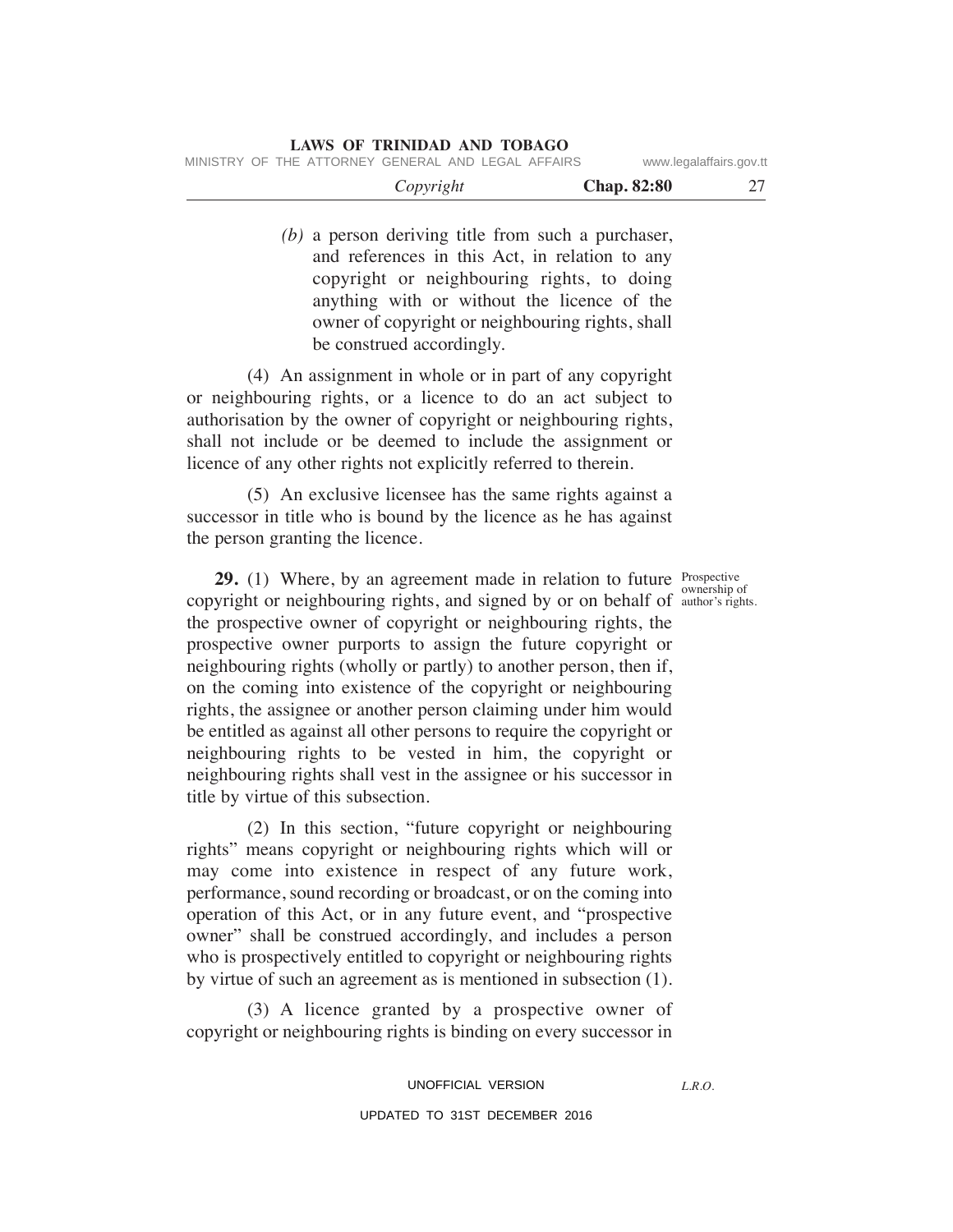|  | MINISTRY OF THE ATTORNEY GENERAL AND LEGAL AFFAIRS | www.legalaffairs.gov.tt |
|--|----------------------------------------------------|-------------------------|
|  |                                                    |                         |

| $\cap$<br>$\sim$ | <b>Chap. 82:80</b> | Copyright |  |
|------------------|--------------------|-----------|--|
|                  |                    |           |  |

title to his interest (or prospective interest) in the right, except a purchaser in good faith for valuable consideration and without notice (actual or constructive) of the licence or a person deriving title from such a purchaser; and references in this Act to doing anything with or without, the licence of the owner of copyright or neighbouring rights shall be construed accordingly.

#### **PART VII**

## **CIVIL RemeDIeS**

Action definition of.

 **30.** For the purposes of this Part, the expression "action" includes a counterclaim, and reference to the plaintiff and to the defendant in an action shall be construed accordingly.

Action by owner of rights for infringement.

 **31.** (1) Subject to this Act, infringements of rights of the owner of copyright or neighbouring rights shall be actionable in the Court at the suit of the owner of copyright or neighbouring rights; and in any action for such an infringement all such relief by way of damages, injunction, accounts or otherwise shall be available to the plaintiff as is available in any corresponding proceedings in respect of infringements of other proprietary rights.

 (2) In an action for infringement of rights in respect of the construction of a building, no injunction or other order shall be made—

- *(a)* after the construction of the building has begun, so as to prevent it from being completed; or
- *(b)* so as to require the building, in so far as it has been constructed, to be demolished.

Action by exclusive licensee for infringement.

 **32.** (1) An exclusive licensee has, except against the owner of copyright or neighbouring rights, the same rights and remedies in respect of matters occurring after the grant of the licence as if the licence had been an assignment.

 (2) his rights and remedies are concurrent with those of the owner of copyright or neighbouring rights; and references in the relevant provisions of this Part to the owner of copyright or neighbouring rights shall be construed accordingly.

> UNOFFICIAL VERSION UPDATED TO 31ST DECEMBER 2016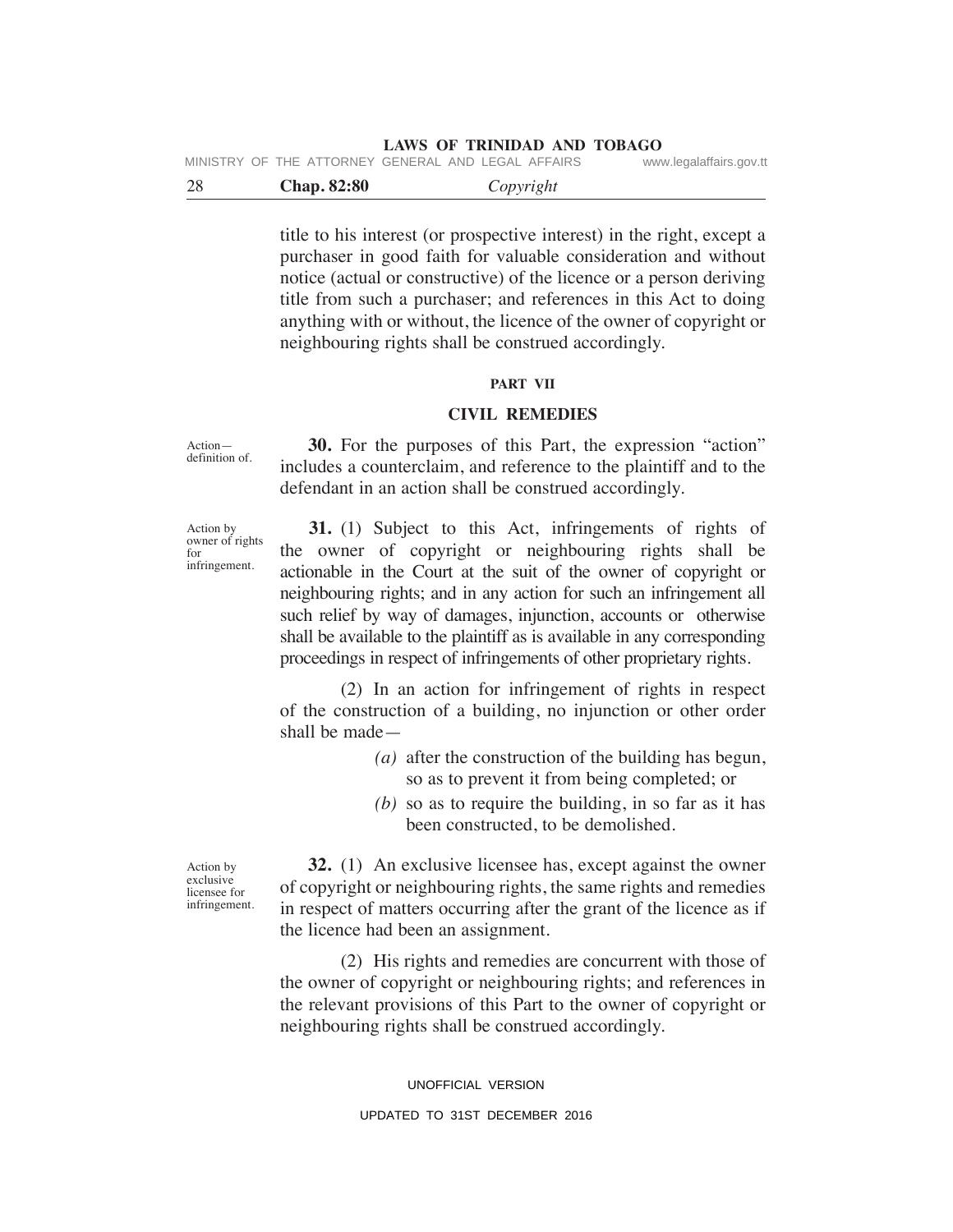|  |                                                    | Copyright |  |  | <b>Chap.</b> 82:80 | 29                      |
|--|----------------------------------------------------|-----------|--|--|--------------------|-------------------------|
|  | MINISTRY OF THE ATTORNEY GENERAL AND LEGAL AFFAIRS |           |  |  |                    | www.legalaffairs.gov.tt |

 (3) In an action brought by an exclusive licensee by virtue of this section a defendant may avail himself of any defence which would have been available to him if the action had been brought by the owner of copyright or neighbouring rights.

**LAWS OF TRINIDAD AND TOBAGO**

**32A.** (1) A non-exclusive licensee may bring an action for Certain infringement of copyright or neighbouring rights where—

- (*a*) the infringement was directly connected to a  $_{\text{increase}}^{\text{non-exclusive}}$ prior licensed act of the licensee; and
	- *(b)* the licence—
		- (i) is in writing and is signed by or on behalf of the owner of the copyright or neighbouring rights; and
		- (ii) expressly grants the non-exclusive licensee a right of action under this section.

 (2) In an action brought under this section, the nonexclusive licensee shall have the same rights and remedies available to him as the owner of the copyright or neighbouring rights would have had, had he brought the action.

 (3) The rights granted under this section are concurrent with those of the owner of the copyright.

 (4) In an action brought by a non-exclusive licensee by virtue of this section the defendant may avail himself of the defence which would have been available to him had the action been brought by the owner of the copyright or neighbouring rights.

 (5) Section 33 shall apply to a non-exclusive licensee who has a right of action by virtue of this section as it applies to an exclusive licensee.

 (6) In this section a "non-exclusive licensee" means the holder of a licence authorising the licensee to exercise a right which remains exercisable by the owner of the copyright or neighbouring rights.

rights.

**33.** (1) Where an action for infringement of copyright or Exercise of neighbouring rights brought by the owner of copyright or  $_{\text{riohs}}^{\text{concurrent}}$ neighbouring rights or an exclusive licensee relates (wholly or partly) to an infringement in respect of which they have concurrent rights of action, the owner of copyright or neighbouring rights or,

#### UNOFFICIAL VERSION

*L.R.O.* 

### UPDATED TO 31ST DECEMBER 2016

infringement actionable by licensee. [5 of 2008].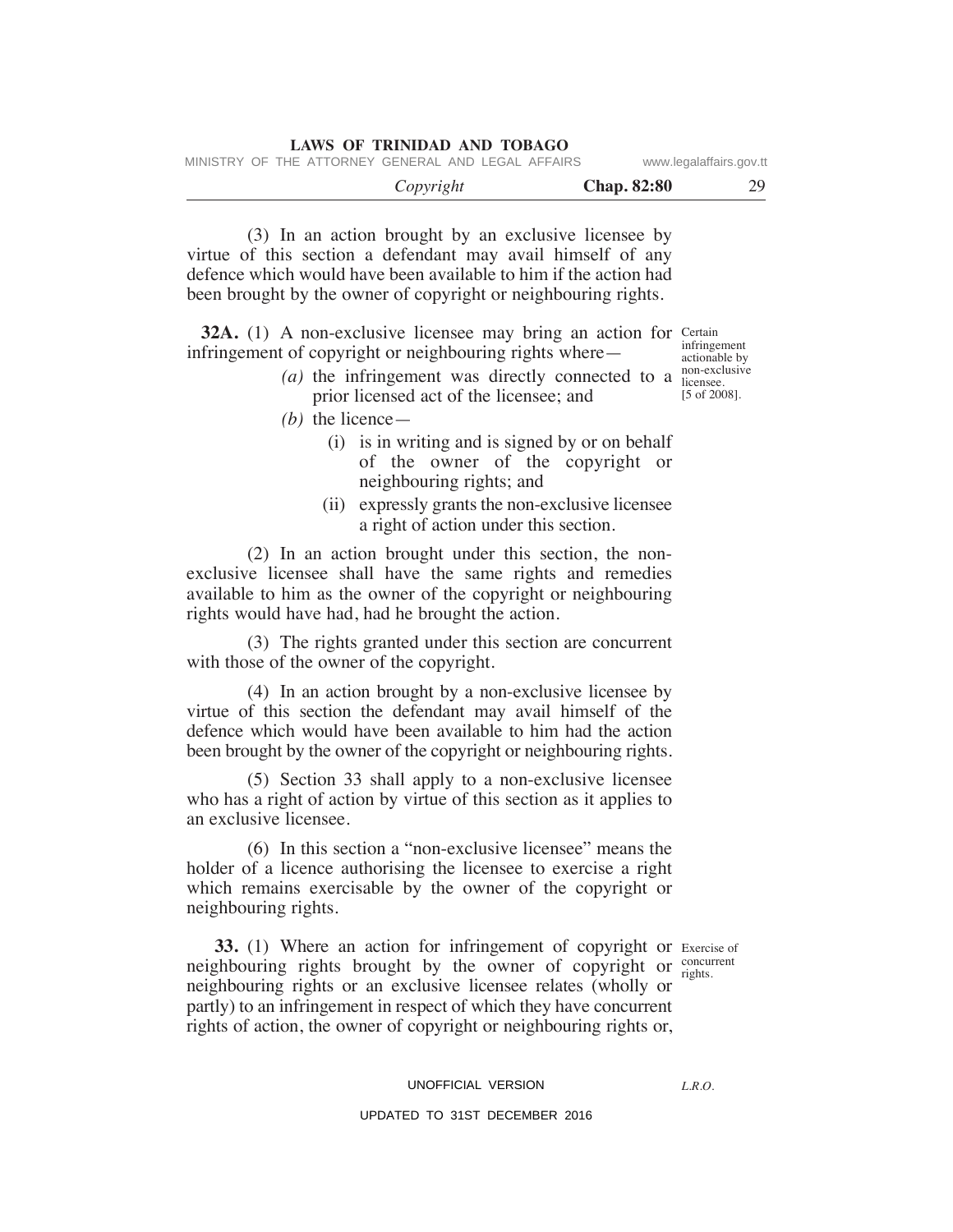| <b>LAWS OF TRINIDAD AND TOBAGO</b> |  |  |  |
|------------------------------------|--|--|--|
|------------------------------------|--|--|--|

|  | MINISTRY OF THE ATTORNEY GENERAL AND LEGAL AFFAIRS |  | www.legalaffairs.gov.tt |
|--|----------------------------------------------------|--|-------------------------|
|  |                                                    |  |                         |

| 30 | <b>Chap. 82:80</b> | Copyright |  |
|----|--------------------|-----------|--|
|    |                    |           |  |

as the case may be, the exclusive licensee may not, without the leave of the Court, proceed with the action unless the other is either joined as a plaintiff or added as a defendant.

 (2) An owner of copyright or neighbouring rights or exclusive licensee who is added as a defendant in pursuance of subsection (1) is not liable for any costs in the action unless he takes part in the proceedings.

 (3) Subsections (1) and (2) do not affect the granting of interlocutory relief on an application by an owner of copyright or neighbouring rights or exclusive licensee alone.

 (4) Where an action for infringement of copyright or neighbouring rights is brought which relates (wholly or partly) to an infringement in respect of which the owner of copyright or neighbouring rights and an exclusive licensee have or had concurrent rights of action—

- *(a)* the Court may in assessing damages take into account—
	- (i) the terms of the licence; and
	- (ii) any pecuniary remedy already awarded or available to either of them in respect of the infringement;
- *(b)* no account of profits shall be directed if an award of damages has been made, or an account of profits has been directed, in favour of the other of them in respect of the infringement; and
- *(c)* the Court may, if an account of profits is directed, apportion the profits between them as the Court considers just, subject to any agreement between them,

and these provisions apply whether or not the owner of copyright or neighbouring rights and the exclusive licensee are both parties to the action.

Secondary infringements. [5 of 2008].

 **34.** (1) Copyright in a work is infringed by a person who, without the authorisation of the owner of copyright—

- *(a)* possesses in the course of a business;
- *(b)* sells or lets for hire, or offers or exposes for sale or hire;

UNOFFICIAL VERSION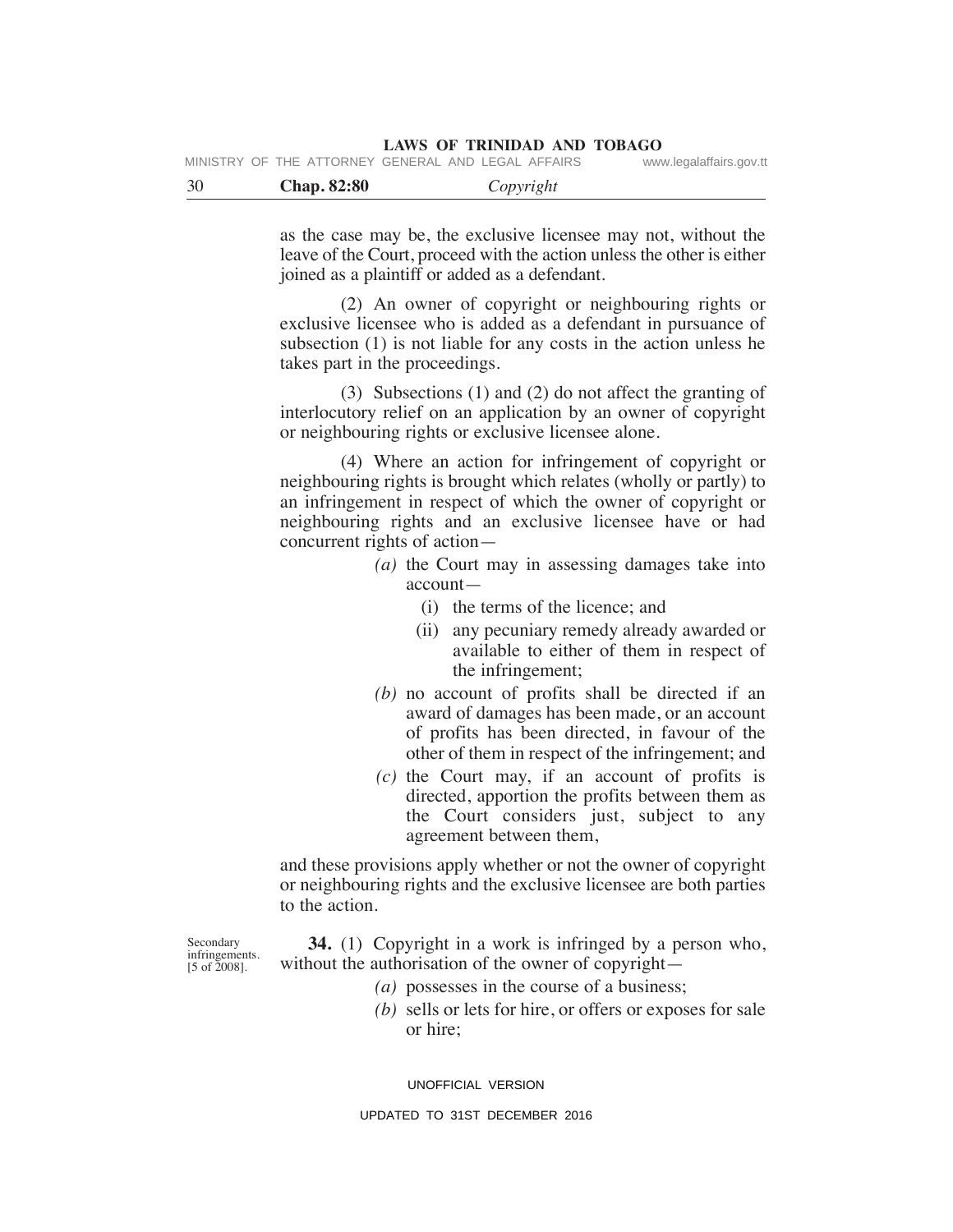|  | MINISTRY OF THE ATTORNEY GENERAL AND LEGAL AFFAIRS |  |  | www.legalaffairs.gov.tt |
|--|----------------------------------------------------|--|--|-------------------------|
|  |                                                    |  |  |                         |

| <b>Chap. 82:80</b><br>Copyright |
|---------------------------------|
|---------------------------------|

- *(c)* in the course of a business exhibits in public or distributes;
- *(d)* imports into Trinidad and Tobago; or
- *(e)* distributes otherwise than in the course of a business to such an extent as to affect prejudicially the owner of copyright,

an article, which is, and which he knows or has reason to believe, is an infringing copy of a work.

 (2) Copyright in a work is infringed by a person who, without the authorisation of the owner of copyright—

- *(a)* makes;
- *(b)* imports into Trinidad and Tobago;
- *(c)* possesses in the course of a business; or
- *(d)* sells or lets for hire, or offers or exposes for sale or hire,

an article specifically designed or adapted for making copies of that work, knowing or having reason to believe that it is to be used to make infringing copies.

 (3) Where copyright in a work is infringed by a performance at a place of public entertainment, any person who gave permission for that place to be used for the performance is also liable for the infringement unless when he gave permission he believed on reasonable grounds that the performance would not infringe copyright.

 (4) In subsection (3), "place of public entertainment" includes premises which are occupied mainly for other purposes but are from time to time made available for hire for the purposes of public entertainment.

 (5) Where copyright in a work is infringed by a public performance of the work, or by the playing or showing of the work in public, by means of apparatus for showing audio-visual works or receiving visual images or sounds conveyed by electronic means, the following persons are also liable for the infringement:

- *(a)* a person who supplied the apparatus, or any substantial part of it, if when he supplied the apparatus or part—
	- (i) he knew or had reason to believe that the apparatus was likely to be used so as to infringe copyright; or

#### UNOFFICIAL VERSION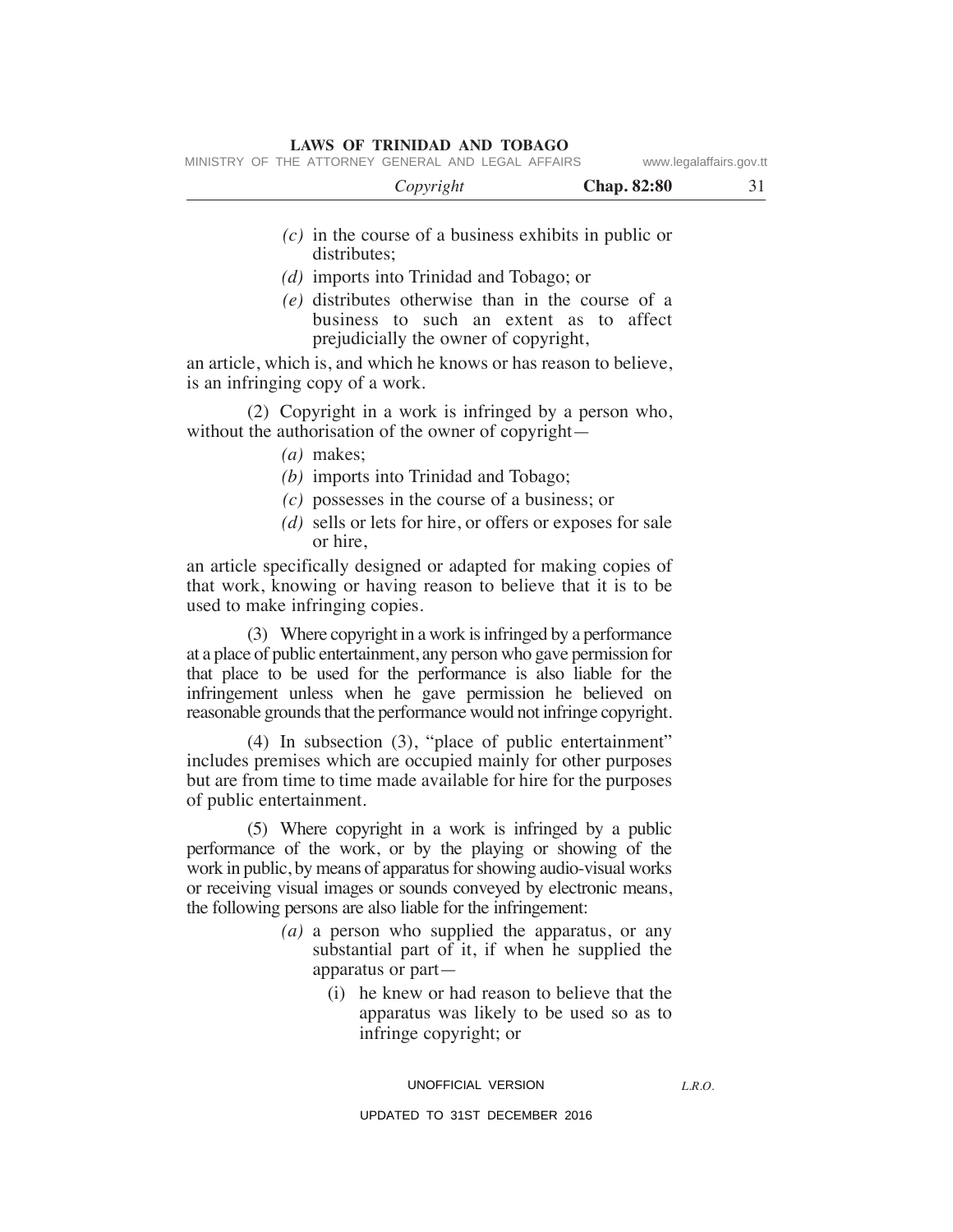|                                                                                                                                                             |                                    | MINISTRY OF THE ATTORNEY GENERAL AND LEGAL AFFAIRS<br>www.legalaffairs.gov.tt                                                                                                                                                                                                                                                                                                                                                                                                                                                                                                                                                                                              |
|-------------------------------------------------------------------------------------------------------------------------------------------------------------|------------------------------------|----------------------------------------------------------------------------------------------------------------------------------------------------------------------------------------------------------------------------------------------------------------------------------------------------------------------------------------------------------------------------------------------------------------------------------------------------------------------------------------------------------------------------------------------------------------------------------------------------------------------------------------------------------------------------|
| 32                                                                                                                                                          | <b>Chap. 82:80</b>                 | Copyright                                                                                                                                                                                                                                                                                                                                                                                                                                                                                                                                                                                                                                                                  |
|                                                                                                                                                             |                                    | (ii) in the case of apparatus whose normal use<br>involves a public performance<br>or<br>showing, he did not believe on reasonable<br>grounds that it would not be so used as to<br>infringe copyright;                                                                                                                                                                                                                                                                                                                                                                                                                                                                    |
|                                                                                                                                                             |                                    | $(b)$ an occupier of premises who gave permission<br>for the apparatus to be brought onto the<br>premises, if when he gave permission he<br>knew or had reason to believe that the<br>apparatus was likely to be so used as to<br>infringe copyright;<br>$(c)$ a person who supplied a copy of an audio-visual<br>work used to infringe copyright, if when he<br>supplied it he knew or had reason to believe that<br>what he supplied, or a copy made directly or<br>indirectly from it, was likely to be so used as to<br>infringe copyright.                                                                                                                            |
|                                                                                                                                                             | apply to copyright in works.       | $(6)$ Subsections $(1)$ to $(5)$ shall apply to neighbouring<br>rights in performances, sound recordings and broadcasts as they                                                                                                                                                                                                                                                                                                                                                                                                                                                                                                                                            |
| Measures,<br>remedies and<br>sanctions<br>against acts<br>constituting<br>infringements<br>of copyright<br>and<br>neighbouring<br>rights.<br>$[5$ of 2008]. | copyright and neighbouring rights: | <b>34A.</b> (1) The following acts shall constitute infringements of<br>(a) the manufacture or importation for sale or rental<br>of any device or means, specifically designed or<br>adapted to circumvent any device or means<br>intended to prevent or restrict reproduction of a<br>work or to impair the quality of copies made<br>(the latter device or means hereinafter referred<br>to as "copy-protection or copy-management<br>device or means"); and<br>$(b)$ the manufacture or importation for sale or rental<br>of any device or means that is susceptible to<br>enable or assist the reception of an encrypted<br>programme, which is broadcast or otherwise |

UNOFFICIAL VERSION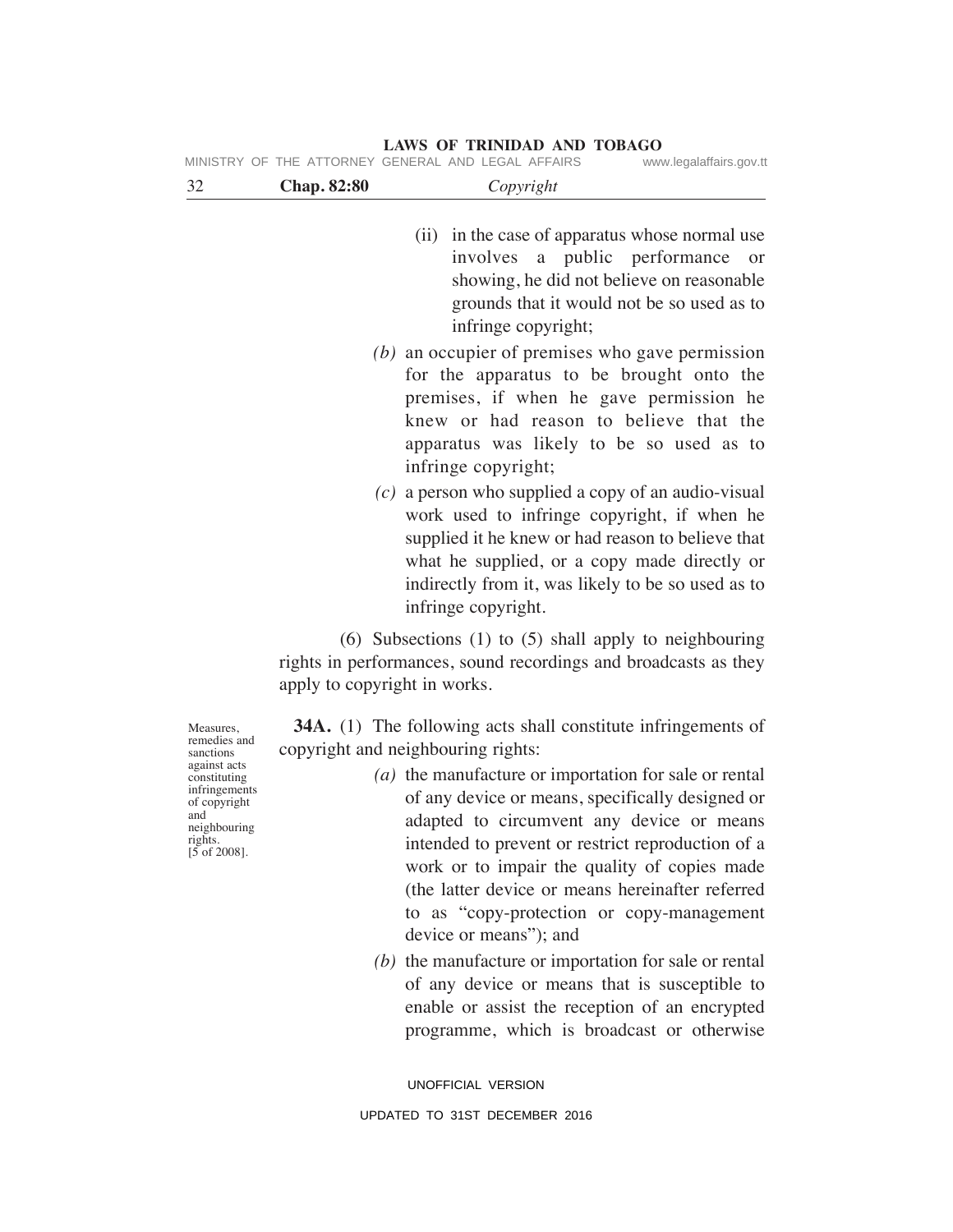| MINISTRY OF THE ATTORNEY GENERAL AND LEGAL AFFAIRS | LAWS OF INIMIDAD AND TODAUO |                    | www.legalaffairs.gov.tt |  |
|----------------------------------------------------|-----------------------------|--------------------|-------------------------|--|
|                                                    | Copyright                   | <b>Chap.</b> 82:80 |                         |  |

communicated to the public, including by satellite, by those who are not entitled to receive the programme.

 (2) Section 38 shall apply to an illicit device or means mentioned in subsection (1) as it applies to infringing copies.

**LAWS OF TRINIDAD AND TOBAGO**

 (3) The owner of copyright in a work shall also be entitled to damages for infringement provided for by sections 31(1) and 38(1)*(d)*, where—

- *(a)* authorised copies of the work have been made and offered for sale or rental in an electronic form combined with a copy-protection or copymanagement device or means, and a device or means specifically designed or adapted to circumvent the said device or means is made or imported for sale or rental; or
- *(b)* the work is authorised for inclusion in an encrypted programme, broadcast or otherwise communicated to the public, including by satellite, and a device or means enabling or assisting the reception of the programme by those who are not entitled to receive the programme is made or imported for sale or rental.

**34B.** (1) The following acts are infringements of copyright and Abuses in neighbouring rights:

- *(a)* the alteration or removal of any electronic rights management information without authority, from any work, performance, sound recording, or broadcast or any copy of such work, performance, sound recording or broadcast; and
- *(b)* the distribution, importation for distribution, broadcasting or other communication to the public, without authority, of any work, performance, sound recording or broadcast, or any copy of such work, performance, sound recording or broadcast by any person who knows or has reason to believe that electronic rights management information has been removed from or altered in such work, performance, sound recording or broadcast, without authority.

# UNOFFICIAL VERSION

### UPDATED TO 31ST DECEMBER 2016

respect of rights management information. [5 of 2008].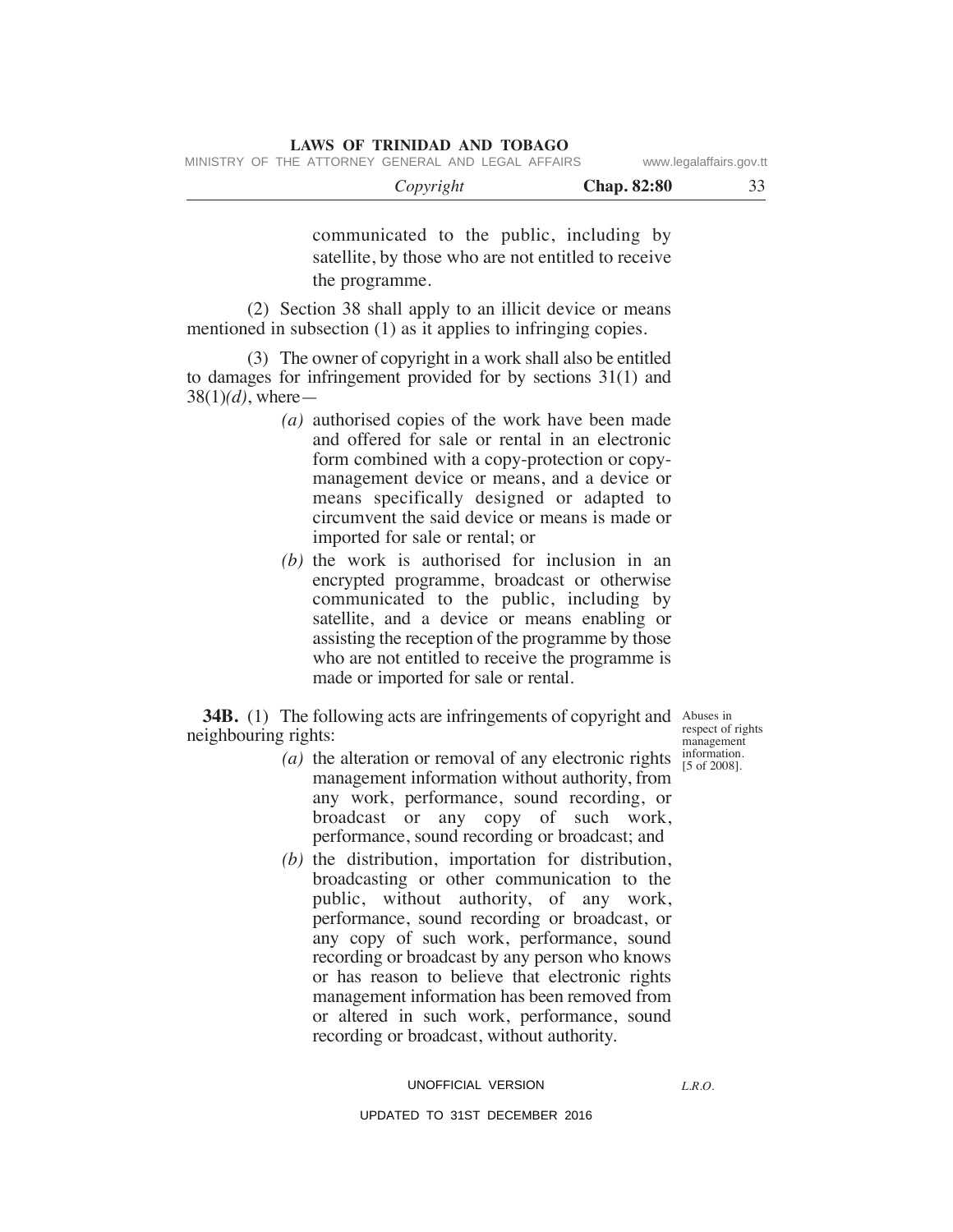|  |  | MINISTRY OF THE ATTORNEY GENERAL AND LEGAL AFFAIRS |  |  | www.legalaffairs.gov.tt |
|--|--|----------------------------------------------------|--|--|-------------------------|
|  |  |                                                    |  |  |                         |

|  | <b>Chap. 82:80</b> | Copyright |  |
|--|--------------------|-----------|--|
|--|--------------------|-----------|--|

 (2) For the purposes of this Part, any copy of a work, performance, sound recording or broadcast referred to in subsection (1), constitutes an infringing copy of such work, performance, sound recording or broadcast.

Presumption of authorship and of representation of the author.

 **35.** (1) The natural person or legal entity whose name is indicated as the author in the original or copies of a work shall, in the absence of proof to the contrary, be presumed to be the owner of copyright in the work, and this provision shall be applicable even if the name is a pseudonym, where the pseudonym leaves no doubt as to the identity of the author.

 (2) Where no name purporting to be that of the author appears on the original or copies of a work but a name purporting to be that of a publisher appears on copies of the work as first published, the person whose name so appears shall be presumed, until the contrary is proved, to be the owner of copyright in the work as first published.

 (3) If the author of the work is dead or the identity of the author cannot be ascertained by reasonable inquiry, it shall be presumed, in the absence of evidence to the contrary that—

- *(a)* the work is an original work; and
- *(b)* the plaintiff's allegation as to what was the first publication of the work is correct.

 **36.** (1) In proceedings brought by virtue of this Act with respect to a sound recording, where copies of the recording as issued to the public bear a label or other mark stating—

- *(a)* that a named person was the producer of the recording at the date of issue of the copies;
- *(b)* that a named person was a performer in the recording at the date of issue of the copies; or
- *(c)* that the recording was first published in a specific year or in a specified country,

the label or mark shall be admissible as evidence of the facts stated and shall be presumed to be correct until the contrary is proved.

 (2) In proceedings brought by virtue of this Act with respect to an audio-visual work, where copies of the audio-visual work as issued to the public bear a statement—

> *(a)* that a named person was the author or director of the audio-visual work;

UNOFFICIAL VERSION

Presumptions relevant to sound recordings, audio-visual works and computer programs.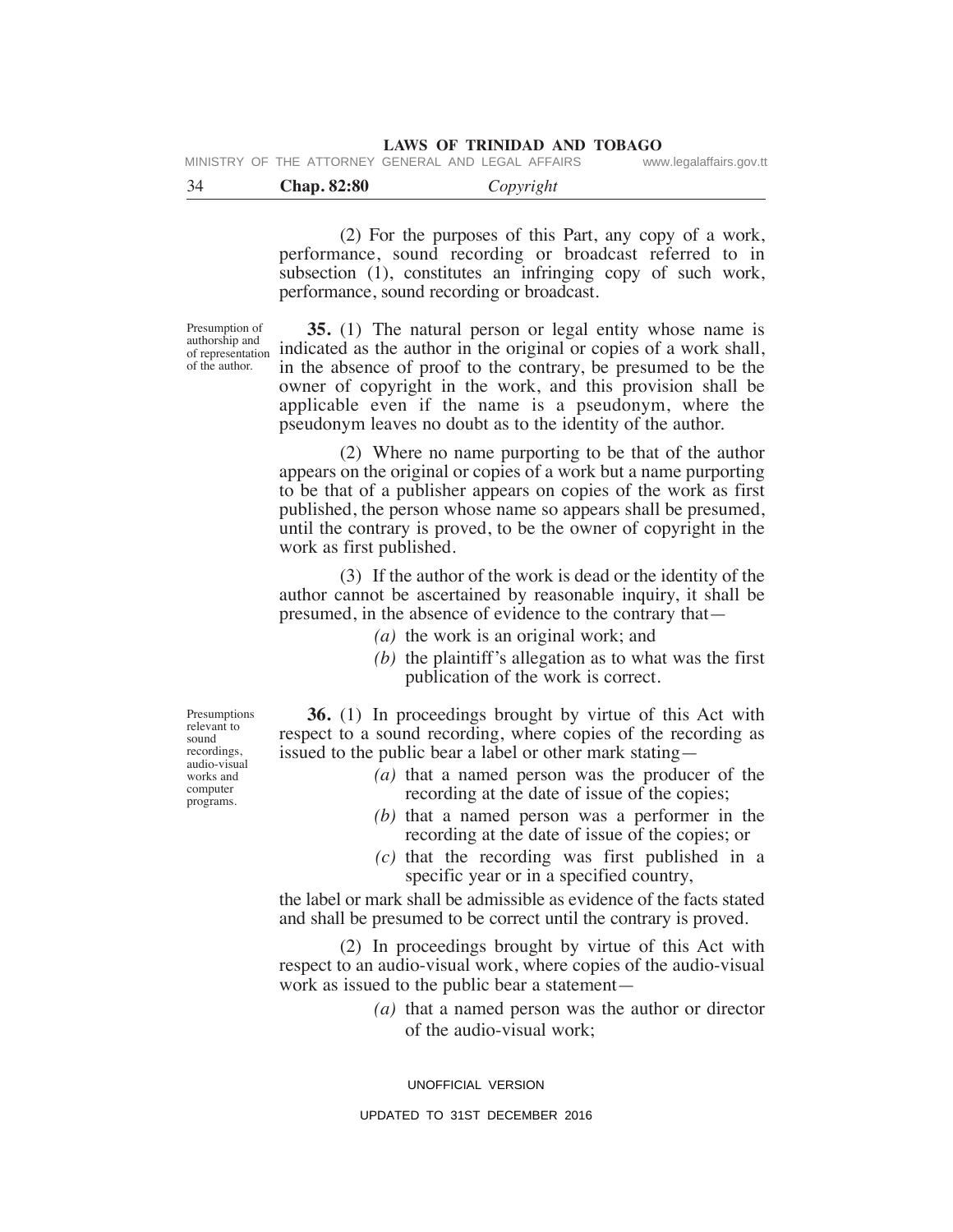MINISTRY OF THE ATTORNEY GENERAL AND LEGAL AFFAIRS www.legalaffairs.gov.tt

| Copyright | <b>Chap. 82:80</b> | າ - |
|-----------|--------------------|-----|
|-----------|--------------------|-----|

- *(b)* that a named person was the owner of copyright in the audio-visual work at the date of issue of the copies; or
- *(c)* that the audio-visual work was first published in a specific year or in a specified country,

the statement shall be admissible as evidence of the facts stated and shall be presumed to be correct until the contrary is proved.

 (3) In proceedings brought by virtue of this Act with respect to a computer program, where copies of the program are issued to the public in electronic form bearing a statement—

- *(a)* that a named person was the owner of copyright in the program at the date of issue of the copies; or
- *(b)* that the program was first published in a specified country or that copies of it were first issued to the public in electronic form in a specific year,

the statement shall be admissible as evidence of the facts stated and shall be presumed to be correct until the contrary is proved.

 (4) Subsections (1) to (3) apply equally in proceedings relating to an infringement alleged to have occurred before the date on which the copies were issued to the public.

 (5) In proceedings brought by virtue of this Act with respect to an audio-visual work, where the audio-visual work as shown in a communication to the public bears a statement—

- *(a)* that a named person was the author or director of the audio-visual work; or
- *(b)* that a named person was the owner of copyright in the audio-visual work immediately after it was made,

the statement shall be admissible as evidence of the facts stated and shall be presumed to be correct until the contrary is proved and this presumption applies equally in proceedings relating to an infringement alleged to have occurred before the date on which the audio-visual work was communicated to the public.

**37.** In proceedings brought by virtue of this Act with Presumptions respect to a work, copyright in which belongs to the State, where works of the

relevant to State.

# UNOFFICIAL VERSION

*L.R.O.*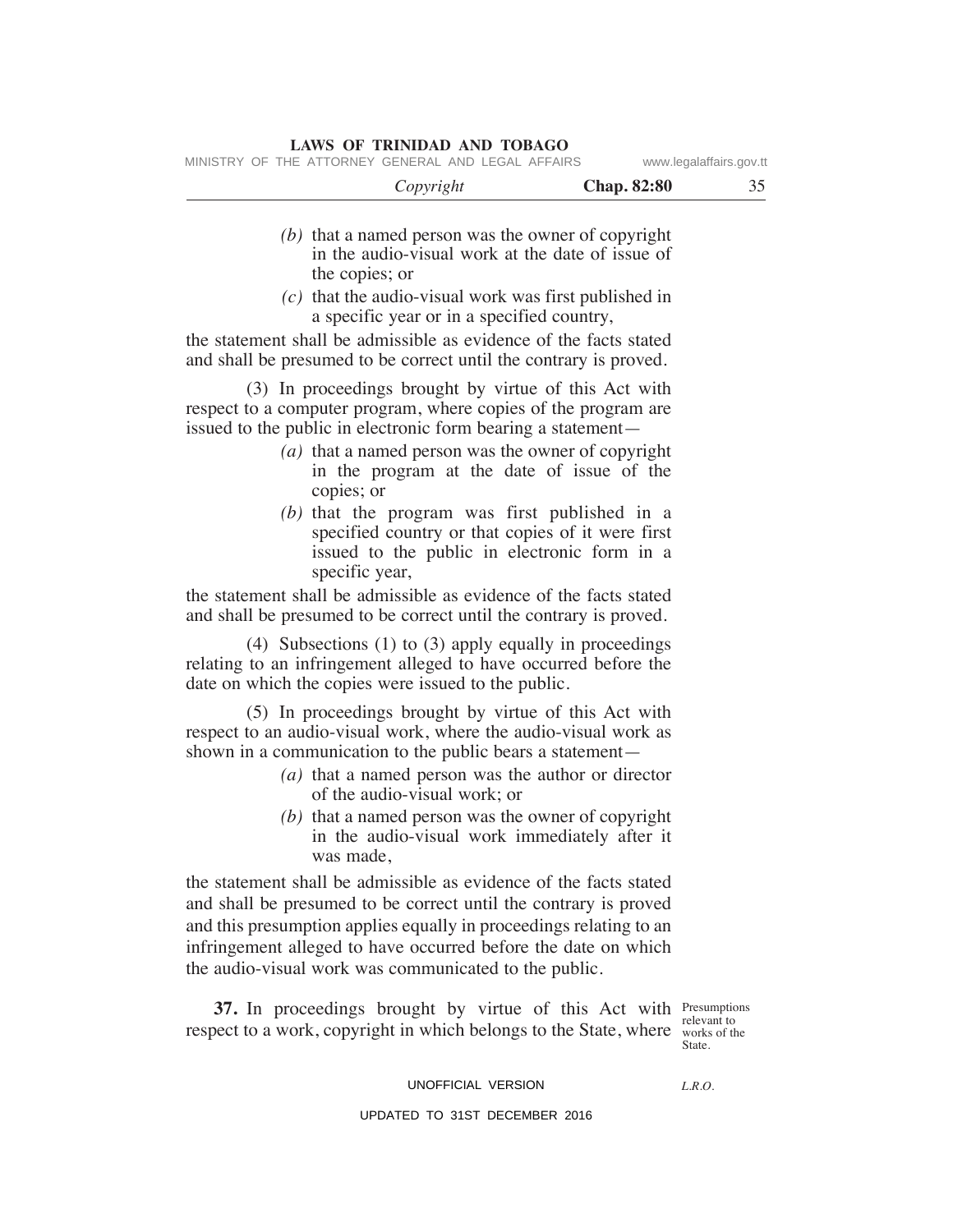| MINISTRY OF THE ATTORNEY GENERAL AND LEGAL AFFAIRS |  |  | www.legalaffairs.gov.tt |
|----------------------------------------------------|--|--|-------------------------|
|                                                    |  |  |                         |

|  |  | <b>Chap. 82:80</b> | Copyright |  |
|--|--|--------------------|-----------|--|
|--|--|--------------------|-----------|--|

there appears on printed copies of the work a statement of the year in which the work was first published commercially, that statement shall be admissible as evidence of the fact stated and shall be presumed to be correct in the absence of evidence to the contrary.

Civil remedies for infringement. **38.** (1) The Court shall have the authority—

- *(a)* to grant injunctions to prohibit the committing, or continuation of committing, of an infringement of any right protected under this Act;
- *(b)* to order the impounding of copies of works or sound recordings suspected of being made or imported without the authorisation of the owner of any right protected under this Act where the making or importation of copies is subject to such authorisation, as well as the impounding of the packaging of, the implements that could be used for the making of, and the documents, accounts or business papers referring to, such copies;
- *(c)* to order the forfeiture and seizure of all copies of works or sound recordings manufactured, reproduced, distributed, sold or otherwise used, intended for use or possessed with intent to use in contravention of section 8 or 22 and all plates, moulds, matrices, masters, tapes, film negatives, or other articles by means of which such copies of works or sound recordings may be reproduced, and all electronic, mechanical or other devices for manufacturing, reproducing, or assembling such copies of works or sound recordings;
- *(d)* to order that the owner of any right protected under this Act whose right has been infringed, be paid by the infringer, damages adequate to compensate for the injury suffered as a consequence of the act of infringement, as well as the payment of expenses caused by the infringement, including legal costs;
- *(e)* to fix the amount of damages taking into account the pecuniary and non-pecuniary loss suffered by the owner of the right;

UNOFFICIAL VERSION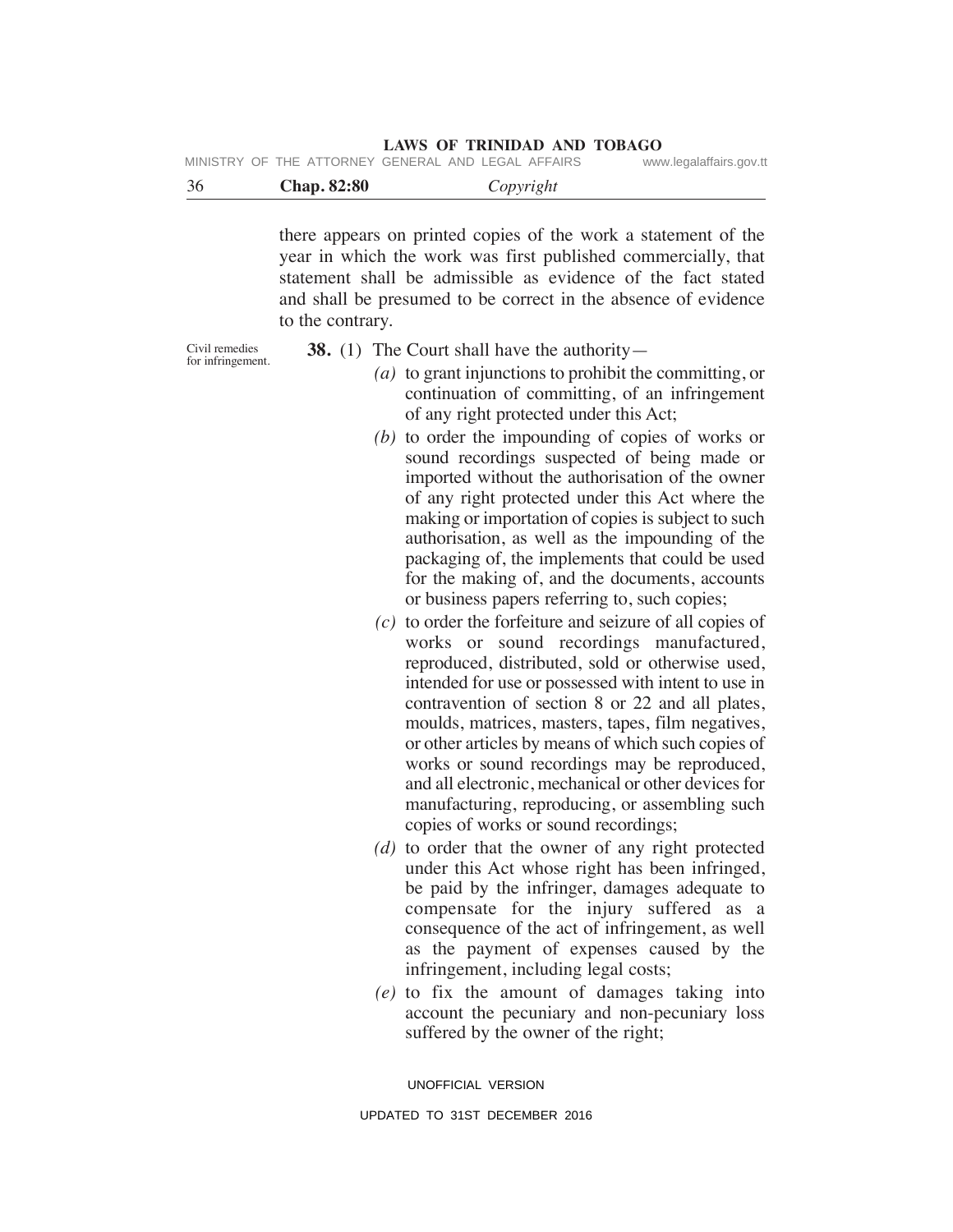- *(f)* to order an account of the infringer's profits attributable to the infringement;
- *(g)* where infringing copies exist, to order the destruction or other reasonable disposition of those copies and their packaging outside the channels of commerce in such a manner as to avoid harm to the right holder, unless the owner of the right requests otherwise.

 (2) Where the infringer did not know or had no reasonable reason to know that he was engaged in infringing activity, the Court may limit damages to the profits of the infringer attributable to the infringement.

 (3) Where there is a danger that implements may be used to commit or continue to commit acts of infringement, the Court shall have the authority, whenever and to the extent that it is reasonable, to order their destruction or other reasonable disposition outside the channels of commerce in such a manner as to minimise the risks of further infringements, including surrender to the owner of the right.

 (4) The Court shall not, in respect of the same infringement, both award the owner of rights damages and order that he shall be given an account of profits.

(5) The provisions of subsection  $(1)(g)$  shall not be applicable to copies and their packaging which were acquired by a third party in good faith.

 (6) Where there is a danger that acts of infringement may be continued, the Court shall have the authority to order that such acts not be committed and the Court shall fix a fine of five thousand dollars for each day on which the infringement is continued, which fine shall be paid if the order is not respected.

 **39.** Where, in an action under this Part—

*(a)* the infringement of copyright or neighbouring licensing bo rights is proved or admitted;

Wide injunction licensing bodies.

- *(b)* the plaintiff is a licensing body; and
- *(c)* the Court, having regard to all material circumstances, is satisfied that effective relief would not otherwise be available to the plaintiff,

UNOFFICIAL VERSION

*L.R.O.*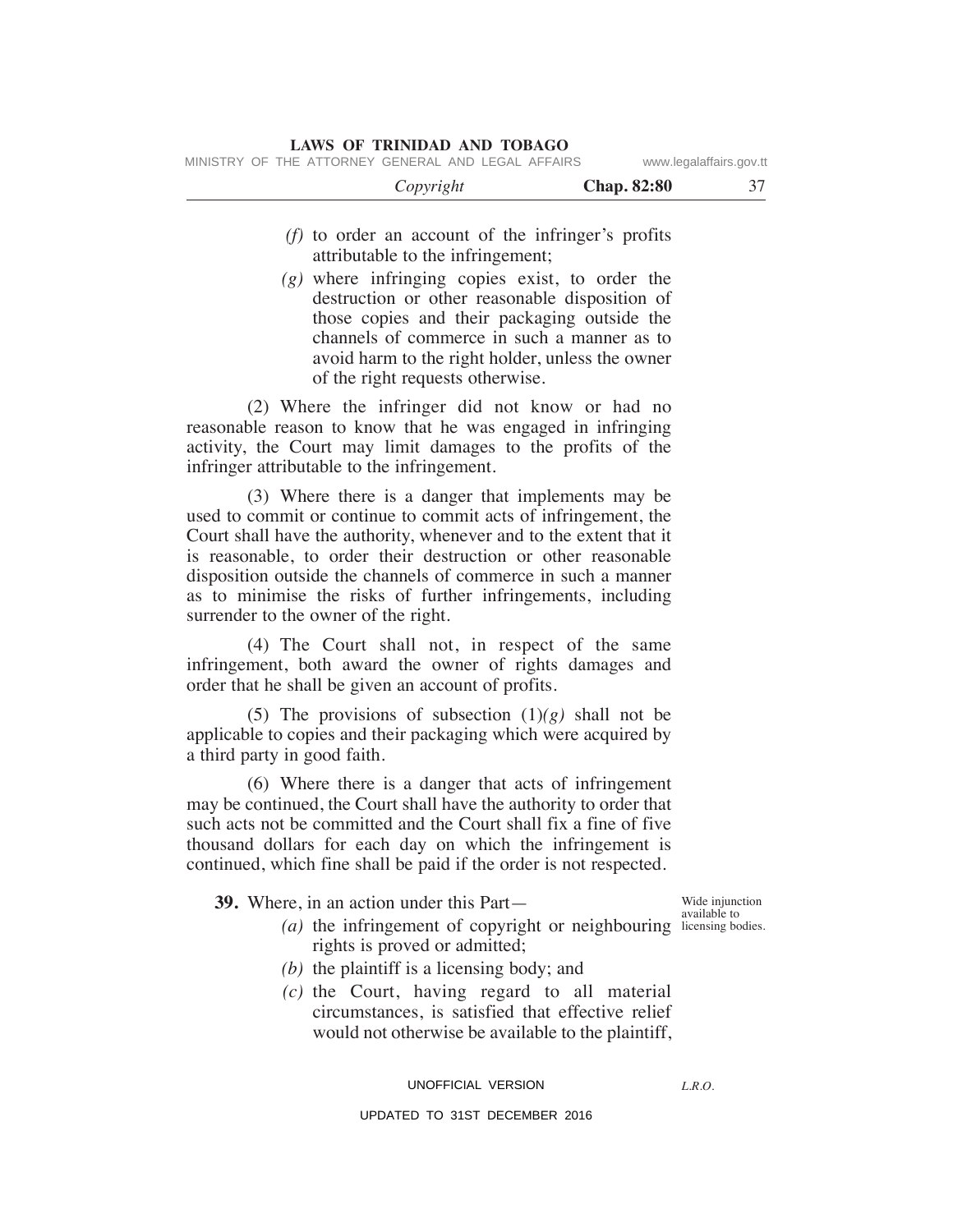|  | MINISTRY OF THE ATTORNEY GENERAL AND LEGAL AFFAIRS |  | www.legalaffairs.gov.tt |
|--|----------------------------------------------------|--|-------------------------|
|  |                                                    |  |                         |

| -38 | <b>Chap. 82:80</b> | Copyright |
|-----|--------------------|-----------|
|-----|--------------------|-----------|

the Court may grant an injunction extending to all the protected works, sound recordings, broadcasts or performances, as the case may be, of which the plaintiff is the owner of copyright or neighbouring rights, notwithstanding that the infringement related to only one or some of the said works, sound recordings, broadcasts or performances.

Withdrawal of privilege against incrimination of self or spouse in infringement and related proceedings.

 **40.** (1) In this section—

"related offence", in relation to any proceedings to which subsection (2) applies, means—

- *(a)* in the case of proceedings within subsection (3)*(a)* or *(b)*—
	- (i) any offence committed by or in the course of the infringement to which those proceedings relate; or
	- (ii) any offence not within subparagraph (i) committed in connection with that infringement, being an offence involving fraud or dishonesty;
- *(b)* in the case of proceedings within subsection  $(3)(c)$ , any offence revealed by the facts on which the plaintiff relies in those proceedings;
- "related penalty", in relation to any proceedings to which subsection (2) applies, means—
	- *(a)* in the case of proceedings within subsection (3)*(a)* or *(b)*, any penalty incurred in respect of anything done or omitted in connection with the infringement to which those proceedings relate;
	- *(b)* in the case of proceedings within subsection (3)*(c),* any penalty incurred in respect of any act or omission revealed by the facts on which the plaintiff relies in those proceedings.

 (2) In any proceedings to which this subsection applies a person shall not be excused, by reason that to do so should tend to expose that person, or his spouse, to proceedings for a related offence or for the recovery of a related penalty—

> *(a)* from answering any question put to that person in the first-mentioned proceedings; or

UNOFFICIAL VERSION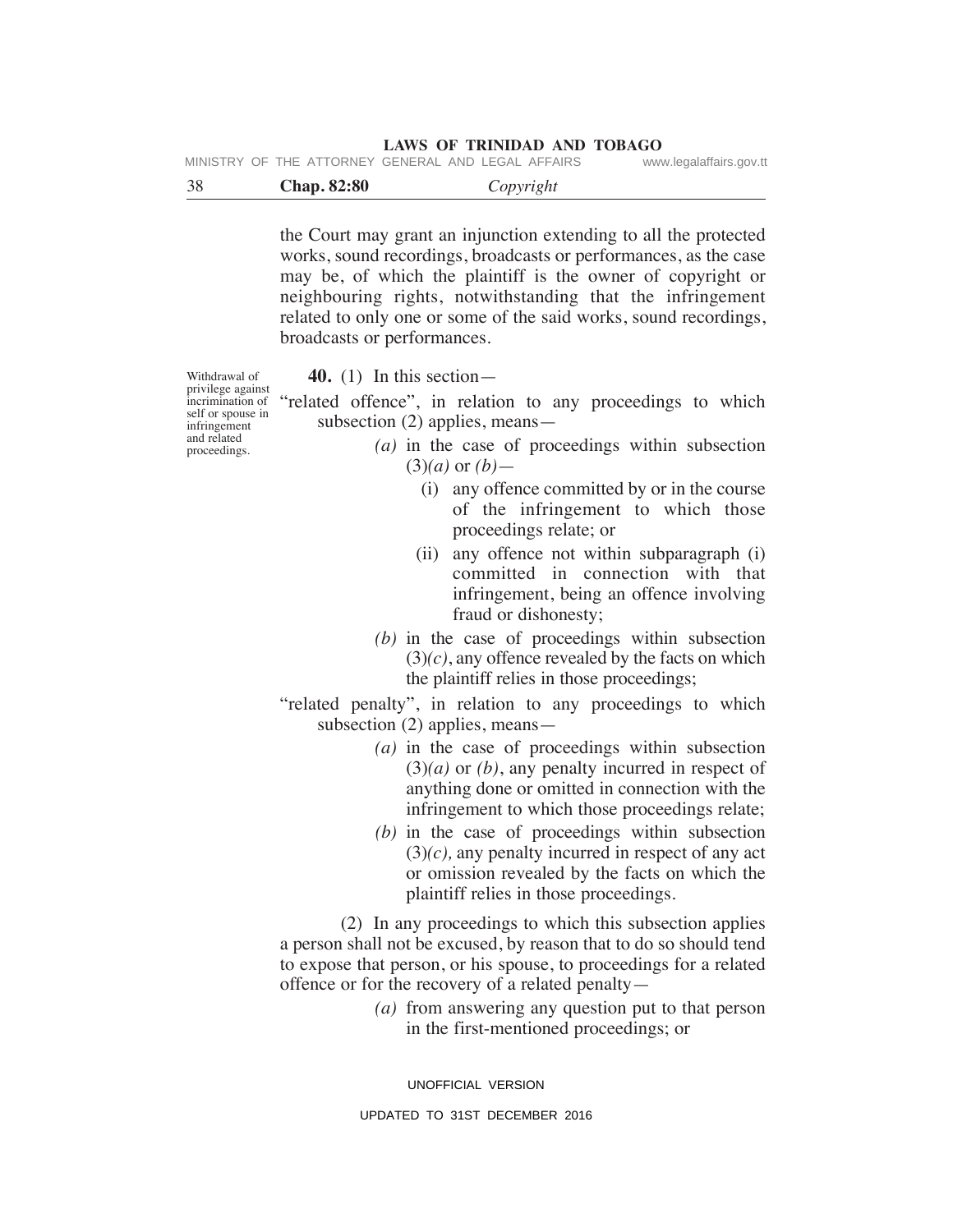|  |                                                    | Convright |  |  | <b>Chan.</b> 82:80 | 30.                     |
|--|----------------------------------------------------|-----------|--|--|--------------------|-------------------------|
|  | MINISTRY OF THE ATTORNEY GENERAL AND LEGAL AFFAIRS |           |  |  |                    | www.legalaffairs.gov.tt |

 *Copyright* **Chap. 82:80** 39  *(b)* from complying with any order made in those proceedings. (3) Subsection (2) applies to the following civil proceedings in the Court, namely:  *(a)* proceedings for infringement of copyright or neighbouring rights;  *(b)* proceedings brought to obtain disclosure of information relating to any infringement of such rights; and  *(c)* proceedings brought to prevent any apprehended infringement of such rights. (4) Subject to subsection (5), no statement or admission made by a person—  *(a)* in answering a question put to him in any proceedings to which subsection (2) applies; or  *(b)* in complying with an order made in any such proceedings, shall, in proceedings for any related offence or for the recovery

of any related penalty, be admissible in evidence against that person or (unless they married after the making of the statement or admission) against the spouse of that person.

 (5) Nothing in subsection (4) shall render any statement or admission made by a person as therein mentioned inadmissible in evidence against that person in proceedings for perjury or contempt of Court.

 (6) Any reference in this section to civil proceedings in the Court includes a reference to proceedings on appeal arising out of those civil proceedings.

#### **PART VIII**

### **OFFeNCeS**

**41.** (1) A person commits an offence who, without the Penalties in licence of the copyright owner—

respect of infringing copies of a work, sound recording or broadcast. [5 of 2008].

*(a)* makes for sale or hire;

(b) imports into Trinidad and Tobago otherwise  $_{\text{sound record}}^{\text{performance}}$ than for his private and domestic use;

#### UNOFFICIAL VERSION

*L.R.O.*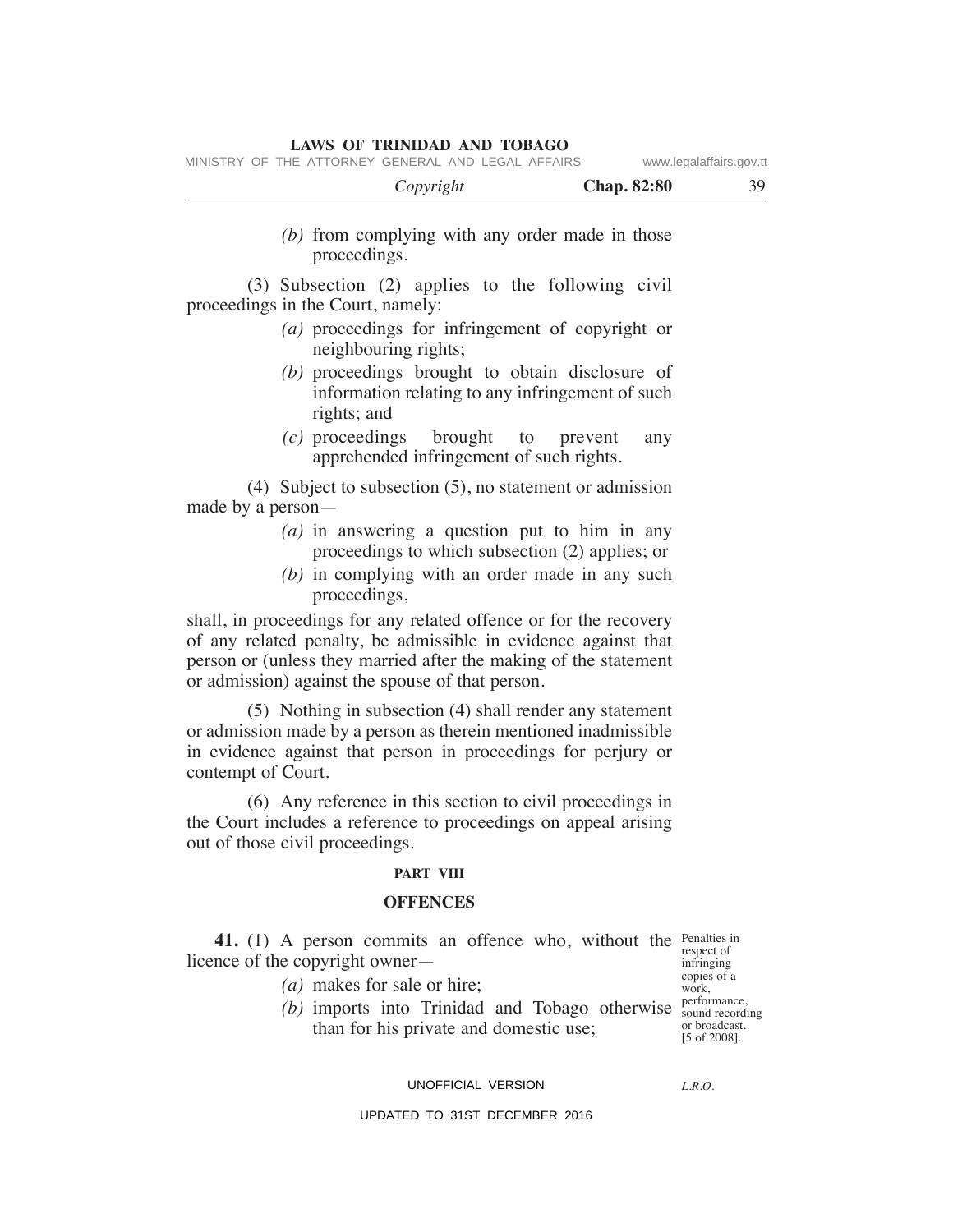| 40 | <b>Chap. 82:80</b>      | Copyright                                                                                                                                                                                                                                                |
|----|-------------------------|----------------------------------------------------------------------------------------------------------------------------------------------------------------------------------------------------------------------------------------------------------|
|    |                         | $(c)$ possesses in the course of a business with the<br>intention of infringing the copyright in the work<br>or neighbouring rights in the performance,<br>sound recording or broadcast;<br>(d) in the course of a business —                            |
|    |                         | (i) sells or lets for hire;<br>offers or exposes for sale or hire;<br>(ii)<br>(iii) exhibits in public;                                                                                                                                                  |
|    |                         | (iv) distributes; or<br>(e) distributes otherwise than in the course of a                                                                                                                                                                                |
|    |                         | business in excess of three copies of,                                                                                                                                                                                                                   |
|    | recording or broadcast. | an article which is, and which he knows or has reason to believe<br>is, an infringing copy of a copyright work, performance, sound                                                                                                                       |
|    |                         | $(2)$ A person commits an offence who-<br>(a) makes an article specifically designed or<br>adapted for making copies of a particular<br>copyright work, performance, sound recording<br>or broadcast; or<br>$(b)$ has such an article in his possession, |
|    |                         | knowing or having reason to believe that it is to be used to make<br>infringing copies for sale or hire or for use in the course of a business.                                                                                                          |
|    |                         | $(3)$ A person guilty of an offence under subsections $(1)$<br>and (2) is liable on summary conviction to a fine of two hundred<br>and fifty thousand dollars and imprisonment for ten years.                                                            |
|    |                         | (4) The Magistrate before whom proceedings are<br>brought against a person for an offence under this section may, if<br>satisfied that at the time of his arrest or charge the person had in<br>his possession, custody or control—                      |
|    |                         | (a) an infringing copy of a copyright work,<br>performance, sound recording or broadcast in<br>the case of a business;                                                                                                                                   |
|    |                         | $(b)$ an article specifically designed or adapted for<br>making copies of a particular copyright work,<br>performance, sound recording or broadcast,                                                                                                     |
|    |                         | UNOFFICIAL VERSION                                                                                                                                                                                                                                       |

**LAWS OF TRINIDAD AND TOBAGO** MINISTRY OF THE ATTORNEY GENERAL AND LEGAL AFFAIRS www.legalaffairs.gov.tt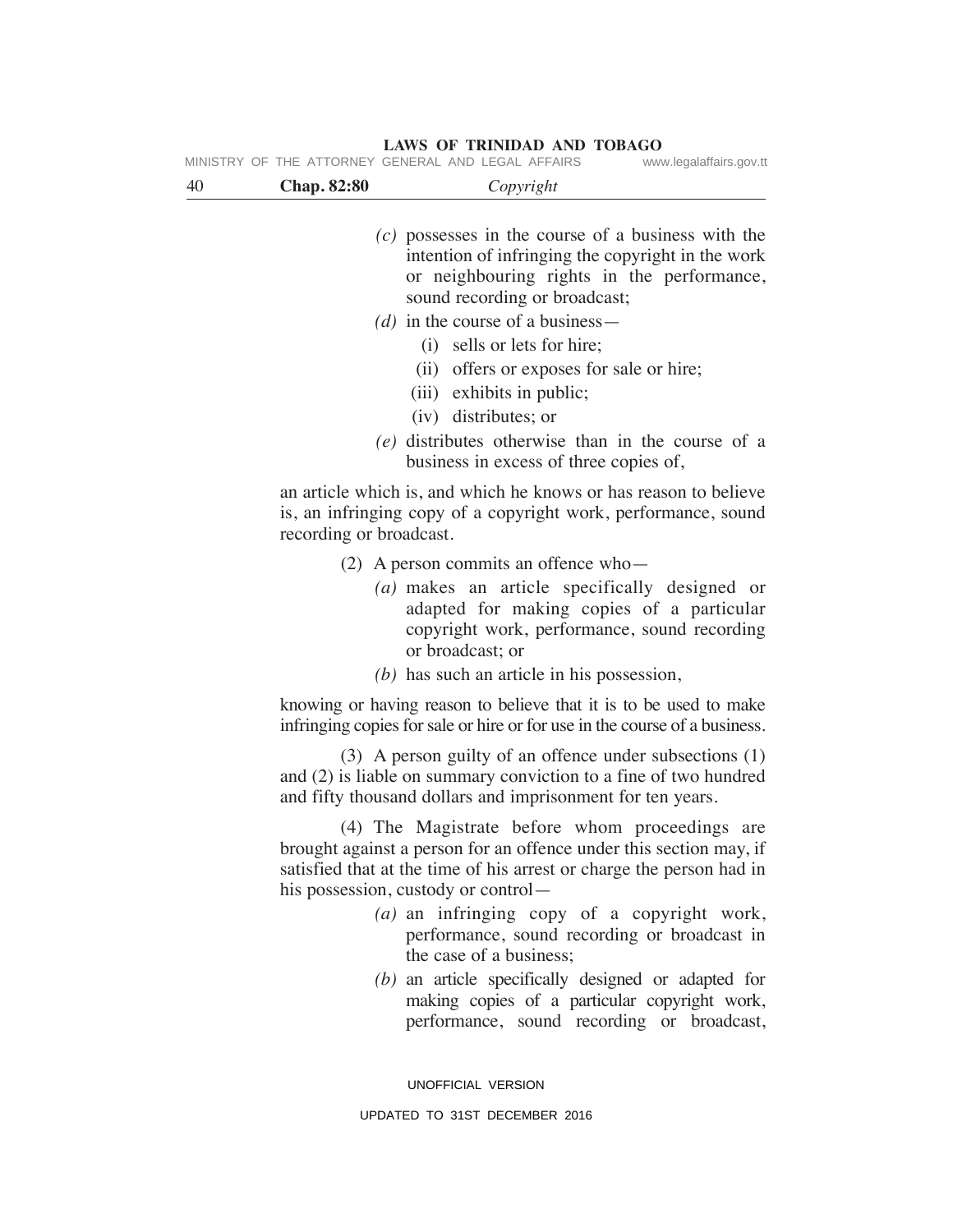|  |                                                    | Copyright |  | <b>Chap. 82:80</b> | 41                      |
|--|----------------------------------------------------|-----------|--|--------------------|-------------------------|
|  | MINISTRY OF THE ATTORNEY GENERAL AND LEGAL AFFAIRS |           |  |                    | www.legalaffairs.gov.tt |

knowing or having reason to believe that it had been or was to be used to make infringing copies; or

 *(c)* any apparatus, implements or devices that may be used to commit or continue to commit an offence under this Act,

order that the infringing copy, article, apparatus, implements or devices be destroyed or delivered up to the copyright owner or to such other person as the Magistrate may direct.

**LAWS OF TRINIDAD AND TOBAGO**

**41A.** (1) Where copyright or neighbouring rights are infringed Penalties in (otherwise than by reception of a broadcast or cable programme)— unauthorised

- (*a*) by the public performance of a copyright work  $_{\text{perform}}^{\text{public}}$ or sound recording; or
	- *(b)* by the playing or showing in public of a sound recording or film,

any person who caused the work to be so performed, played or shown is guilty of an offence if he knew or had reason to believe that copyright would be infringed.

 (2) A person guilty of an offence under subsection (1), is liable on summary conviction to a fine of two hundred and fifty thousand dollars and to imprisonment for ten years.

**42.** Where an offence under this Part committed by a body offences by corporate is proved to have been committed with the consent or  $\frac{\text{bodies}}{\text{corpor}}$ connivance of, or to be attributable to any neglect on the part  $[5 \text{ of } 2008]$ . of, any director, manager, secretary or other similar officer of the body corporate or any person who was purporting to act in any such capacity, he, as well as the body corporate commits an offence and in the case of an officer of such body corporate, is liable, upon conviction, to a fine of two hundred and fifty thousand dollars and to imprisonment for ten years and in the case of the body corporate, is liable upon conviction, to a fine of two hundred and fifty thousand dollars.

**43.** No prosecution for an offence under this Act shall be Time limited for commenced after the expiration of five years after the prosecution. commission of the offence or one year after the discovery thereof, whatever date last occurs.

# UNOFFICIAL VERSION

# UPDATED TO 31ST DECEMBER 2016

corporate.

*L.R.O.* 

respect of performance. [5 of 2008].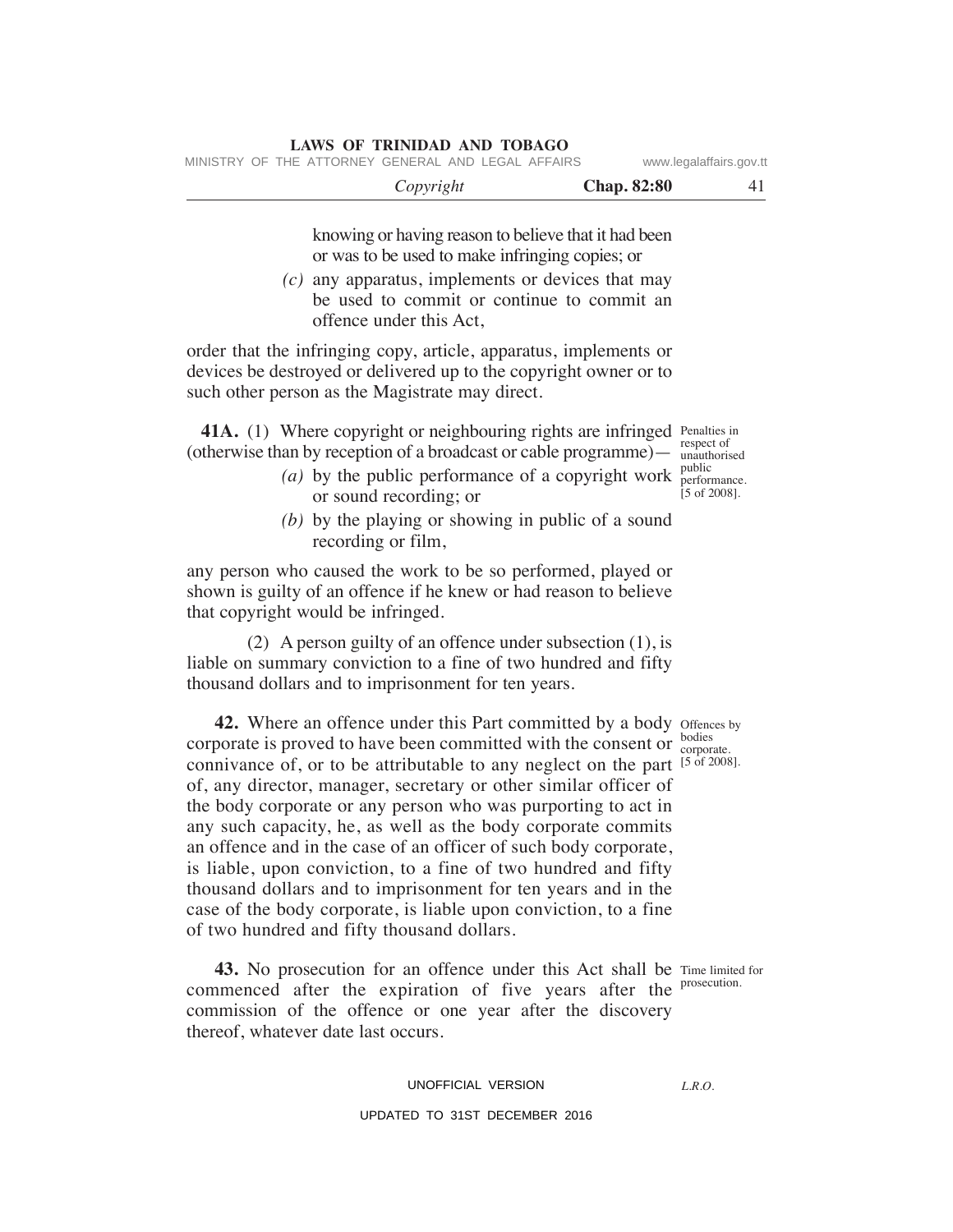|  | MINISTRY OF THE ATTORNEY GENERAL AND LEGAL AFFAIRS | www.legalaffairs.gov.tt |
|--|----------------------------------------------------|-------------------------|
|--|----------------------------------------------------|-------------------------|

| <b>Chap.</b> 82:80<br>-42 | Copyright |  |
|---------------------------|-----------|--|
|---------------------------|-----------|--|

Powers of the Magistrate. [5 of 2008].

 **44.** (1) For the purposes of any offence under this Part, where copies suspected of being infringing copies of a work, performance, sound recording or broadcast have been seized, it shall be sufficient to examine one per centum or any five copies, whichever is the lesser and where such examination establishes that such copies are all infringing copies, it shall be presumed, until the contrary is proven, that the remaining copies are infringing copies.

(2) Where a person is convicted of an offence under this Part the Magistrate shall in imposing a sentence be entitled to take into consideration the entire number of infringing copies of a work, performance, sound recording or broadcast seized at the time of arrest or charge.

Powers of police officers. [5 of 2008].

 **45.** (1) A police officer not below the rank of Inspector, or a police officer below the rank of Inspector acting on the authority of a warrant issued under subsection (4), may—

- *(a)* enter and search any premises or place;
- *(b)* stop, board and search any vessel (other than a ship of war) or any aircraft (other than a military aircraft); or
- *(c)* stop and search any vehicle,

in which he reasonably suspects that there are infringing copies of works, performances, sound recordings or broadcasts in which copyright or neighbouring rights subsist or any plates, moulds, matrices, masters, tapes, film negatives, or other articles by means of which such copies of works, performances, sound recordings or broadcasts may be reproduced, and all electronic, mechanical or other devices for manufacturing, reproducing, or assembling such copies of works, performances, sound recordings or broadcasts and apparatus, implements and devices used for transporting or marketing such copies.

 (2) A police officer not below the rank of Inspector, or a police officer below the rank of Inspector acting on the authority of a warrant issued under subsection (4), may seize, remove or detain—

> *(a)* any article which appears to him to be an infringing copy of a work, performance, sound recording or broadcast in which copyright or

UNOFFICIAL VERSION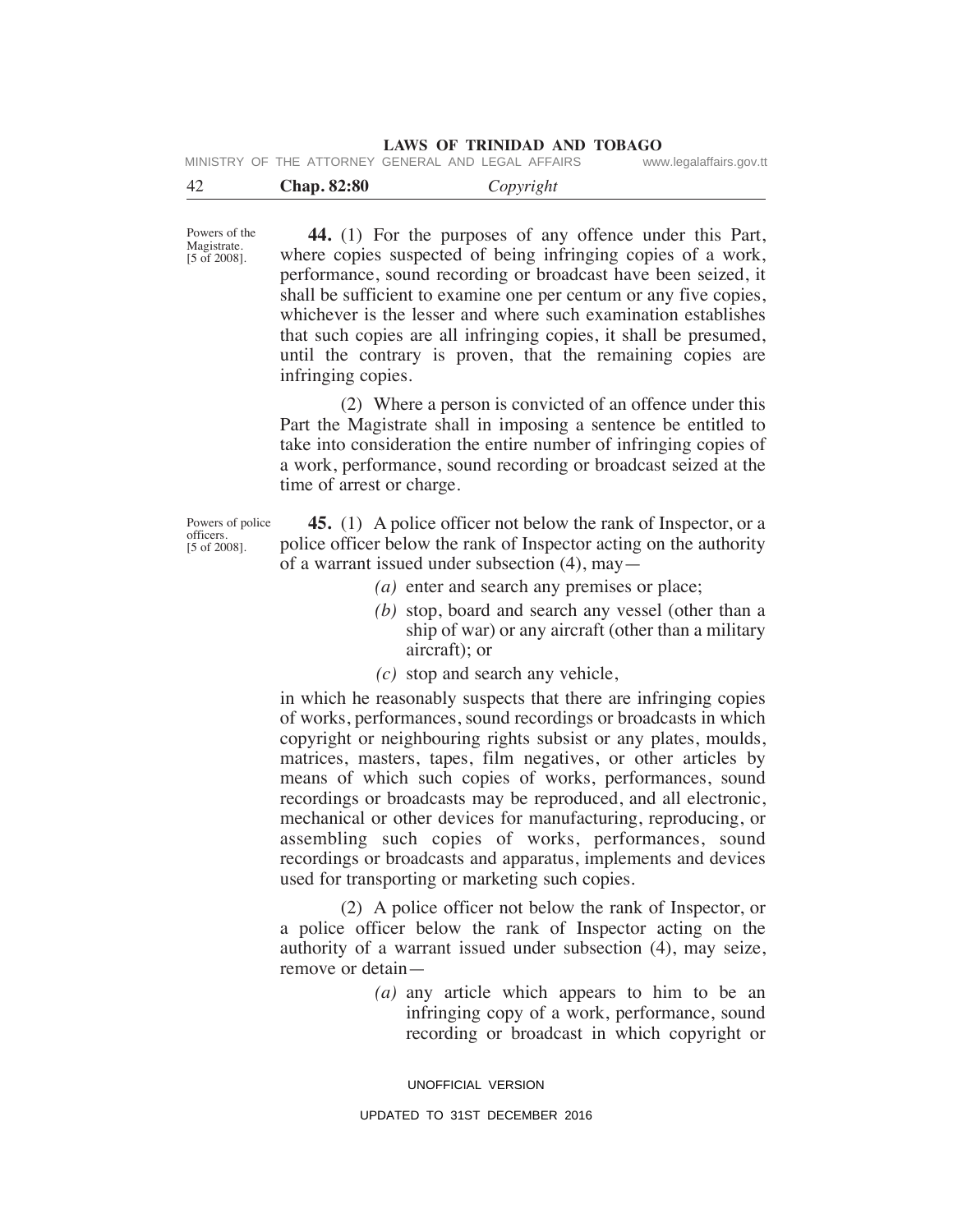MINISTRY OF THE ATTORNEY GENERAL AND LEGAL AFFAIRS www.legalaffairs.gov.tt

| <b>Chap. 82:80</b><br>Copyright | $\Lambda'$ |  |
|---------------------------------|------------|--|
|---------------------------------|------------|--|

neighbouring rights subsist or any plate, mould, matrix, master, tape or film negative, or other article by means of which such copy of a work, performance, sound recording or broadcast may be reproduced, and any electronic, mechanical or other device for manufacturing, reproducing, or assembling such copy of a work, performance, sound recording or broadcast;

- *(b)* any apparatus, implements and devices used for transporting or marketing an article which appears to him to be an infringing copy of a work, performance, sound recording or broadcast; and
- *(c)* anything which appears to him to be or to contain evidence of an offence under this Act.

 (3) A police officer not below the rank of Inspector, or a police officer below the rank of Inspector acting on the authority of a warrant issued under subsection (4), may—

- *(a)* break open any outer or inner door of any place which he is empowered or authorised by this Act to enter and search;
- *(b)* forcibly board any vessel, aircraft or vehicle which he is empowered by this Act to stop, board and search;
- *(c)* remove by force any person or thing obstructing him in the exercise of any power conferred on him by this Act;
- *(d)* detain any person found in any place which he is empowered or authorised by this Act to search until such place has been searched;
- *(e)* detain any vessel or aircraft which he is empowered by this Act to stop, board and search, and prevent any person from approaching or boarding such vessel or aircraft until it has been searched; or
- *(f)* detain any vehicle which he is empowered by this Act to stop and search until it has been searched.

#### UNOFFICIAL VERSION

*L.R.O.*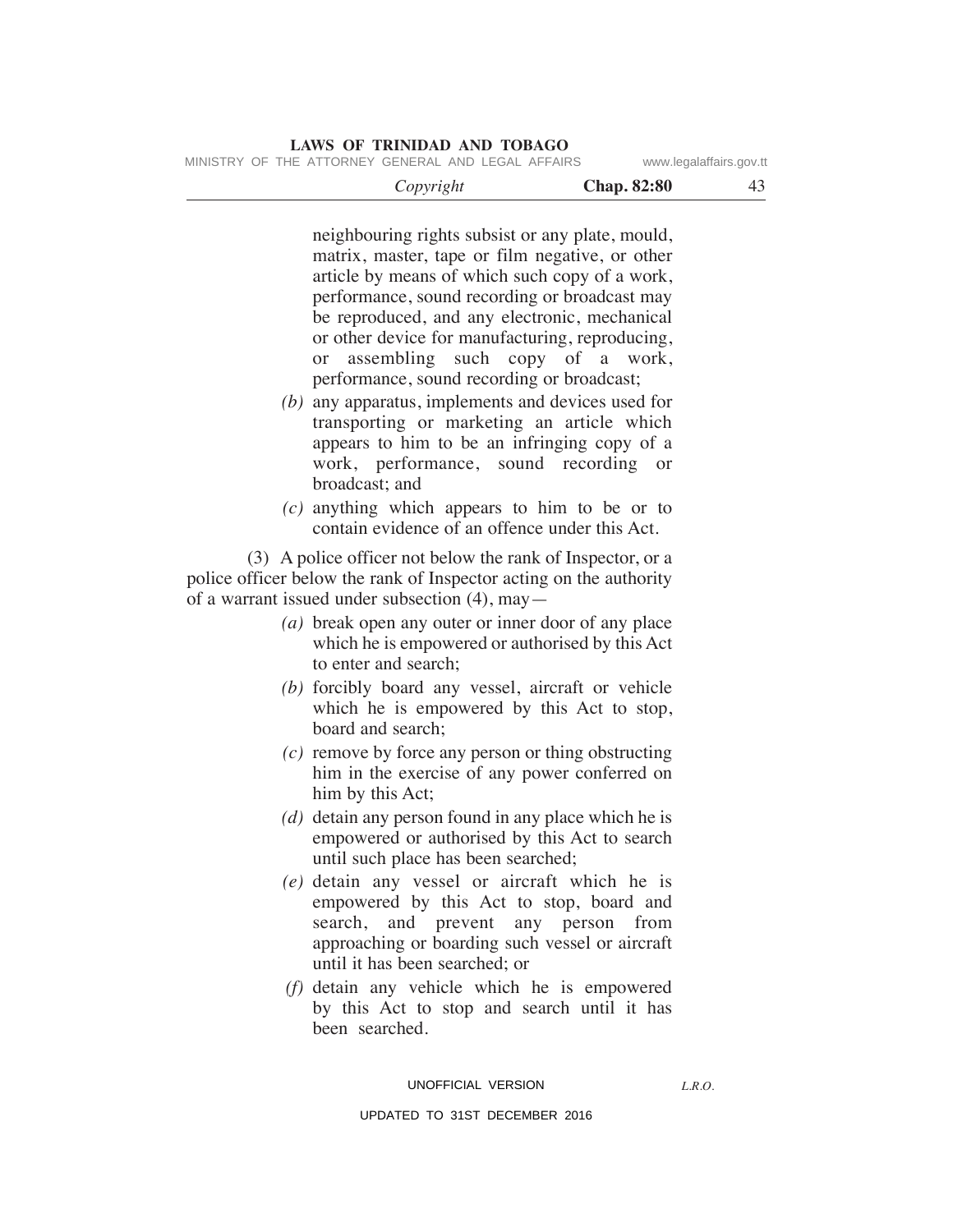|  | MINISTRY OF THE ATTORNEY GENERAL AND LEGAL AFFAIRS |  | www.legalaffairs.gov.tt |
|--|----------------------------------------------------|--|-------------------------|
|  |                                                    |  |                         |

| $\Delta\varDelta$ | <b>Chap. 82:80</b> | <i>Copyright</i> |  |
|-------------------|--------------------|------------------|--|
|                   |                    |                  |  |

 (4) A Magistrate may, if he is satisfied by information on oath that there is reasonable ground for suspecting that there is in any premises, place, vessel (other than a ship of war), aircraft (other than a military aircraft) or vehicle, any article which may be seized, removed or detained under subsection (2), issue a warrant authorising a police officer below the rank of Inspector to execute any of the powers vested in him under subsections  $(1)$ ,  $(2)$  and  $(3)$ .

 (5) A warrant issued under subsection (4) may authorise any person to accompany the police officer executing the warrant.

 (6) A police officer who has reasonable cause to suspect that—

- (i) copies of a work, performance, sound recording or broadcast found in any premises or place, vessel, aircraft or vehicle are infringing copies; and
- (ii) any apparatus, implements or devices found in any premises or place, vessel, aircraft or vehicle are being used for the purpose of transporting or marketing infringing copies,

and that such copies, apparatus, implements or devices appear, having regard to all the circumstances, to have been abandoned, may bring such copies, apparatus, implements or devices before a Magistrate and upon proof that the copies, apparatus, implements or devices are infringing copies, apparatus, implements or devices apply for an Order for the destruction of such copies, apparatus, implements or devices or that such copies be dealt with as the Magistrate may think fit.

Obstruction of police officers.

 **46.** (1) Without prejudice to any other written law, any person who—

- *(a)* wilfully obstructs a police officer in the exercise of his powers or the performance of his duties under this Act;
- *(b)* wilfully fails to comply with any requirement properly made to him by any such police officer; or

UNOFFICIAL VERSION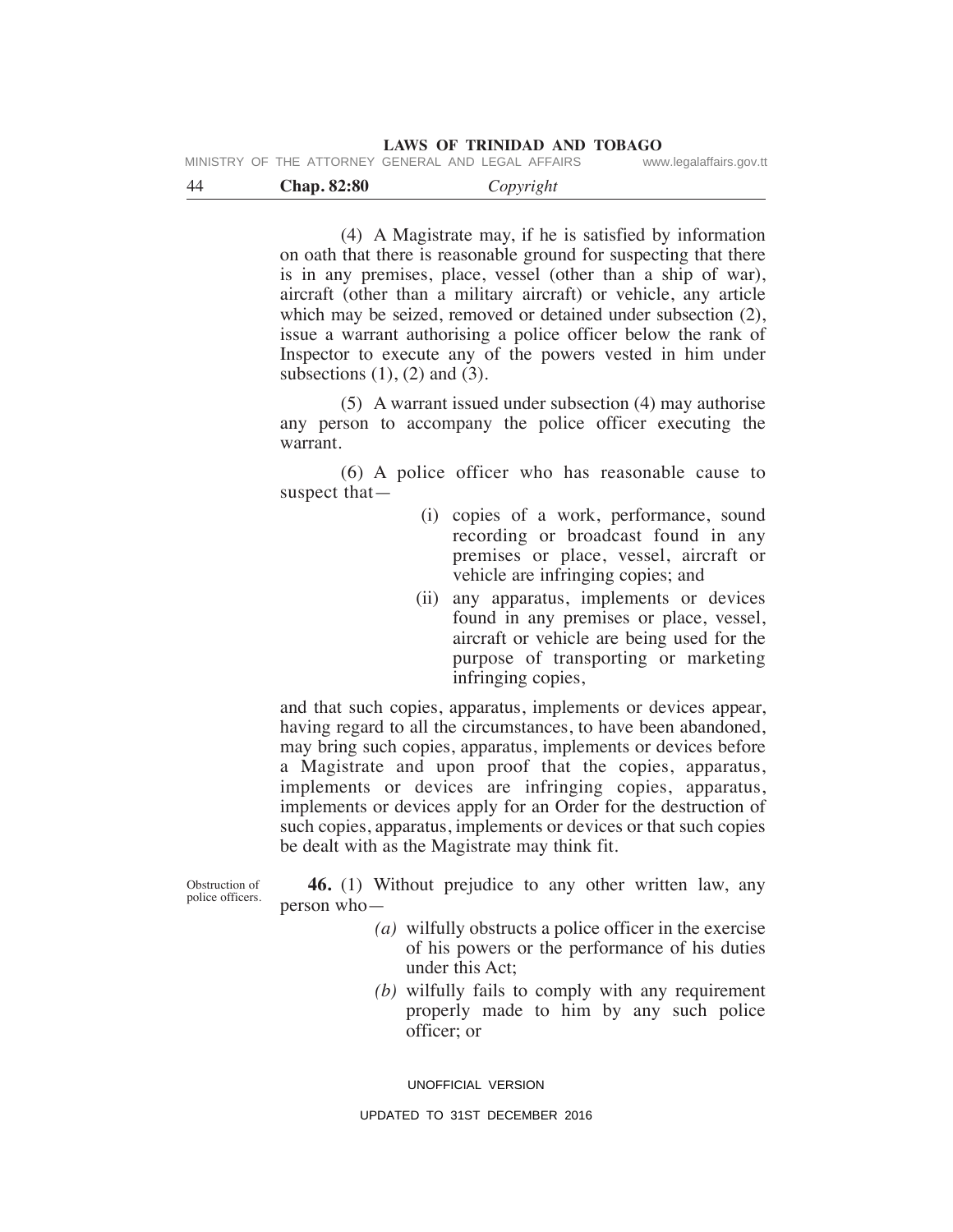*(c)* without reasonable excuse, fails to give such police officer any other assistance which he may reasonably require to be given for the purpose of exercising his powers or performing his duties under this Act,

is liable on summary conviction to a fine of ten thousand dollars and to imprisonment for twelve months.

 (2) A person who, when required to give information to a police officer in the exercise of his powers or the performance of his duties under this Act, knowingly gives false or misleading information to any such police officer is liable on summary conviction to a fine of ten thousand dollars and to imprisonment for twelve months.

 (3) Nothing in this section shall be construed as requiring any person to give any information which may incriminate him.

**47.** A police officer may arrest without a warrant any Power to arrest person who without warrant.

 *(a)* has committed or attempted to commit; or

- *(b)* is reasonably suspected of having committed or having attempted to commit an offence under this Act if—
	- (i) he has reasonable grounds for believing that the person will abscond unless arrested;
	- (ii) the name and address of the person are unknown to him and cannot be ascertained by him; or
	- (iii) he has reason to believe and believes that the name and address given by the person are false.

**48.** (1) The owner of copyright or neighbouring rights in any Provision for published work or in any published sound recording may give importation of notice in writing to the Comptroller of Customs and Excise—

restricting infringing copies.

 *(a)* that he is the owner of copyright or neighbouring rights in the work or sound recording;

UNOFFICIAL VERSION

*L.R.O.*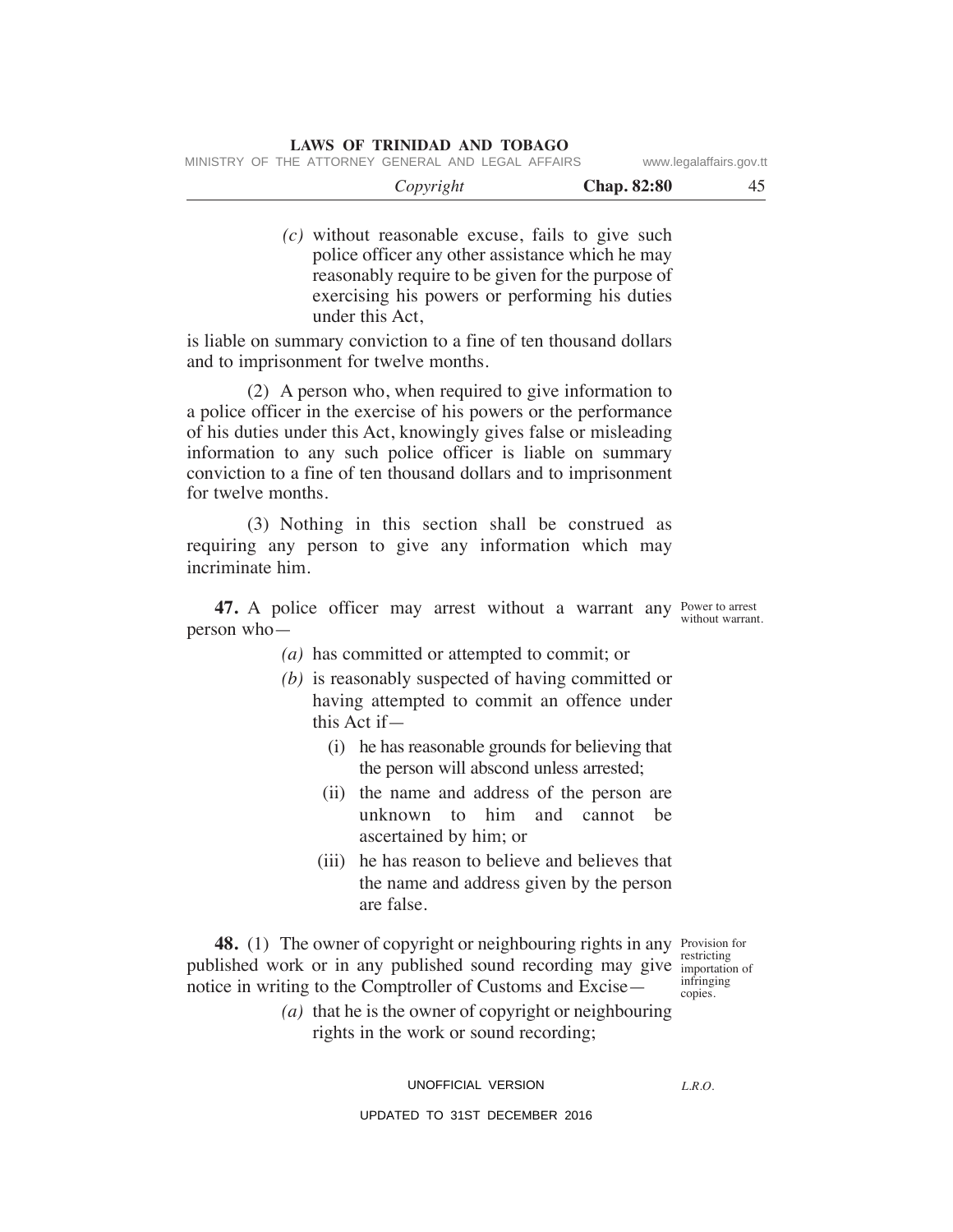**LAWS OF TRINIDAD AND TOBAGO**<br>GENERAL AND LEGAL AFFAIRS www.legalaffairs.gov.tt

MINISTRY OF THE ATTORNEY GENERAL AND LEGAL AFFAIRS

| -46 | <b>Chap. 82:80</b> | Copyright |  |
|-----|--------------------|-----------|--|
|     |                    |           |  |

 *(b)* that he requests the Comptroller during the period specified in the notice to treat as prohibited goods copies of the work or sound recording to which this section applies,

but the period specified in a notice under this subsection shall not exceed five years and shall not extend beyond the end of the period for which the copyright or neighbouring rights may subsist.

 (2) This section applies, in the case of a work or sound recording, to any copy made outside Trinidad and Tobago which, if it had been made in Trinidad and Tobago by the importer, would be an infringing copy of the work or sound recording.

 (3) Where a notice has been given under this section in respect of a work or sound recording, and has not been withdrawn, the importation into Trinidad and Tobago, at a time before the end of the period specified in the notice, of any copy of the work or sound recording to which this section applies shall, subject to the following provisions of this section, be prohibited, but this subsection shall not apply to the importation of any article by a person for his private and domestic use.

 (4) The owner of copyright or neighbouring rights in a work who gives notice to the Comptroller under this section shall comply with such conditions with respect to—

- *(a)* the form of the notice;
- *(b)* the furnishing of evidence;
- *(c)* the payment of fees;
- *(d)* the giving of security; and
- *(e)* any other incidental or supplementary matters, as may be prescribed.

Ch. 78:01.

 (5) Notwithstanding anything in the Customs Act, a person shall not be liable to any penalty under that Act (other than forfeiture of the goods) by reason that any goods are treated as prohibited goods by virtue of this section.

# **PART IX**

# **SPeCIAL JuRISDICTION OF THe COuRT**

**Definitions** 

 **49.** For the purposes of this Part, the expression "general licence" means a licence extending to—

*(a)* the works of several authors;

UNOFFICIAL VERSION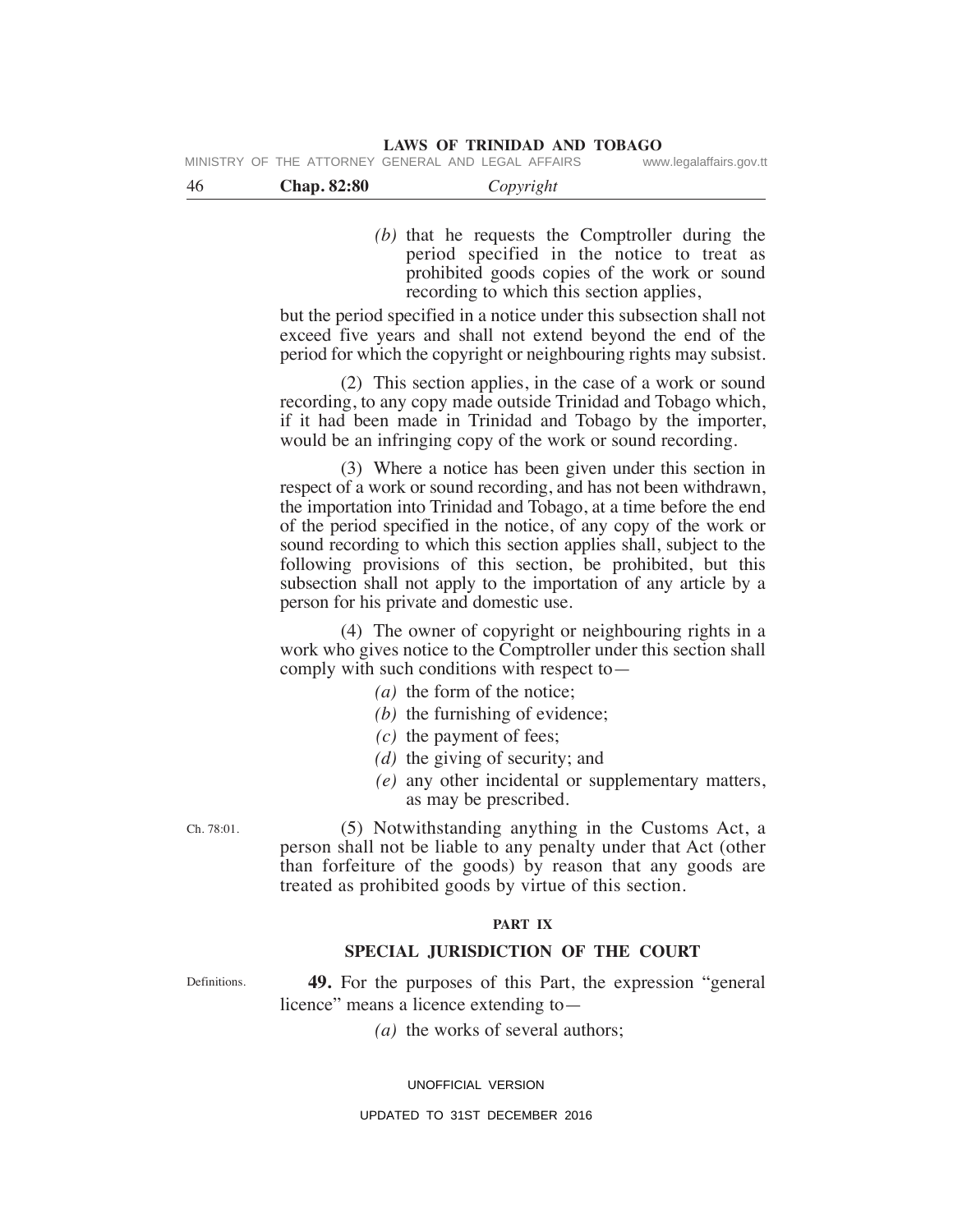- *(b)* the sound recordings or audio-visual works of several producers; or
- *(c)* the performances of several performers,

and which does not apply different terms and conditions as between the several authors, producers or performers, as the case may be;

"licensing body" means any society or organisation which has as its main object, or one of its main objects, the negotiation or granting of general licences in respect of protected works, sound recordings or performances either as the owner or prospective owner of copyright or neighbouring rights therein, or as agent for the owners or prospective owners thereof.

**50.** Subject to this Act, the Court shall have jurisdiction—

- *(a)* to determine any dispute which may be referred to it pursuant to section 52; and
- *(b)* to fix the amount of equitable remuneration or compensation which by any provision of this Act is required to be fixed by the Court in any case where there has been no agreement between a person and the owner of copyright or neighbouring rights as to the amount of remuneration or compensation payable in respect of the use of the work, sound recording, broadcast or performance.

**51.** (1) The procedure regulating the making of references Procedure in and applications to the Court, and proceedings before the Court before the arising out of the jurisdiction conferred on the Court by this Part, Court. and as to the fees chargeable in respect of those proceedings shall be prescribed by Rules of Court.

 (2) The Court may order that the costs or expenses of any proceedings before it under this Part which are incurred by any party shall be paid by any other party and may tax or settle the amount of any costs or expenses to be paid under any such order or direct in what manner they are to be taxed.

- (3) Where—
	- *(a)* the Court makes an order by way of determination of a dispute referred to it pursuant

# UNOFFICIAL VERSION

#### UPDATED TO 31ST DECEMBER 2016

before the

*L.R.O.* 

Jurisdiction of Court.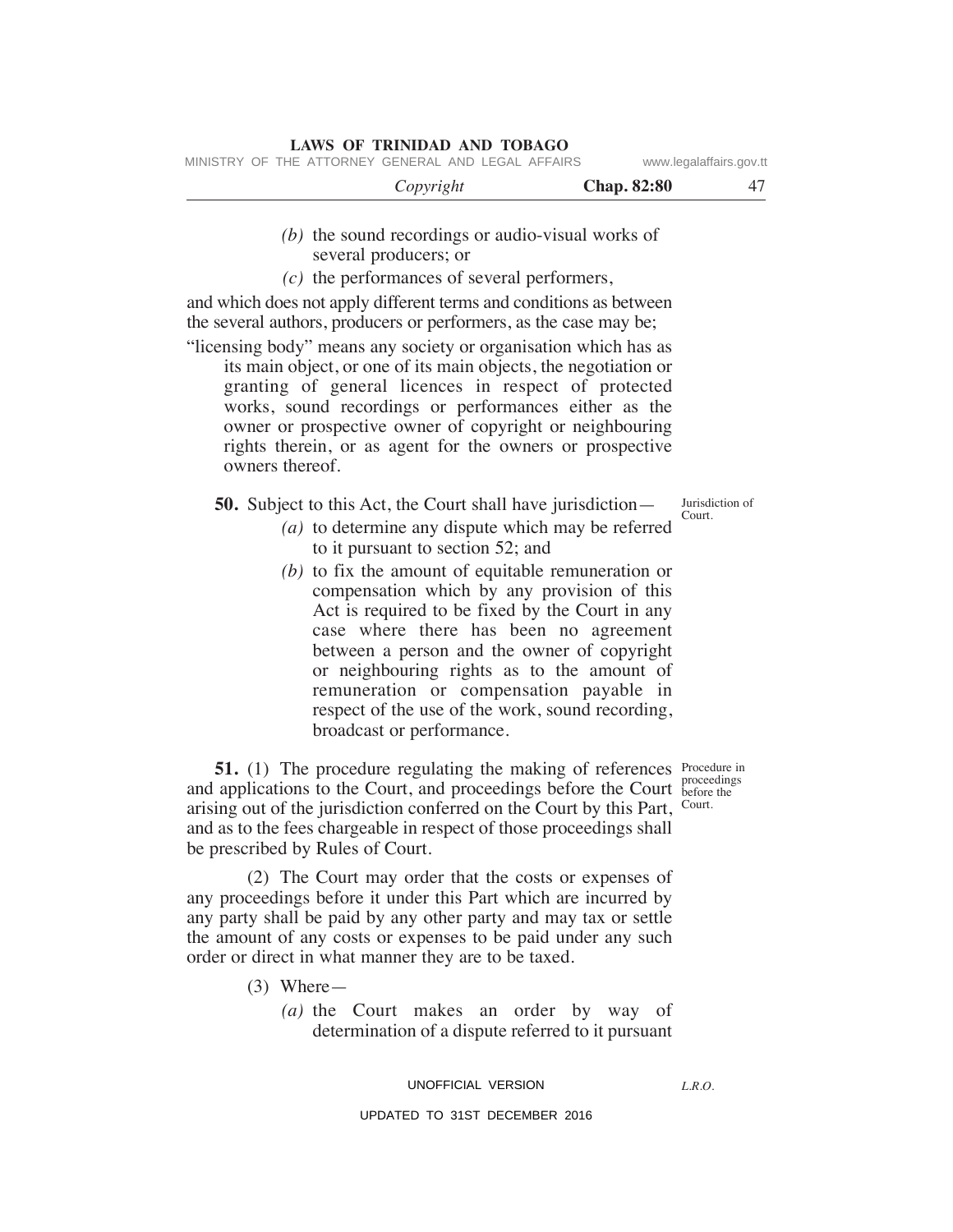|                                    |                    | MINISTRY OF THE ATTORNEY GENERAL AND LEGAL AFFAIRS<br>www.legalaffairs.gov.tt                                                                                                                                                                                                                                                                                                                                                                                                                                                                                                |
|------------------------------------|--------------------|------------------------------------------------------------------------------------------------------------------------------------------------------------------------------------------------------------------------------------------------------------------------------------------------------------------------------------------------------------------------------------------------------------------------------------------------------------------------------------------------------------------------------------------------------------------------------|
| 48                                 | <b>Chap. 82:80</b> | Copyright                                                                                                                                                                                                                                                                                                                                                                                                                                                                                                                                                                    |
|                                    |                    | to section 52, the Court may, in its discretion,<br>direct that the order shall have effect<br>retroactively to such date as the Court specifies;<br>but no order shall have effect from a date prior<br>to the date on which the dispute was formally<br>referred to the Court;<br>(b) the Court fixes an amount of equitable<br>remuneration or compensation pursuant to<br>paragraph $(b)$ of section 50, the Court may also<br>give directions as to the method and time of<br>payment and may stipulate such other conditions<br>of payment as it considers reasonable. |
| Disputes with<br>licensing bodies. |                    | <b>52.</b> (1) Where a dispute arises between any person and a<br>licensing body with respect to $-$                                                                                                                                                                                                                                                                                                                                                                                                                                                                         |
|                                    |                    | ( <i>a</i> ) the refusal of the licensing body to grant to that<br>person a general licence to which this section<br>applies; or                                                                                                                                                                                                                                                                                                                                                                                                                                             |
|                                    |                    | $(b)$ the terms and conditions on which the licensing<br>body is prepared to grant such a licence,                                                                                                                                                                                                                                                                                                                                                                                                                                                                           |
|                                    | the Court.         | either that person or the licensing body may refer the dispute to                                                                                                                                                                                                                                                                                                                                                                                                                                                                                                            |
|                                    | the licensee -     | (2) This section applies to a general licence authorising                                                                                                                                                                                                                                                                                                                                                                                                                                                                                                                    |
|                                    |                    | ( <i>a</i> ) in the case of a work or sound recording, to<br>make a reproduction, public display, public<br>performance, broadcast or communication to<br>the public of the original or copies of the work<br>or sound recording;                                                                                                                                                                                                                                                                                                                                            |
|                                    |                    | $(b)$ in the case of a performance, to make a fixation<br>or to broadcast or to communicate to the public<br>the performance.                                                                                                                                                                                                                                                                                                                                                                                                                                                |
|                                    |                    | (3) For the purposes of this section, a licensing body shall<br>be deemed to have refused to grant a general licence to a person if<br>the licensing body has failed, within a reasonable time from the<br>date when that person has made a written request to the licensing<br>body for such a licence, to grant a licence or to state in writing the<br>terms and conditions on which it is prepared to grant the licence.                                                                                                                                                 |
|                                    |                    | UNOFFICIAL VERSION                                                                                                                                                                                                                                                                                                                                                                                                                                                                                                                                                           |
|                                    |                    | UPDATED TO 31ST DECEMBER 2016                                                                                                                                                                                                                                                                                                                                                                                                                                                                                                                                                |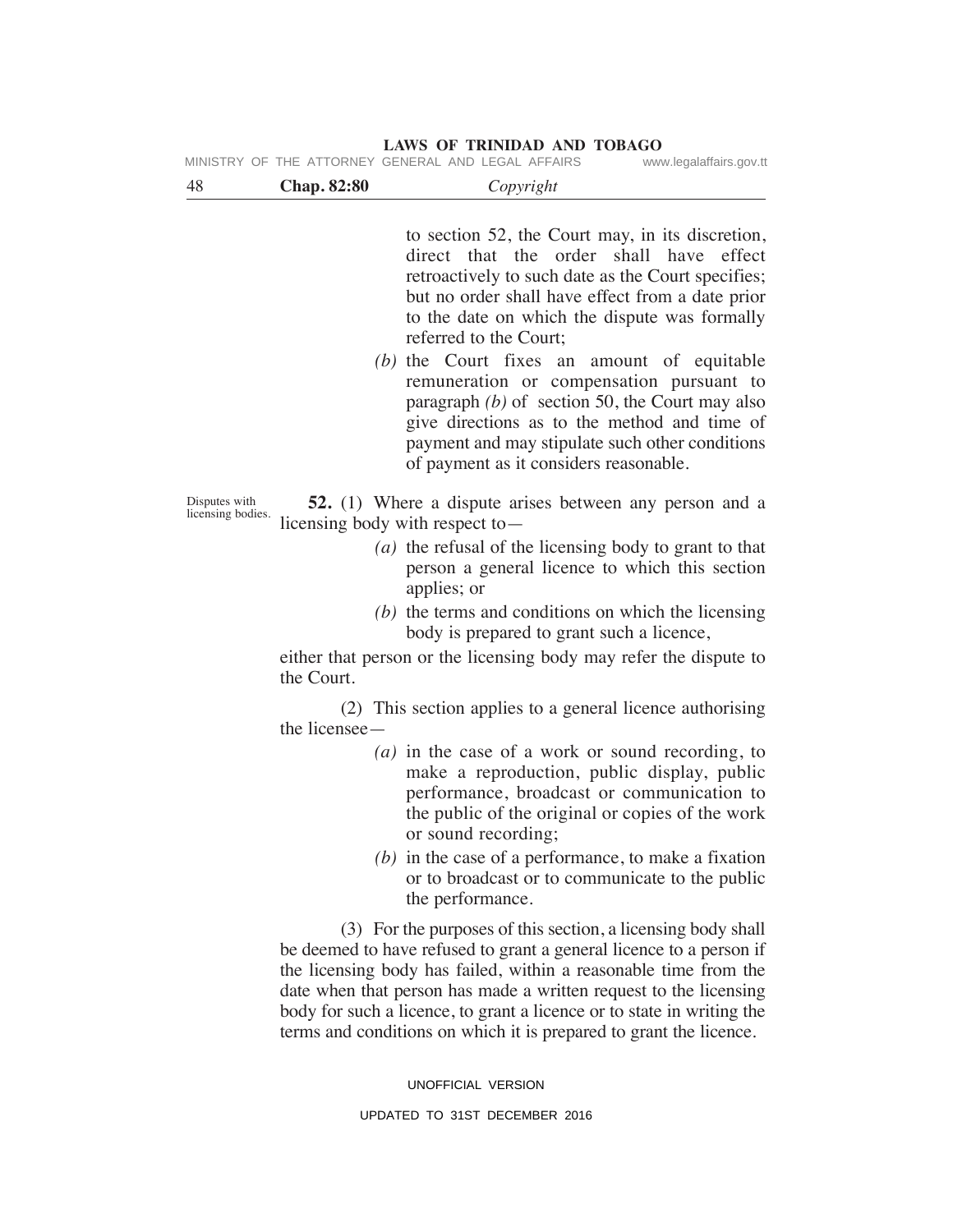MINISTRY OF THE ATTORNEY GENERAL AND LEGAL AFFAIRS www.legalaffairs.gov.tt

| Copyright | <b>Chap. 82:80</b> | лι |
|-----------|--------------------|----|
|           |                    |    |

 (4) While an order made by the Court by way of determination of a dispute referred to it pursuant to subsection (1) remains in force, either party to the dispute may refer the matter back to the Court for further consideration, but except with the special leave of the Court—

- *(a)* an order made so as to be in force for not more than two years from the date it took effect may not be referred back to the Court under this subsection;
- *(b)* an order made so as to be in force indefinitely or for more than two years from the date it took effect may not be referred back to the Court before the expiry of twelve months from the date when the order was made.

**53.** (1) Except as provided for in subsection (2), the hearing Rights of appeal. and determination of any proceedings before the Court in the exercise of the jurisdiction conferred on it by this Part shall not be challenged, appealed against, reviewed, quashed or called in question in any Court on any account whatsoever.

 (2) A party to proceedings before the Court by virtue of the jurisdiction conferred on it by this Part is entitled as of right to appeal to the Court of Appeal on any of the following grounds, but no other:

- *(a)* that the Court had no jurisdiction in the matter, but it shall not be competent for the Court of Appeal to entertain such ground of appeal, unless objection to the jurisdiction of the Court has been formally taken at some time during the progress of the matter before the making of the order or award;
- *(b)* that the Court has exceeded its jurisdiction in the matter;
- *(c)* that the order or award has been obtained by fraud;
- *(d)* that any finding or decision of the Court in any matter is erroneous in point of law; or
- *(e)* that some other specific illegality not mentioned above, and substantially affecting the merits of the matter, has been committed in the course of the proceedings.

UNOFFICIAL VERSION

*L.R.O.*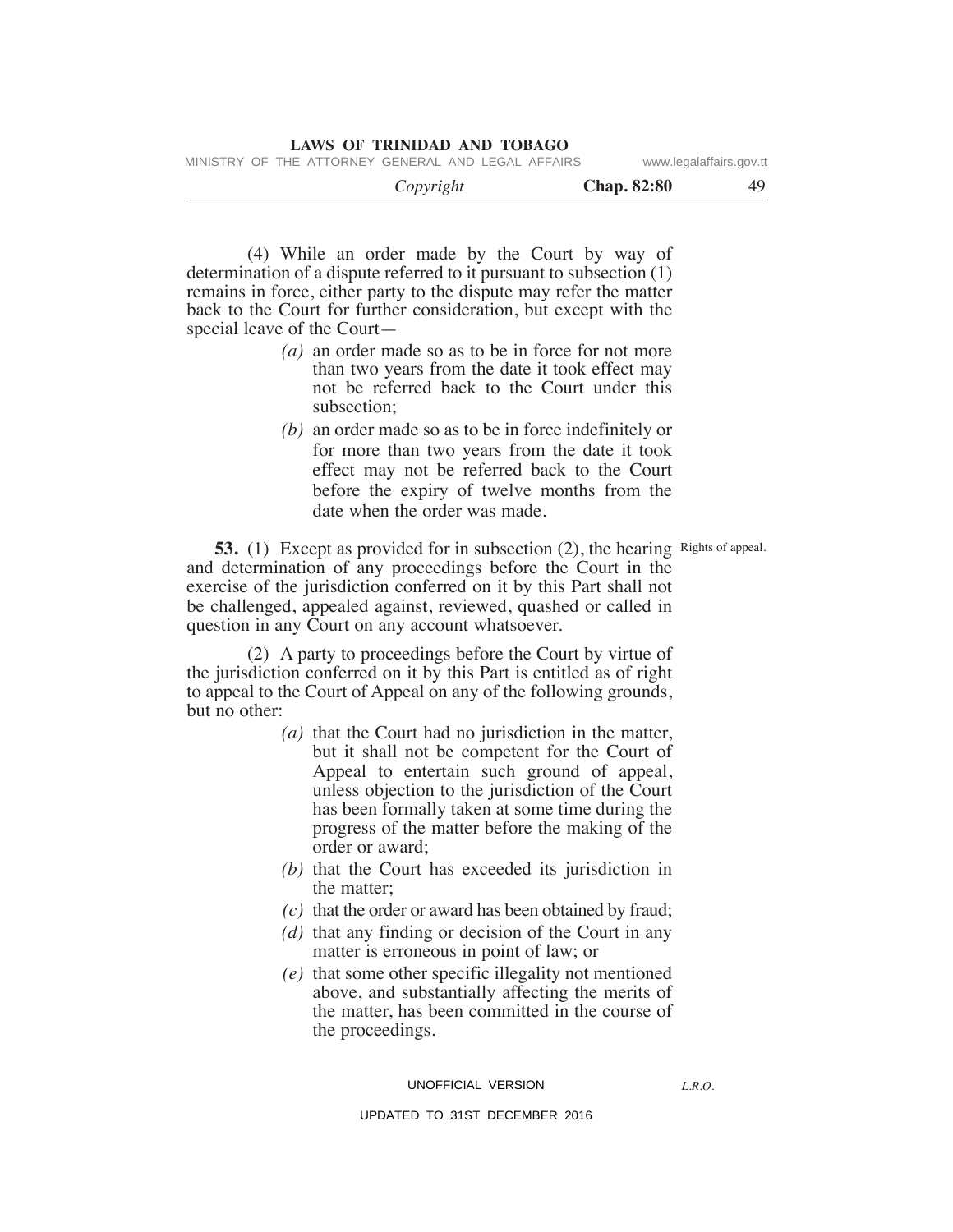|  | MINISTRY OF THE ATTORNEY GENERAL AND LEGAL AFFAIRS |  |  | www.legalaffairs.gov.tt |  |
|--|----------------------------------------------------|--|--|-------------------------|--|
|  |                                                    |  |  |                         |  |

50 **Chap. 82:80** *Copyright*

 (3) On the hearing of an appeal in any matter brought before it under this Act, the Court of Appeal shall have power—

- *(a)* if it appears to the Court of Appeal that a new hearing should be held, to set aside the order or award appealed against and order that a new hearing be held; or
- *(b)* to order a new hearing on any question without interfering with the finding or decision upon any other question,

and the Court of Appeal may make such final or other order as the circumstances of the matter may require.

 (4) The Court of Appeal may in any matter brought on appeal before it dismiss the appeal if it considers that no substantial miscarriage of justice has actually occurred notwithstanding that it is of the opinion that any point raised in the appeal might have been decided in favour of the appellant.

# **PART X**

# **FINAL PROVISIONS**

Scope of application of Act.

 **54.** (1) The provisions of this Act concerning the protection of literary and artistic works shall apply to—

- *(a)* works of authors who are nationals or residents of, or domiciled in, Trinidad and Tobago;
- *(b)* works first published in Trinidad and Tobago, and works first published in another country and also published in Trinidad and Tobago within thirty days, irrespective of the nationality, residence or domicile of their authors;
- *(c)* audio-visual works, the producer of which is a national or resident of, or domiciled in, Trinidad and Tobago; and
- *(d)* works of architecture erected in Trinidad and Tobago and other artistic works incorporated in a building located in Trinidad and Tobago.

 (2) The provisions of this Act shall also apply to works that are protected in Trinidad and Tobago by virtue of and in accordance with any international convention or other international agreement to which Trinidad and Tobago is party.

UNOFFICIAL VERSION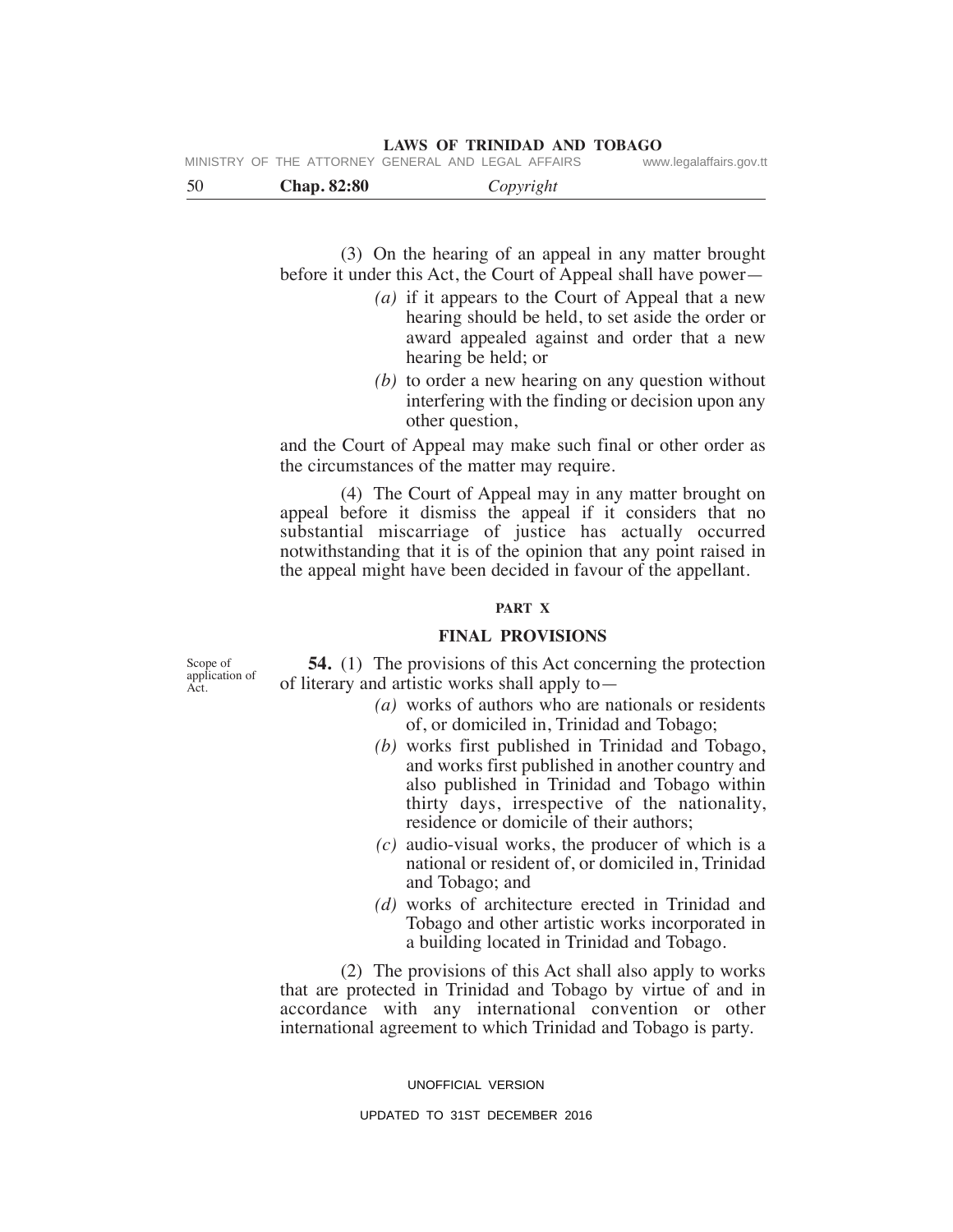MINISTRY OF THE ATTORNEY GENERAL AND LEGAL AFFAIRS www.legalaffairs.gov.tt

 *Copyright* **Chap. 82:80** 51

**55.** (1) The provisions of this Act on the protection of Application of performers shall apply to— Act in relation to performers,

(*a*) performers who are nationals or residents of, or  $\frac{\text{sound}}{\text{recor}}$ domiciled in, Trinidad and Tobago; recordings and broadcasts.

- *(b)* performers who are not nationals or residents of, or domiciled in, Trinidad and Tobago but whose performances—
	- (i) take place in the territory of Trinidad and Tobago;
	- (ii) are incorporated in sound recordings that are protected under this Act; or
	- (iii) have not been fixed in a sound recording but are included in broadcasts which qualify for protection under this Act.

 (2) The provisions of this Act on the protection of sound recordings shall apply to—

- *(a)* sound recordings, the producers of which are nationals or residents of, or domiciled in, Trinidad and Tobago;
- *(b)* sound recordings in respect of which the first fixation took place in Trinidad and Tobago; and
- *(c)* sound recordings first published in Trinidad and Tobago.

 (3) The provisions of this Act on the protection of broadcasts shall apply to—

- *(a)* broadcasts of broadcasting organisations, the headquarters of which are situated in Trinidad and Tobago; and
- *(b)* broadcasts transmitted from transmitters situated in Trinidad and Tobago.

 (4) The provisions of this Act shall also apply to performers, producers of sound recordings and broadcasting organisations protected by virtue of and in accordance with any international convention or other international agreement to which Trinidad and Tobago is party.

 **56.** The Copyright Act 1985, is repealed.

Act No. 13 of 1985 repealed.

#### UNOFFICIAL VERSION

*L.R.O.*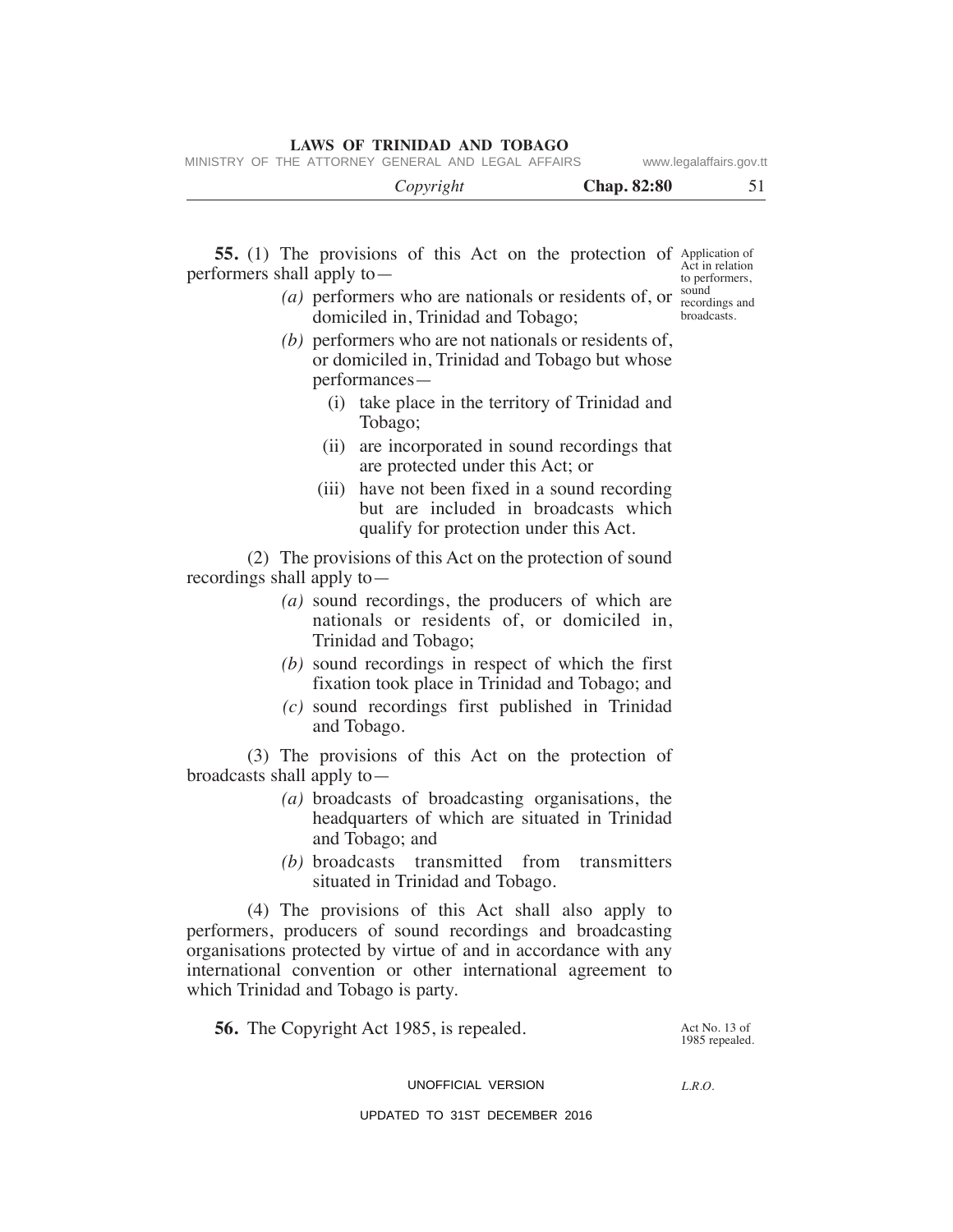|  | MINISTRY OF THE ATTORNEY GENERAL AND LEGAL AFFAIRS |  |  | www.legalaffairs.gov.tt |  |
|--|----------------------------------------------------|--|--|-------------------------|--|
|  |                                                    |  |  |                         |  |

| 52 | <b>Chap. 82:80</b> | Copyright |
|----|--------------------|-----------|
|    |                    |           |

| Regulations.                                                  | 57. Except for the matters required to be prescribed by<br>Rules of Court for the purposes of Part IX, the Minister may<br>make Regulations prescribing such matters as are required or<br>permitted by this Act to be prescribed or as are necessary or<br>convenient to be prescribed for carrying out or giving effect to<br>the provisions of this Act. |
|---------------------------------------------------------------|-------------------------------------------------------------------------------------------------------------------------------------------------------------------------------------------------------------------------------------------------------------------------------------------------------------------------------------------------------------|
| Savings.<br>Ch. 82:36.                                        | <b>58.</b> (1) Nothing in this Act shall affect the operation of any<br>rule of equity relating to breaches of trust or confidence or the<br>provisions of the Protection Against Unfair Competition Act.                                                                                                                                                   |
| Ch. 78:01.                                                    | (2) Nothing in this Act affects the right of the State, or<br>any person deriving title from the State, to sell, use or otherwise<br>deal with articles so seized, impounded or forfeited under the<br>Customs Act, including any article forfeited by virtue of this Act<br>or any other written law.                                                      |
| Limitation of<br>certain actions.<br>$[5 \text{ of } 2008]$ . | <b>59.</b> Section 3 of the Limitation of Certain Actions Act applies<br>to an action to recover any sum recoverable under this Act.                                                                                                                                                                                                                        |

certain actions. [5 of 2008]. Ch. 7:09.

UNOFFICIAL VERSION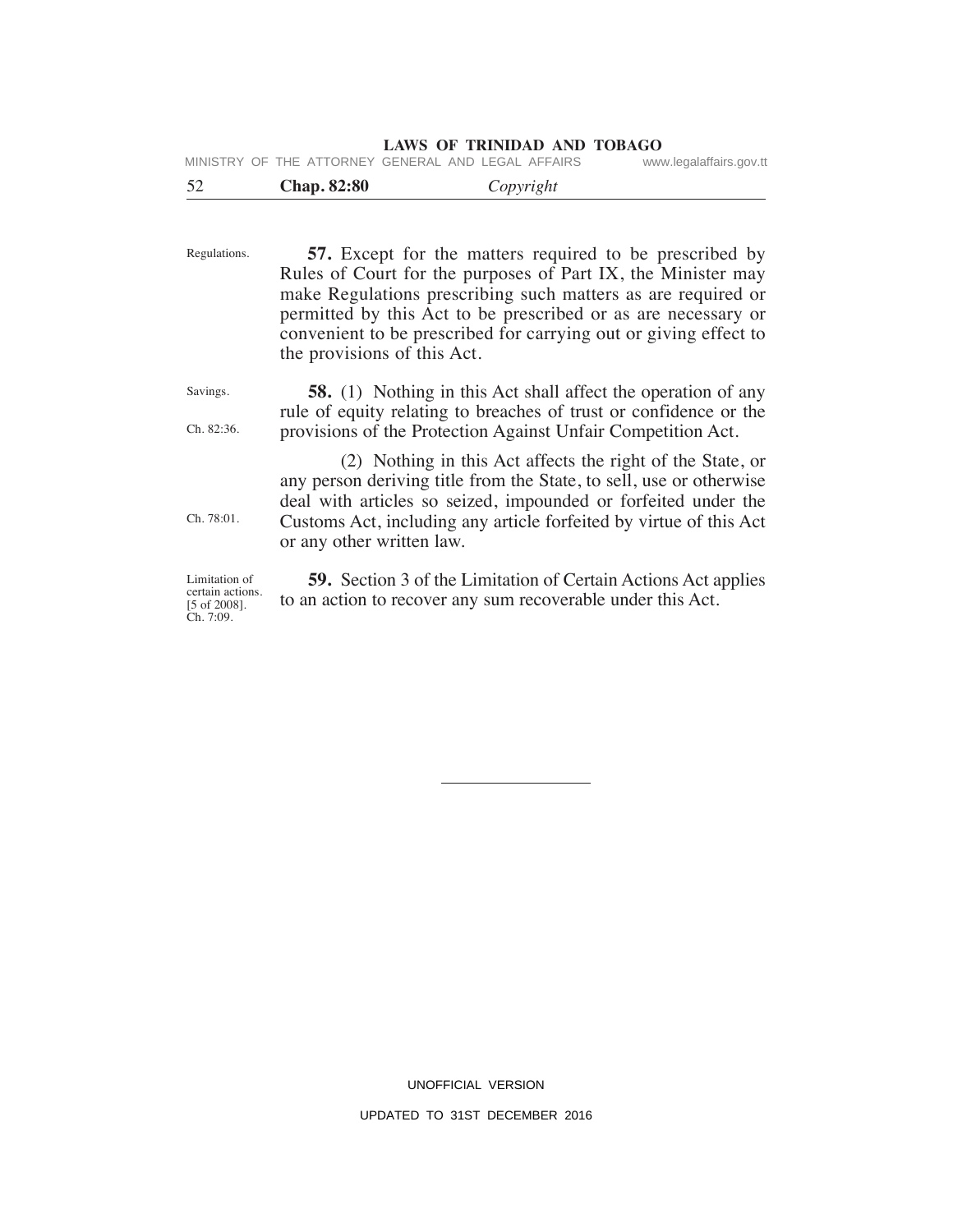MINISTRY OF THE ATTORNEY GENERAL AND LEGAL AFFAIRS www.legalaffairs.gov.tt

| Copyright | <b>Chap. 82:80</b> |  |
|-----------|--------------------|--|
|           |                    |  |

# **SuBSIDIARY LeGISLATION**

# **COPYRIGHT (CuSTOmS) ReGuLATIONS**

# ARRANGEMENT OF REGULATIONS

# **ReGuLATION**

- 1. Citation.
- 2. Interpretation.
- 3. Notice to Comptroller.
- 4. Administrative fee.
- 5. Evidence in support of notice.
- 6. Notification of change in particulars.
- 7. Notification of acceptance or rejection of notice.
- 8. Security.
- 9. Release of security.
- 10. Indemnity.
- 11. Notice of seizure.
- 12. Notice of refusal to seize.
- 13. Inspection of copies and taking of samples.
- 14. Release of copies seized.

# **SCHeDuLe.**

UNOFFICIAL VERSION

*L.R.O.*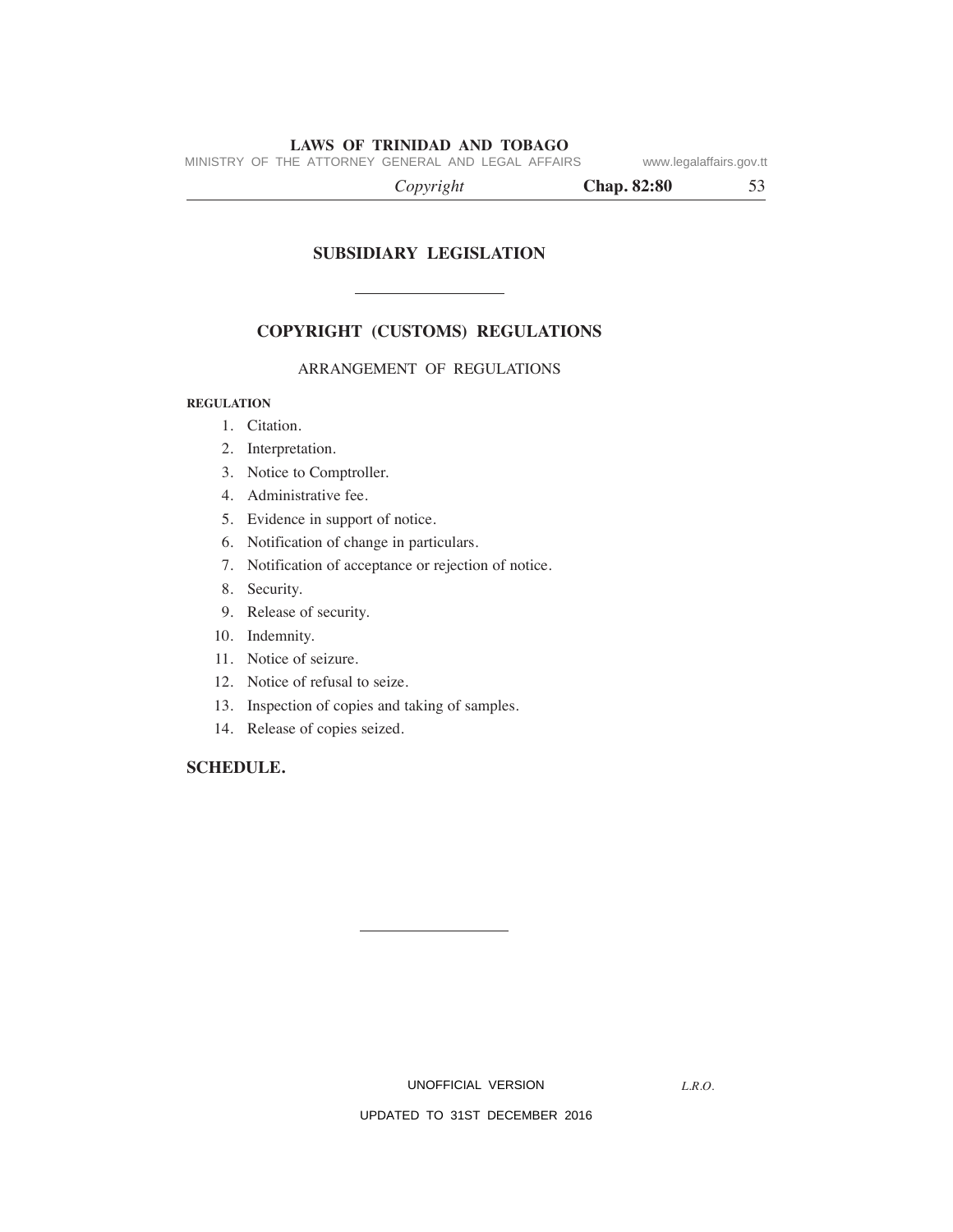| 54                                     | Chap. 82:80<br>Copyright                                                                                                                                                                                                                                                                                                                                                                                                                                                                                                                                                                                                                                                                                                                                                                                                              |
|----------------------------------------|---------------------------------------------------------------------------------------------------------------------------------------------------------------------------------------------------------------------------------------------------------------------------------------------------------------------------------------------------------------------------------------------------------------------------------------------------------------------------------------------------------------------------------------------------------------------------------------------------------------------------------------------------------------------------------------------------------------------------------------------------------------------------------------------------------------------------------------|
| [Subsidiary]                           |                                                                                                                                                                                                                                                                                                                                                                                                                                                                                                                                                                                                                                                                                                                                                                                                                                       |
|                                        |                                                                                                                                                                                                                                                                                                                                                                                                                                                                                                                                                                                                                                                                                                                                                                                                                                       |
| 37/2000.                               | <b>COPYRIGHT (CUSTOMS) REGULATIONS</b>                                                                                                                                                                                                                                                                                                                                                                                                                                                                                                                                                                                                                                                                                                                                                                                                |
|                                        | made under sections 48 and 57                                                                                                                                                                                                                                                                                                                                                                                                                                                                                                                                                                                                                                                                                                                                                                                                         |
| Citation.                              | <b>1.</b> These Regulations may be cited as the Copyright<br>(Customs) Regulations.                                                                                                                                                                                                                                                                                                                                                                                                                                                                                                                                                                                                                                                                                                                                                   |
| Interpretation.<br>Ch. 78:01.          | 2. In these Regulations—<br>"Act" means the Copyright Act;<br>"Comptroller" means the Comptroller of Customs and Excise;<br>"importer" has the meaning assigned to it under section 2 of the<br>Customs Act.                                                                                                                                                                                                                                                                                                                                                                                                                                                                                                                                                                                                                          |
| Notice to<br>Comptroller.<br>Schedule. | <b>3.</b> (1) A notice to the Comptroller under section $48(1)$ of<br>the Act shall be in the form set out as Form 1 or 2 in the Schedule.                                                                                                                                                                                                                                                                                                                                                                                                                                                                                                                                                                                                                                                                                            |
| Form 1 or 2.                           | (2) A separate notice in the form set out as Form 1 or 2<br>shall be given in respect of each published work or sound recording.                                                                                                                                                                                                                                                                                                                                                                                                                                                                                                                                                                                                                                                                                                      |
| Form 3.                                | (3) A notice in the form set out as Form 1 or 2 shall be<br>accompanied by a declaration in the form set out as Form 3 in<br>the Schedule.                                                                                                                                                                                                                                                                                                                                                                                                                                                                                                                                                                                                                                                                                            |
| Administrative<br>fee.                 | 4. An administrative fee of forty dollars shall accompany<br>each separate notice to the Comptroller under regulation 3.                                                                                                                                                                                                                                                                                                                                                                                                                                                                                                                                                                                                                                                                                                              |
| Evidence in<br>support of<br>notice.   | <b>5.</b> (1) A person who has given notice to the Comptroller<br>under section $48(1)$ of the Act shall, at the time of giving the notice<br>or at the time when the work or sound recording is imported or at<br>both such times, furnish to the Comptroller such evidence and<br>information in support of the notice, within such time and in such<br>form as the Comptroller may require, including, wherever possible —<br>$(a)$ a sufficiently detailed description of the<br>published work or sound recording in respect of<br>which copyright or neighbouring rights subsist,<br>together, where appropriate, with a sample of<br>such work or sound recording;<br>$(b)$ a sufficiently detailed description of the manner<br>in which the copy infringes the copyright or<br>neighbouring right, together, where possible, |
|                                        | with a sample of such copy;                                                                                                                                                                                                                                                                                                                                                                                                                                                                                                                                                                                                                                                                                                                                                                                                           |
|                                        | UNOFFICIAL VERSION                                                                                                                                                                                                                                                                                                                                                                                                                                                                                                                                                                                                                                                                                                                                                                                                                    |
|                                        | UPDATED TO 31ST DECEMBER 2016                                                                                                                                                                                                                                                                                                                                                                                                                                                                                                                                                                                                                                                                                                                                                                                                         |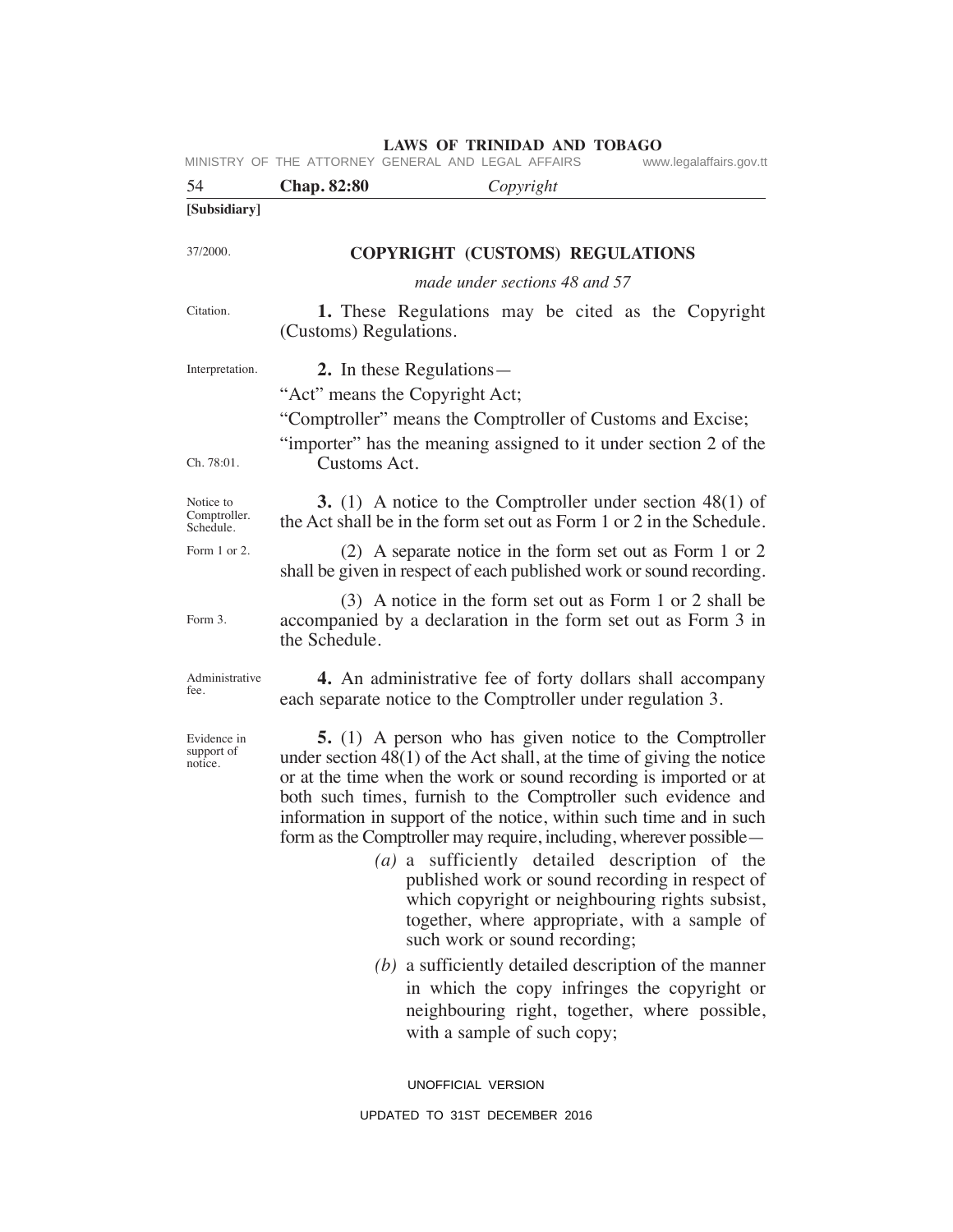# *Copyright (Customs) Regulations* **[Subsidiary]**  *Copyright* **Chap. 82:80** 55  *(c)* the identity of the importer of the suspected work or sound recording;  *(d)* the country or countries of origin of the suspected work or sound recording;  *(e)* the country or countries of manufacture of the suspected work or sound recording;  *(f)* as far as he is able to state, the identity of each foreign person or business entity involved in the manufacture and/or distribution of the suspected work or sound recording;  *(g)* the mode of transportation and identity of the transporter of the suspected work or sound recording;  *(h)* the port or ports where it is anticipated that the suspected work or sound recording will arrive in Trinidad and Tobago;  *(i)* the anticipated date or dates of arrival in Trinidad and Tobago. (2) Where any such evidence is not furnished as required by the Comptroller, the notice may be deemed to have been withdrawn as from the expiry of such time as may be required by subregulation (1). **6.** (1) A person who has given notice under section 48(1) of Notification of the Act shall notify the Comptroller in writing of any change in the  $\frac{L_{\text{range}}}{\text{particulars}}}$ . particulars specified in the notice or any subsequent information furnished to the Comptroller within thirty days of the change. change in MINISTRY OF THE ATTORNEY GENERAL AND LEGAL AFFAIRS www.legalaffairs.gov.tt

 (2) Where the notice is of a change of ownership of copyright or neighbouring rights in a work or sound recording to which section 48(1) of the Act relates, such notice shall, subject to subregulation (3), remain in force for a period of thirty days after receipt of the notice by the Comptroller.

 (3) A notice under section 48(1) of the Act shall be deemed to have been withdrawn—

> *(a)* upon the expiration of the period specified in subregulation (2); or

#### UNOFFICIAL VERSION

#### UPDATED TO 31ST DECEMBER 2016

# **LAWS OF TRINIDAD AND TOBAGO**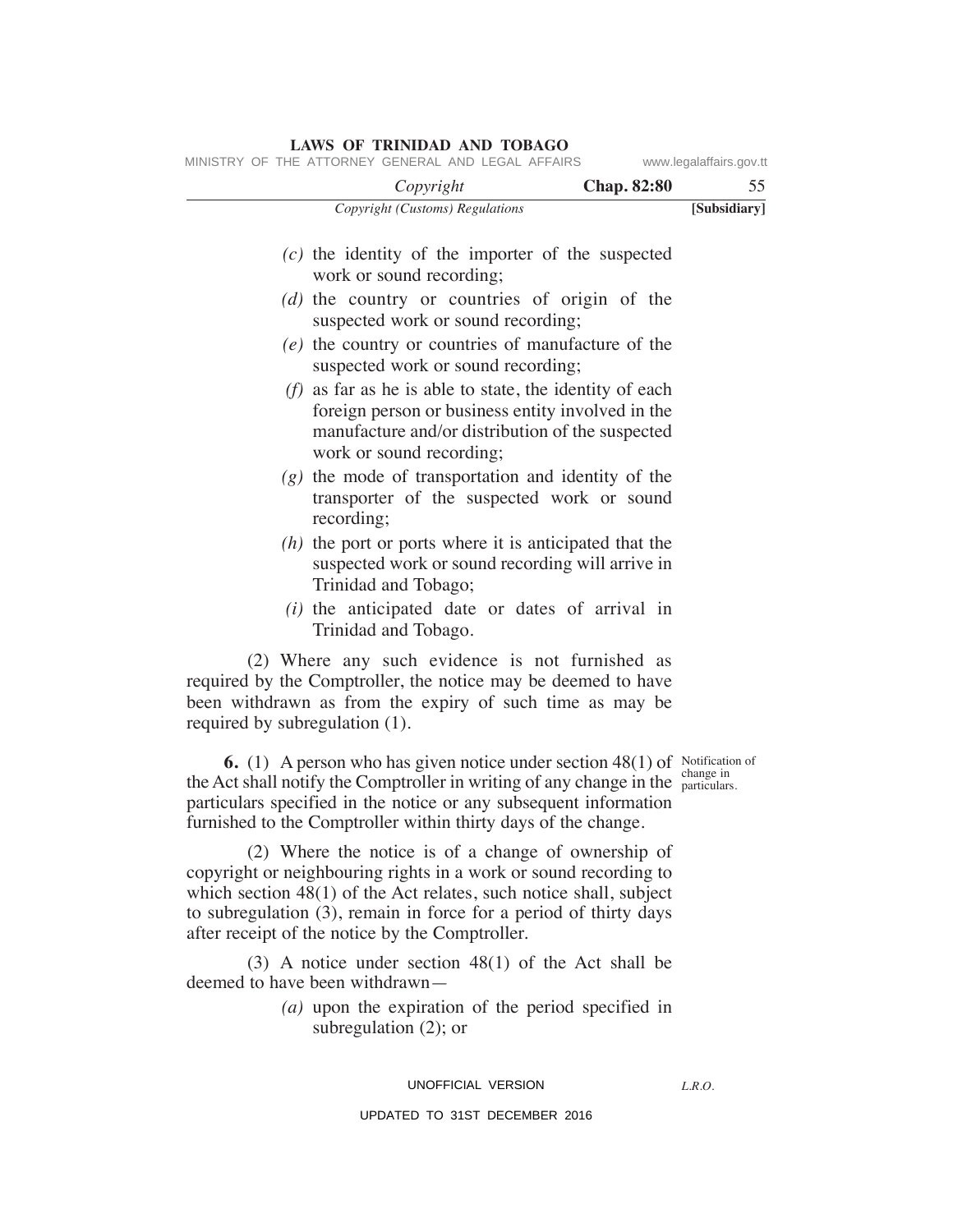|     |                | MINISTRY OF THE ATTORNEY GENERAL AND LEGAL AFFAIRS | www.legalaffairs.gov.tt |
|-----|----------------|----------------------------------------------------|-------------------------|
| -56 | $Chon$ $82.80$ | Convariant                                         |                         |

| 56           | <b>Chap. 82:80</b> | Copyright                       |  |
|--------------|--------------------|---------------------------------|--|
| [Subsidiary] |                    | Copyright (Customs) Regulations |  |

 *(b)* upon the giving of notice under section 48(1) of the Act by the new owner of copyright or neighbouring rights in the work or sound recording,

whichever is earlier.

Notification of acceptance or rejection of notice.

 **7.** (1) Upon receipt of a notice under section 48(1) of the Act, the Comptroller shall, within ten days of the receipt, notify, in writing, the person giving the notice whether the notice satisfies the requirements of these Regulations or not.

 (2) Where the notice satisfies the requirements of these Regulations the Comptroller shall accept the notice and inform the person giving the notice of its acceptance.

 (3) Where the notice does not satisfy the requirements of these Regulations the Comptroller may either reject the notice or reserve the same for further consideration, pending the provision of such information in such form and within such time as the Comptroller may require.

 (4) Where any such information is not provided as required by the Comptroller under subregulation (3) the notice shall be rejected.

 (5) Where the notice has been rejected the Comptroller shall inform the person giving the notice of its rejection and of the reasons therefor and deliver the copies to the importer.

 (6) A notice accepted under subregulation (2) shall remain in force for the period specified in the notice unless—

- *(a)* it is withdrawn, in writing, by the person giving the notice; or
- *(b)* the Court orders that the notice be set aside.

 **8.** (1) The Comptroller shall from time to time require the person who has given notice under section 48(1) of the Act to provide to the Comptroller such security or further security, within such time and in such manner, whether by way of bond, deposit of a sum of money or otherwise, as the Comptroller may specify, against all actions, proceedings, claims and demands whatsoever which may be taken or made against, or costs and

# UNOFFICIAL VERSION

#### UPDATED TO 31ST DECEMBER 2016

Security.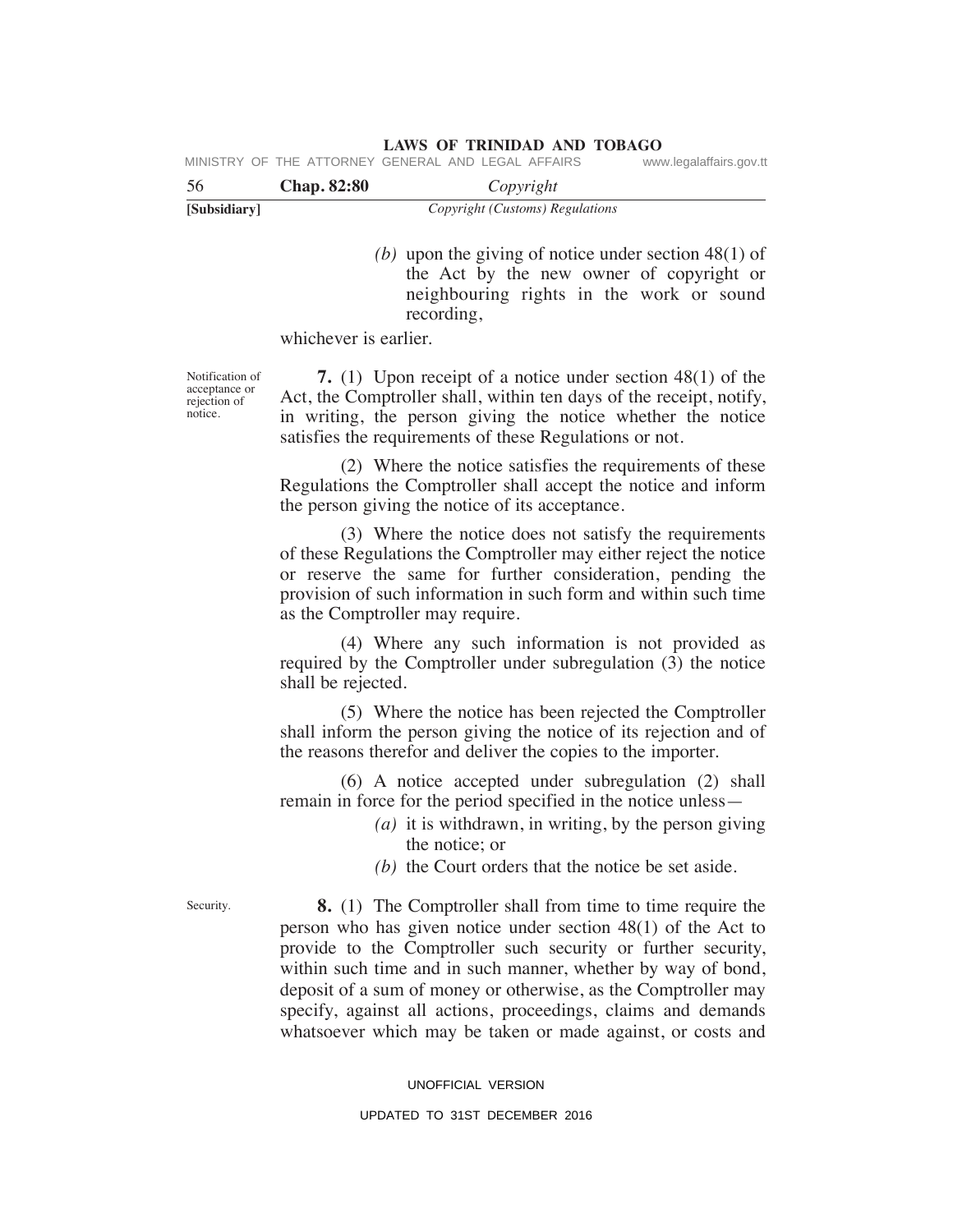| Copyright (Customs) Regulations                    | [Subsidiary]            |
|----------------------------------------------------|-------------------------|
| Copyright                                          | <b>Chap.</b> 82:80      |
| MINISTRY OF THE ATTORNEY GENERAL AND LEGAL AFFAIRS | www.legalaffairs.gov.tt |

expenses which may be incurred by the Comptroller in consequence of the seizure of any copy of a work or sound recording to which the notice relates.

- (2) Such security or further security may be given—
	- *(a)* at the time the notice is given; or
	- *(b)* at such other time as the Comptroller may require.

 (3) Where such security or further security is not given within the time or in the manner specified by the Comptroller he shall deliver the copies to the importer.

**9.** The security shall be released in the following Release of circumstances: security.

- *(a)* where there is no seizure;
- *(b)* if the seizure is completed, either by effluxion/lapse of time or ultimate condemnation by a Court;
- *(c)* if the seizure is not completed and the copies are released by the Comptroller and no action or suit has been commenced against the Comptroller in respect of the seizure, then at the expiration of six months from the time of the seizure;
- *(d)* if within the period specified in paragraph *(c)* action or suit is commenced, then upon the conclusion of such action or suit and the fulfilment of the purpose for which the security was given.

# **10.** (1) In every case—

Indemnity.

- *(a)* in which the Comptroller has not required security or further security to be given under regulation 8;
- *(b)* in which the Comptroller has taken security and that security is insufficient; or
- *(c)* in which the notice is deemed to have been withdrawn under regulation 5(2) or 6(3),

UNOFFICIAL VERSION

*L.R.O.*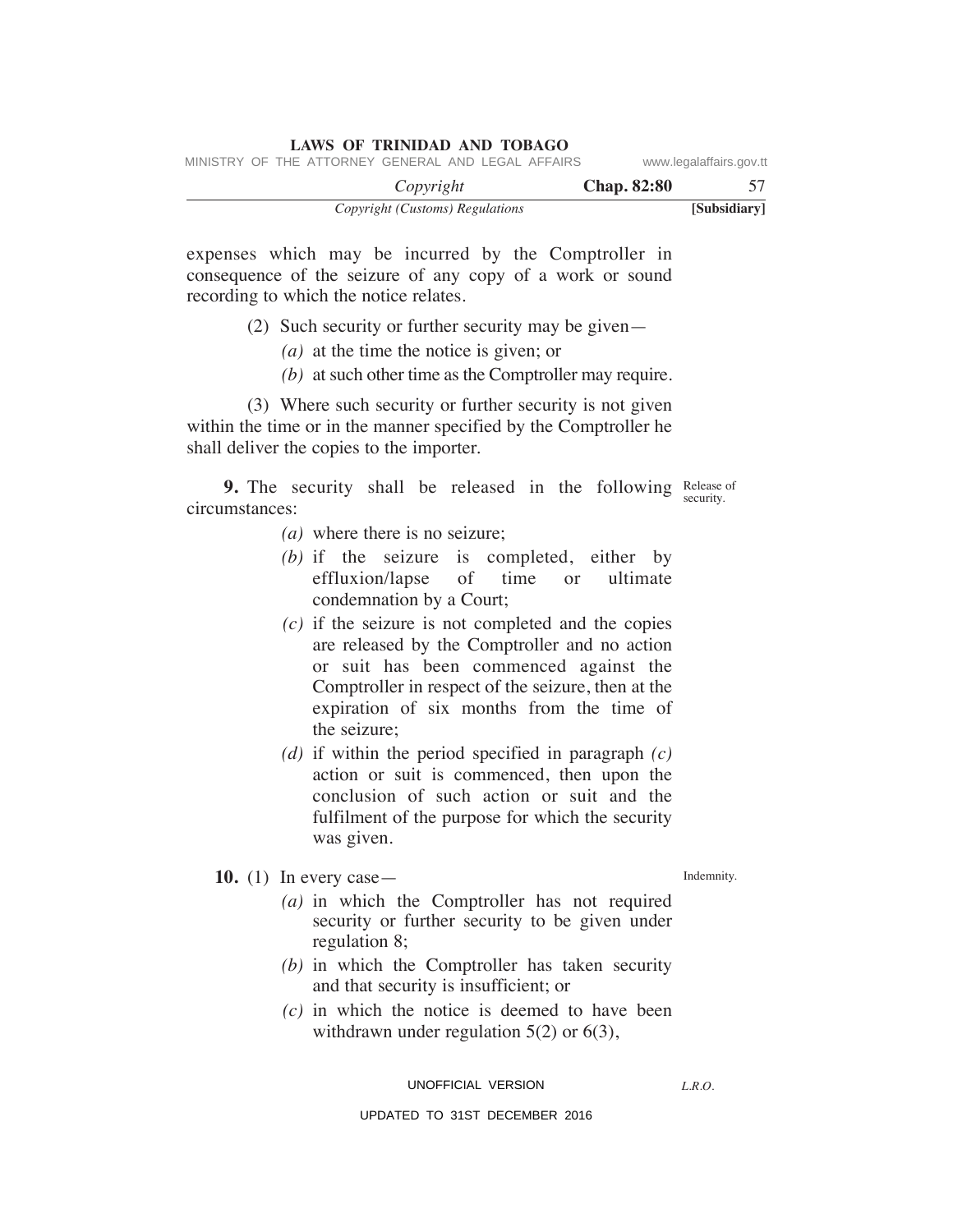| [Subsidiary]                   | Copyright (Customs) Regulations                                                                                                                                                                                                                                                     |
|--------------------------------|-------------------------------------------------------------------------------------------------------------------------------------------------------------------------------------------------------------------------------------------------------------------------------------|
|                                | the person giving the notice and the owner of copyright or<br>neighbouring rights in the work or sound recording to which<br>the notice relates shall —                                                                                                                             |
|                                | (i) jointly and severally agree to keep the<br>Comptroller indemnified against all<br>actions, proceedings, claims and demands<br>whatsoever which may be taken or made<br>against him; and                                                                                         |
|                                | (ii) repay the Comptroller all costs and<br>expenses which may be incurred by him in<br>consequence of the seizure of, or any thing<br>done in relation to any copy of a work or<br>sound recording to which the notice relates.                                                    |
|                                | (2) Any such costs, expenses, damages or other sums<br>may be recoverable as a debt due to the State.                                                                                                                                                                               |
| Notice of<br>seizure.          | 11. Where the Comptroller is satisfied that copies of a<br>work or sound recording are to be treated as prohibited<br>goods pursuant to section 48(1) of the Act and these Regulations,<br>he shall, within ten days of his decision, give (either personally<br>or by post) to $-$ |
|                                | $(a)$ the person giving the notice; and<br>$(b)$ the importer of the copies,                                                                                                                                                                                                        |
| Form 4 or 5.                   | notice, in writing, in the form set out as Form 4 or 5 in the Schedule.                                                                                                                                                                                                             |
| Notice of<br>refusal to seize. | 12. If the person giving the notice under section 48 of the Act<br>fails to $-$                                                                                                                                                                                                     |
|                                | (a) comply with any requirement<br>of<br>the<br>Comptroller under these Regulations;                                                                                                                                                                                                |
|                                | $(b)$ comply with any of the provisions in these<br>Regulations; or                                                                                                                                                                                                                 |
|                                | $(c)$ agree to indemnify the Comptroller against any<br>action or expense as provided for in regulation 10,                                                                                                                                                                         |
| Form 6.                        | the Comptroller may refuse to seize any copies of a work or<br>sound recording to which the notice relates and shall, within ten<br>days of his decision, notify, in writing, the person giving the<br>notice, in the form set out as Form 6 in the Schedule.                       |
|                                | UNOFFICIAL VERSION                                                                                                                                                                                                                                                                  |

# **LAWS OF TRINIDAD AND TOBAGO**<br>GENERAL AND LEGAL AFFAIRS www.legalaffairs.gov.tt MINISTRY OF THE ATTORNEY GENERAL AND LEGAL AFFAIRS

58 **Chap. 82:80** *Copyright*

- 
- 
-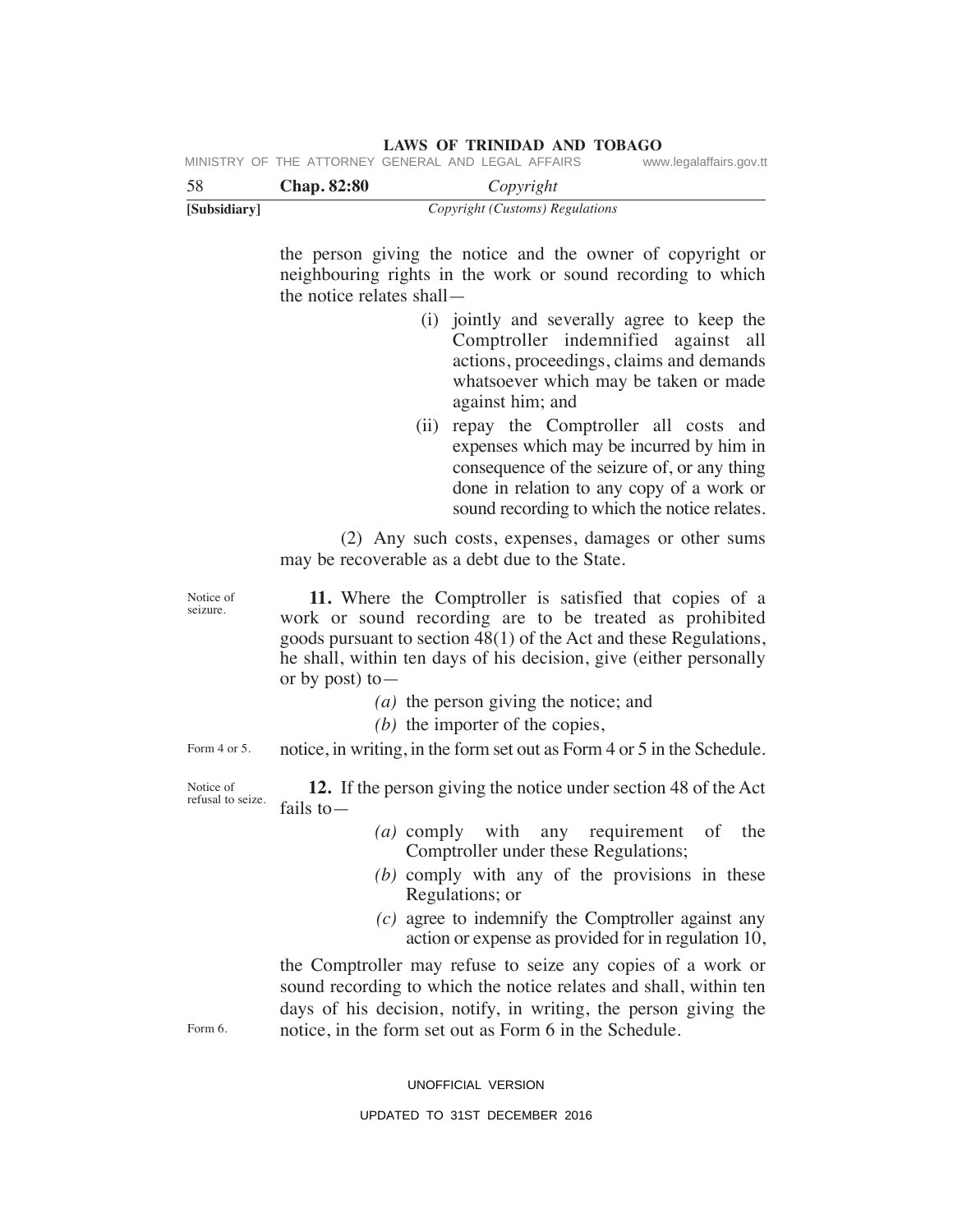| <b>LAWS OF TRINIDAD AND TOBAGO</b> |                    |                                 |                                                    |  |  |
|------------------------------------|--------------------|---------------------------------|----------------------------------------------------|--|--|
| www.legalaffairs.gov.tt            |                    |                                 | MINISTRY OF THE ATTORNEY GENERAL AND LEGAL AFFAIRS |  |  |
| 59.                                | <b>Chap.</b> 82:80 | Copyright                       |                                                    |  |  |
| [Subsidiary]                       |                    | Copyright (Customs) Regulations |                                                    |  |  |

**13.** (1) The Comptroller shall allow the owner of copyright Inspection of or neighbouring rights in the work or sound recording and the taking of importer sufficient opportunity to inspect the copies which have been seized and to take samples in order to substantiate or defend any action or proceedings that may be brought by virtue of section 48 of the Act. taking of samples.

 (2) Samples shall be accounted for in such manner as the Comptroller may direct.

14. (1) The Comptroller shall release any copies seized Release of pursuant to the Act or these Regulations to the importer, if—

- *(a)* within the period specified in a notice given under section 48(1) or the time limited for bringing an action under the Act, whichever is later, the owner of copyright or neighbouring rights has—
	- (i) not brought an action for infringement of rights in copyright or neighbouring rights, or obtained, pending the initiation or determination of such an action, an order of the Court prohibiting the release of the copies; and
	- (ii) not given to the Comptroller notice in writing in the form set out as Form 7 in Form 7. the Schedule, of the action or the order;
	- (iii) consented, by notice in writing in the form set out as Form 8 in the Schedule, to Form 8. the release of the copies;
- *(b)* the Comptroller is served with an order of the Court that the copies be released;
- *(c)* an action for infringement of rights in copyright or neighbouring rights is determined in favour of the importer of the copies; or
- *(d)* an action for infringement of rights in copyright or neighbouring rights is withdrawn or discontinued.

UNOFFICIAL VERSION

*L.R.O.* 

UPDATED TO 31ST DECEMBER 2016

copies seized.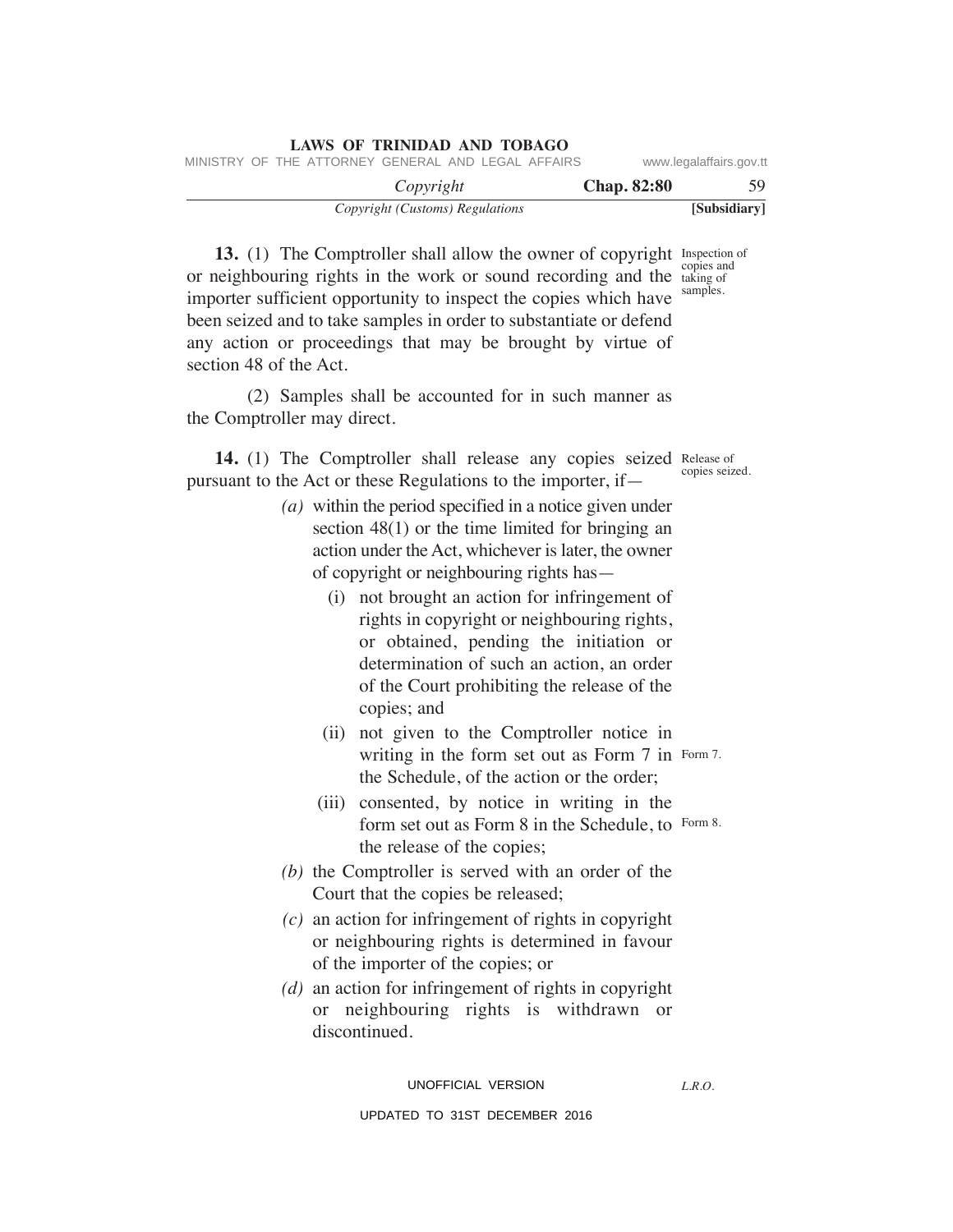| 60 |  | <b>Chap.</b> 82:80                                 |  | Copyright |  |                         |
|----|--|----------------------------------------------------|--|-----------|--|-------------------------|
|    |  | MINISTRY OF THE ATTORNEY GENERAL AND LEGAL AFFAIRS |  |           |  | www.legalaffairs.gov.tt |

| vv           | Cnap. 62.00 | $\omega$ <i>pyright</i>         |  |  |  |
|--------------|-------------|---------------------------------|--|--|--|
| [Subsidiary] |             | Copyright (Customs) Regulations |  |  |  |

 (2) The Comptroller may, within the period specified in the notice, release any copies seized pursuant to the Act or these Regulations to the importer, if, having regard to information that has come to his knowledge after the copies have been seized, the Comptroller is satisfied that the copies ought not to have been seized, provided all Customs formalities have been complied with and the release of the copies are not otherwise contrary to the laws of Trinidad and Tobago.

# **SCHeDuLe FORm 1**

Regulation 3(1).

## COPyRIGhT ACT, Ch. 82:80

# **NOTICe OF ImPORTATION OF PuBLISHeD WORkS**

To: The Comptroller of Customs and Excise:

I, ........................................................................................................................ of ....................................................................................................................... hereby give notice that an infringement of copyright in the original work specified in the Schedule to this Notice subsists under the Copyright Act, Ch. 82:80 and that ........................... (1) ............................................................................ the owner of copyright in the work and requests that copies of the said work made outside of Trinidad and Tobago and which are identified in the Schedule to this Notice be treated as prohibited goods and not be imported into Trinidad and Tobago for a period up to and including ............................ (2) ................... ............................................................................................................................ pursuant to section 48 of the Copyright Act, Ch. 82:80. Dated this ................ day of ......................, 20....... Signature: ........................................................... ........................................................... (3)

UNOFFICIAL VERSION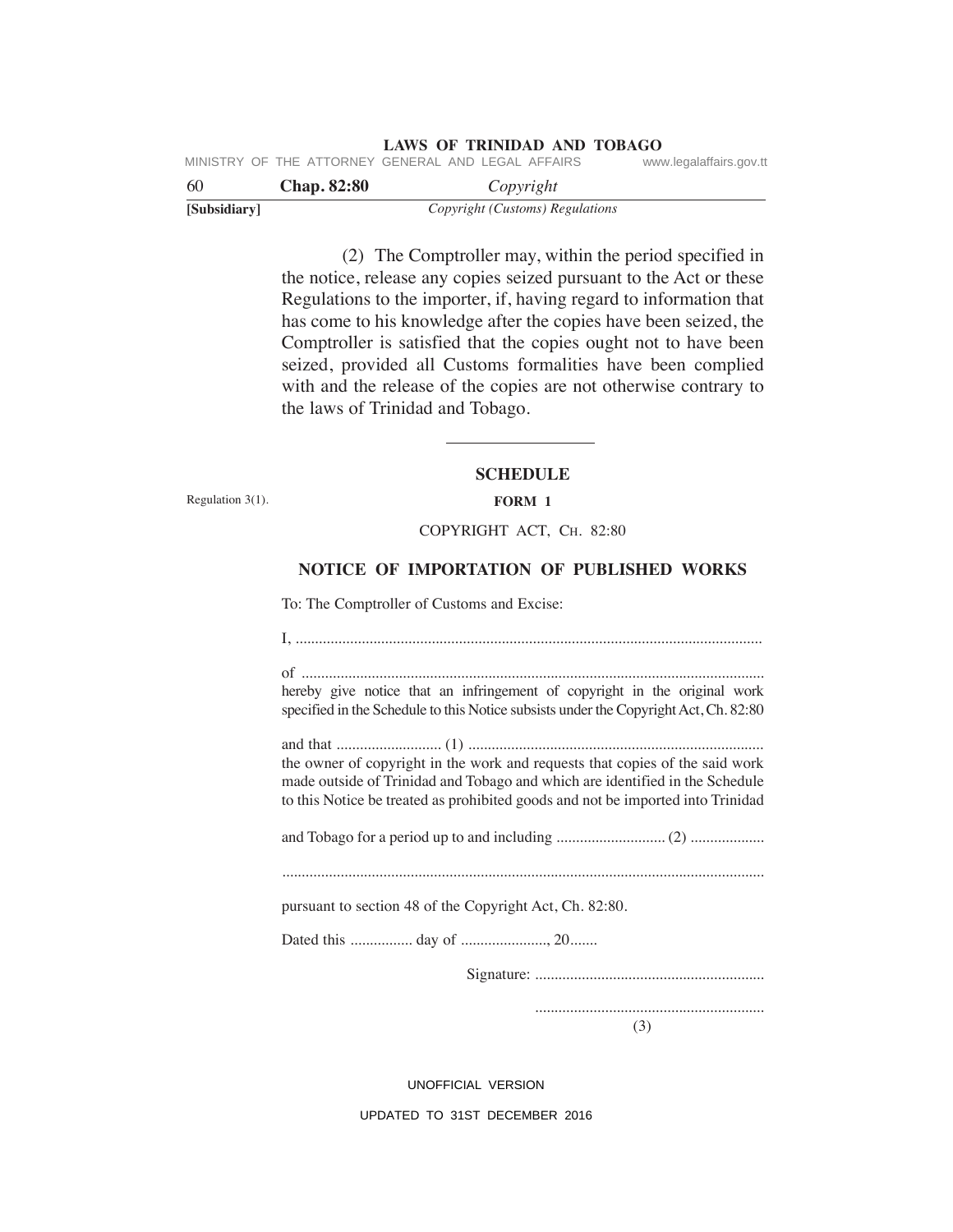MINISTRY OF THE ATTORNEY GENERAL AND LEGAL AFFAIRS www.legalaffairs.gov.tt

| <b>Chap. 82:80</b><br>Copyright |              |
|---------------------------------|--------------|
| Copyright (Customs) Regulations | [Subsidiary] |

#### **SCHeDuLe**

| If the author or any one or more of the authors of the work is dead the name |
|------------------------------------------------------------------------------|
| of the deceased author or authors and the date or dates of death: (5)        |
|                                                                              |
|                                                                              |
|                                                                              |

# **NOTeS TO FORm 1**

 (1) If the Notice is given by the owner of copyright, insert "I am", if given by an agent or if the owner is a company or other body, insert the full name of the owner and the word "is".

 (2) Specify the period for which requests treatment as prohibited goods. This period should not exceed 5 years or extend beyond the end of the period for which copyright subsists.

 (3) If an agent insert "Agent of the owner" or if a company or other body insert the name of the company and the position held by the signatory in the company.

 (4) If the author is anonymous or pseudonymous this should be stated. Also state the period for which copyright subsists.

- (5) Omit if the author is anonymous or pseudonymous.
- (6) State the country and date of first publication.

 (7) Give sufficient information to identify the infringing copies including the names of the publishers and country of publication, if known. If a particular shipment is to be prohibited insert details of that shipment. If all importations of whatever source are to be prohibited this should be stated. If importation of some copies only are to be prohibited provide details of the source of those copies.

UNOFFICIAL VERSION

*L.R.O.*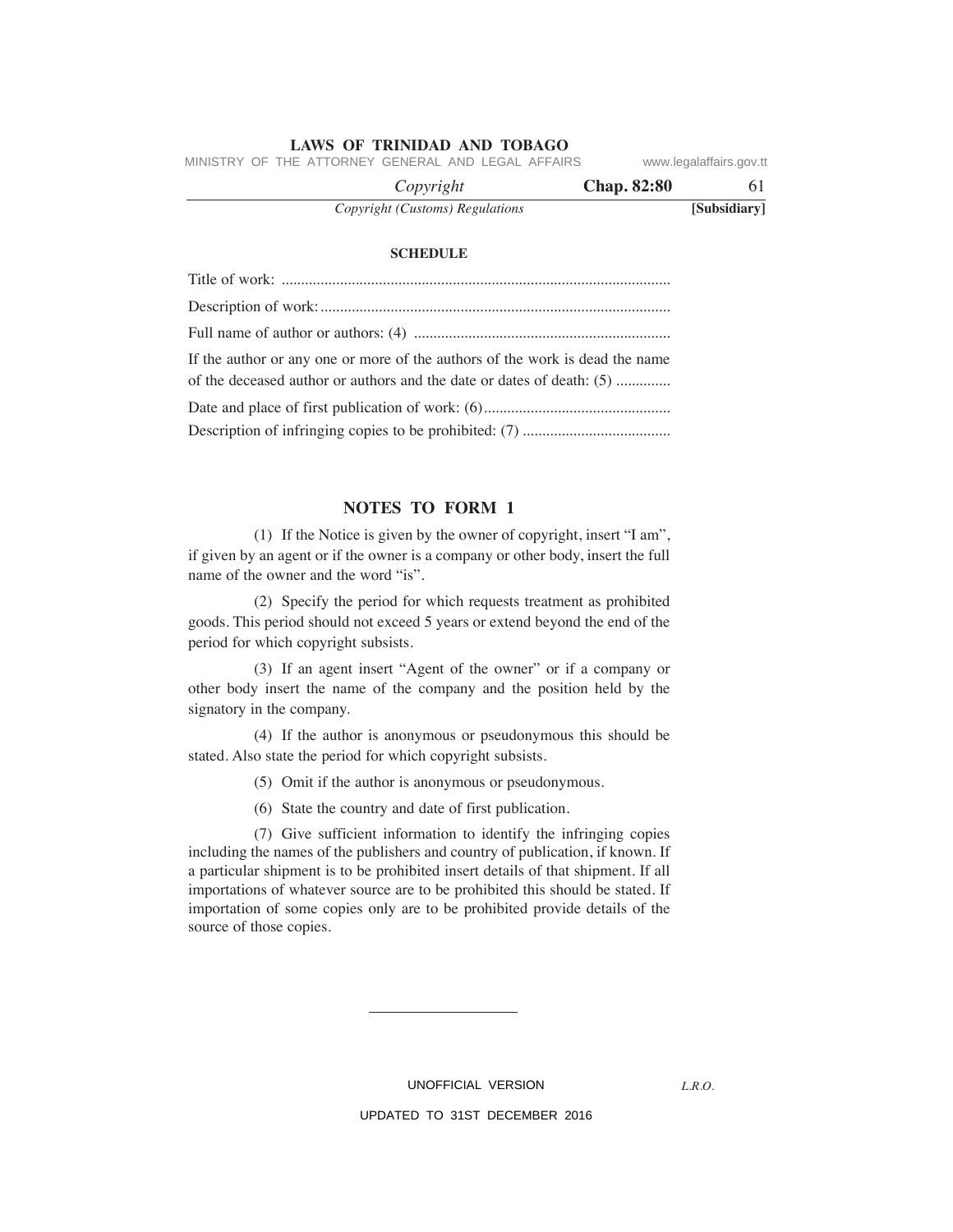**LAWS OF TRINIDAD AND TOBAGO**<br>GENERAL AND LEGAL AFFAIRS www.legalaffairs.gov.tt MINISTRY OF THE ATTORNEY GENERAL AND LEGAL AFFAIRS

| 62           | <b>Chap. 82:80</b> | Copyright                       |
|--------------|--------------------|---------------------------------|
| [Subsidiary] |                    | Copyright (Customs) Regulations |

Regulation 3(1).

**FORm 2**

### COPyRIGhT ACT, Ch. 82:80

# **NOTICe OF ImPORTATION OF PuBLISHeD SOuND ReCORDINGS**

To: The Comptroller of Customs and Excise:

I,.........................................................................................................................

of ....................................................................................................................... hereby give notice that an infringement of neighbouring rights in the sound recording specified in the Schedule to this Notice subsists under the

Copyright Act, Ch. 82:80 and that .............................. (1) ................................. the owner of neighbouring rights in the sound recording and requests that copies of the said sound recording made outside of Trinidad and Tobago and which are identified in the Schedule to this Notice be treated as prohibited goods and not be imported into Trinidad and Tobago for a period up to and

including .................................... (2) ................................................................. pursuant to section 48 of the Copyright Act, Ch. 82:80.

Dated this ............ day of ..........................., 20........

Signature: ........................................................

........................................................

(3)

#### **SCHeDuLe**

UNOFFICIAL VERSION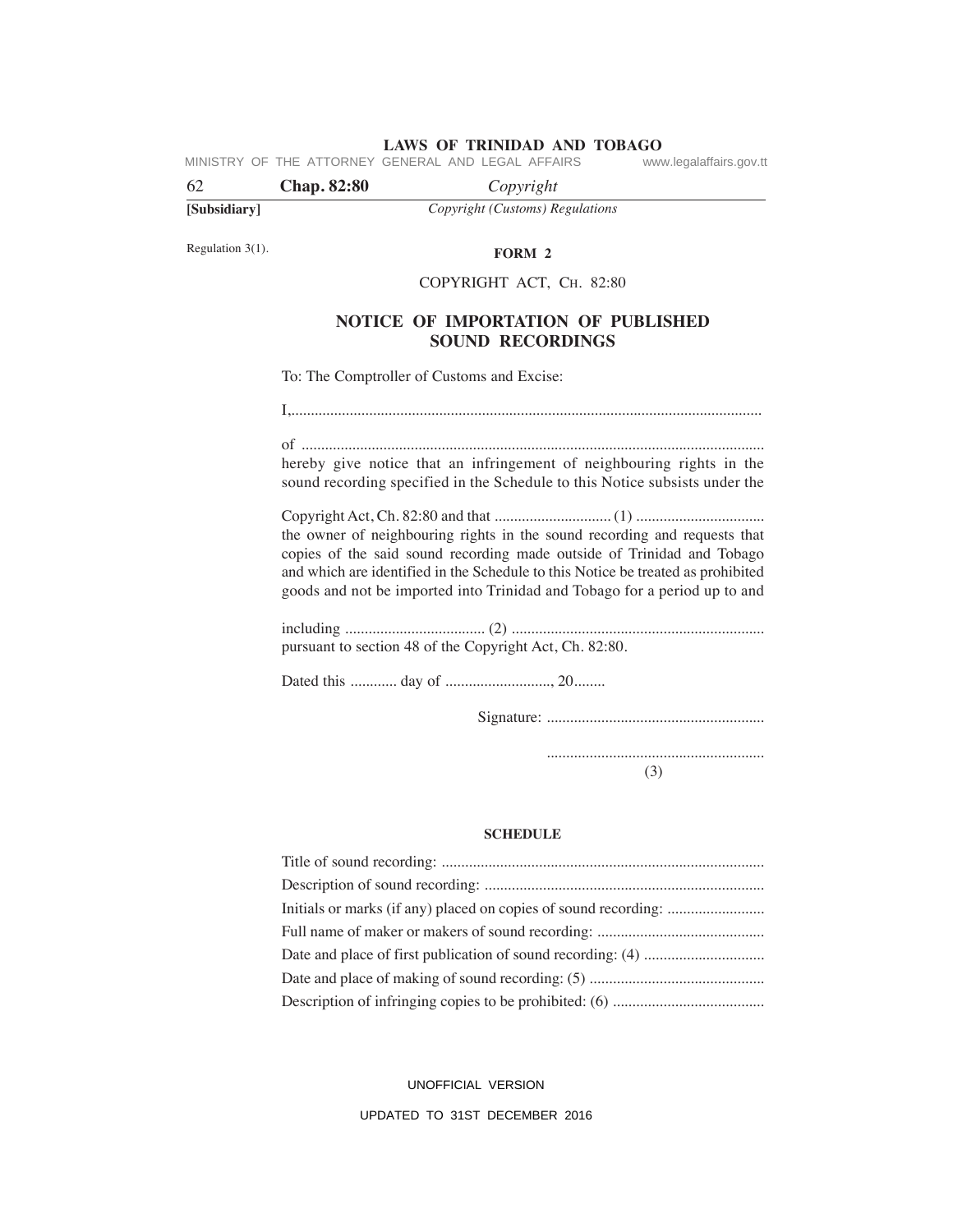*Copyright* **Chap. 82:80** 63 MINISTRY OF THE ATTORNEY GENERAL AND LEGAL AFFAIRS www.legalaffairs.gov.tt

*Copyright (Customs) Regulations* **[Subsidiary]**

### **NOTeS TO FORm 2**

 (1) If the Notice is given by the owner of neighbouring rights, insert "I am", if given by an agent, insert the name of the owner and the word "is".

 (2) Specify the period for which requests treatment as prohibited goods. This period should not exceed 5 years or extend beyond the end of the period for which the neighbouring rights subsist.

 (3) If an agent insert "Agent of the owner" or if a company or other body insert the name of the company and the position held by the signatory in the company.

(4) State the country and date of first publication.

(5) State the country and date of manufacture.

 (6) Give sufficient information to identify the infringing copies including the names of the publishers and country of publication, if known. If a particular shipment is to be prohibited insert details of that shipment. If all importations of whatever source are to be prohibited this should be stated. If importation of some copies only are to be prohibited provide details of the source of those copies.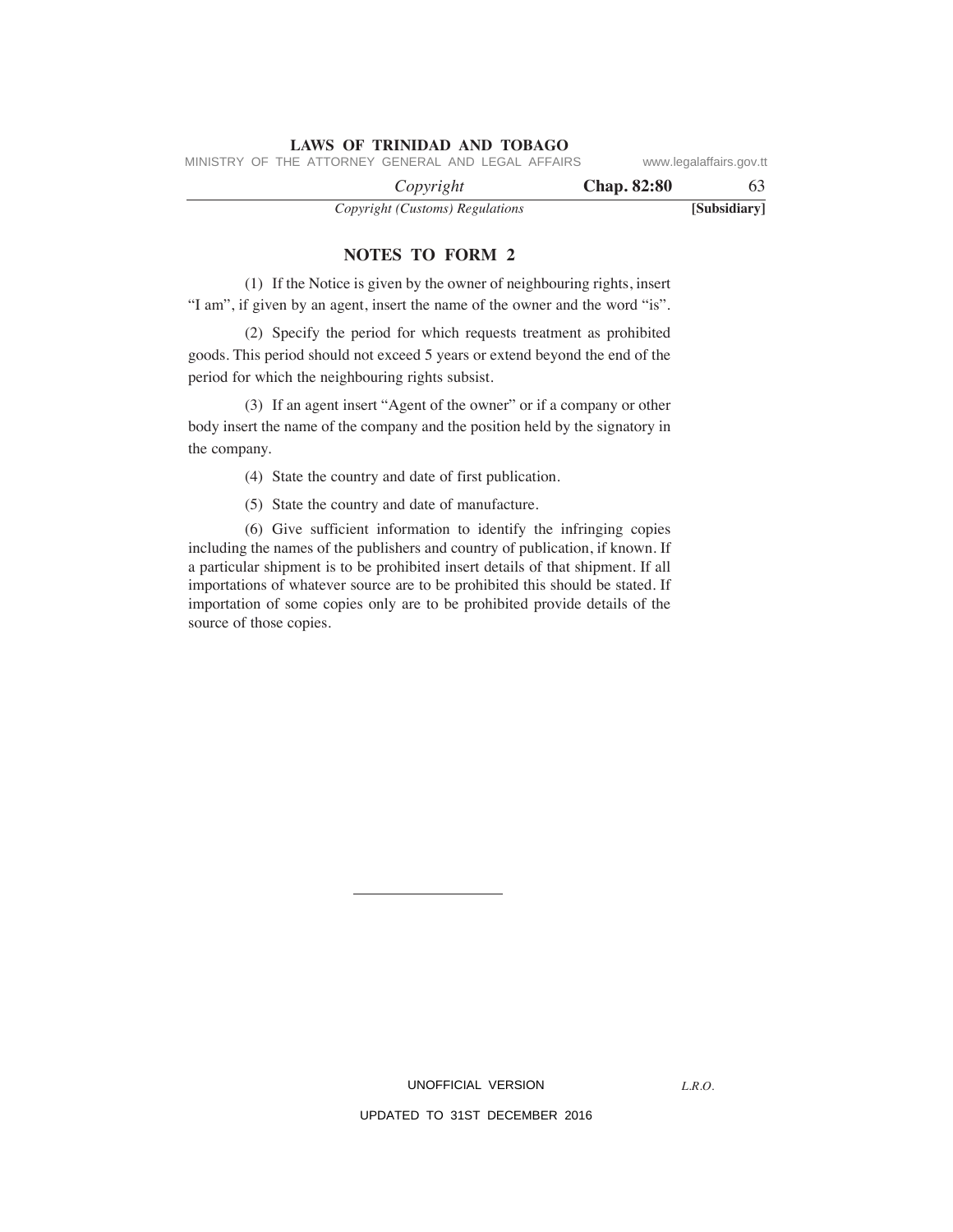**LAWS OF TRINIDAD AND TOBAGO**<br>GENERAL AND LEGAL AFFAIRS www.legalaffairs.gov.tt MINISTRY OF THE ATTORNEY GENERAL AND LEGAL AFFAIRS

| 64           | <b>Chap. 82:80</b> | Copyright                       |  |
|--------------|--------------------|---------------------------------|--|
| [Subsidiary] |                    | Copyright (Customs) Regulations |  |
|              |                    |                                 |  |

Regulation 3(3).

#### **FORm 3**

COPyRIGhT ACT, Ch. 82:80

# **STATuTORY DeCLARATION**

I, ........................................................................................................................

of .......................................................................................................................

do solemnly declare that the contents of the Notice annexed hereto are true and I make this declaration conscientiously believing the same to be true and according to the provisions of the Statutory Declarations Act, Ch. 7:04.

Signature: ..........................................................................................................

Declared by the above-named

this ............. day of ........................, 20.......

Before me,

Commissioner of Affidavits

Regulation 11.

# **FORm 4**

#### COPyRIGhT ACT, Ch. 82:80

# **NOTICe OF SeIzuRe OF INFRINGING COPIeS**

To: ..................................................................................................................... *(importer)*

of .......................................................................................................................

NOTICE is hereby given that the copies specified in the Schedule hereto have been seized pursuant to section 48 of the Copyright Act, Ch. 82:80.

#### **SCHeDuLe**

The Comptroller of Customs and Excise

UNOFFICIAL VERSION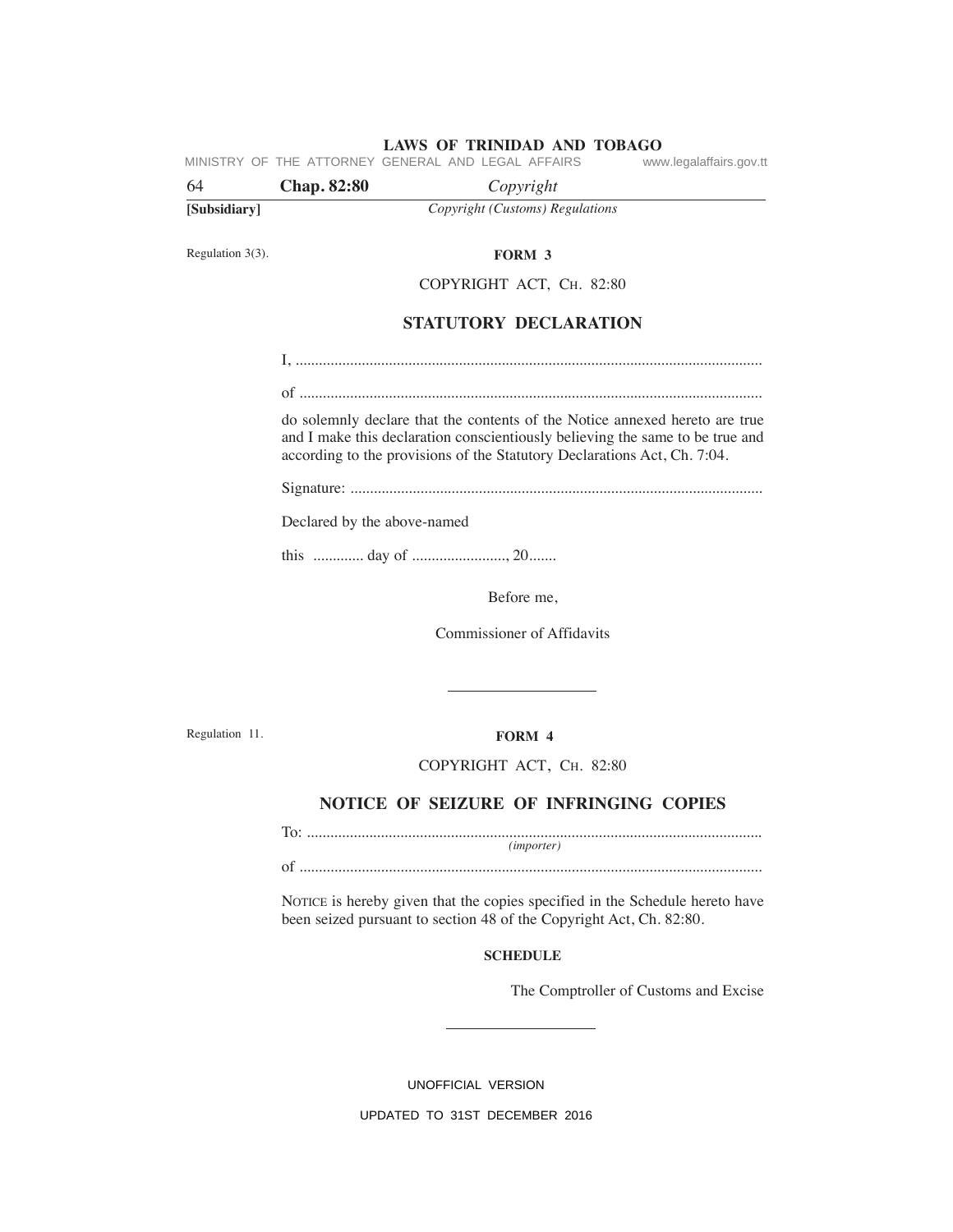| MINISTRY OF THE ATTORNEY GENERAL AND LEGAL AFFAIRS |                    | www.legalaffairs.gov.tt |
|----------------------------------------------------|--------------------|-------------------------|
| Copyright                                          | <b>Chap. 82:80</b> | 65                      |
| Copyright (Customs) Regulations                    |                    | [Subsidiary]            |
| <b>FORM 5</b>                                      |                    | Regulation 11.          |
| COPYRIGHT ACT, CH. 82:80                           |                    |                         |
| NOTICE OF SEIZURE OF INFRINGING COPIES             |                    |                         |
| (owner/agent of owner)                             |                    |                         |
|                                                    |                    |                         |
| Pursuant to Notice of Importation dated:           |                    |                         |
|                                                    |                    |                         |

NOTICE is hereby given that the copies specified in the above-mentioned Notice have been seized pursuant to section 48 of the Copyright Act, Ch. 82:80.

The importer of the copies is .............................................................................

of .......................................................................................................................

TAkE NOTICE that the said copies may be released to the importer for any of the reasons specified in regulation 14 of the Copyright (Customs) Regulations.

The Comptroller of Customs and Excise

UNOFFICIAL VERSION

UPDATED TO 31ST DECEMBER 2016

*L.R.O.*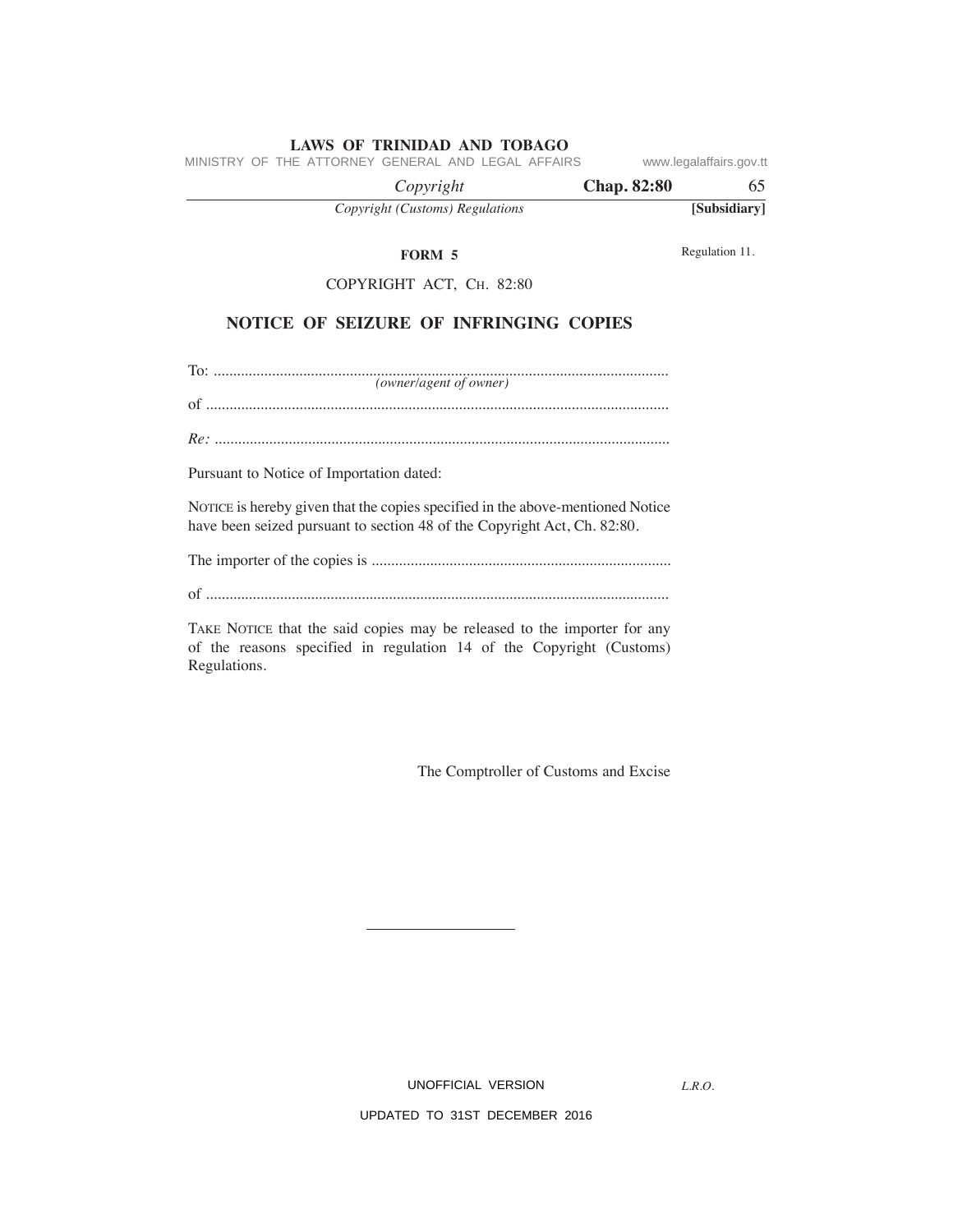MINISTRY OF THE ATTORNEY GENERAL AND LEGAL AFFAIRS www.legalaffairs.gov.tt

| 66           | <b>Chap. 82:80</b> | Copyright                       |  |
|--------------|--------------------|---------------------------------|--|
| [Subsidiary] |                    | Copyright (Customs) Regulations |  |

Regulation 12.

**FORm 6**

COPyRIGhT ACT, Ch. 82:80

# **NOTICe OF ReFuSAL TO SeIze**

To: ..................................................................................................................... of ....................................................................................................................... *(owner/agent of owner)*

*Re:* .....................................................................................................................

Pursuant to Notice of Importation dated:

NOTICE is hereby given that the copies specified in the above-mentioned Notice have not been seized for the following reason(s):

The Comptroller of Customs and Excise

UNOFFICIAL VERSION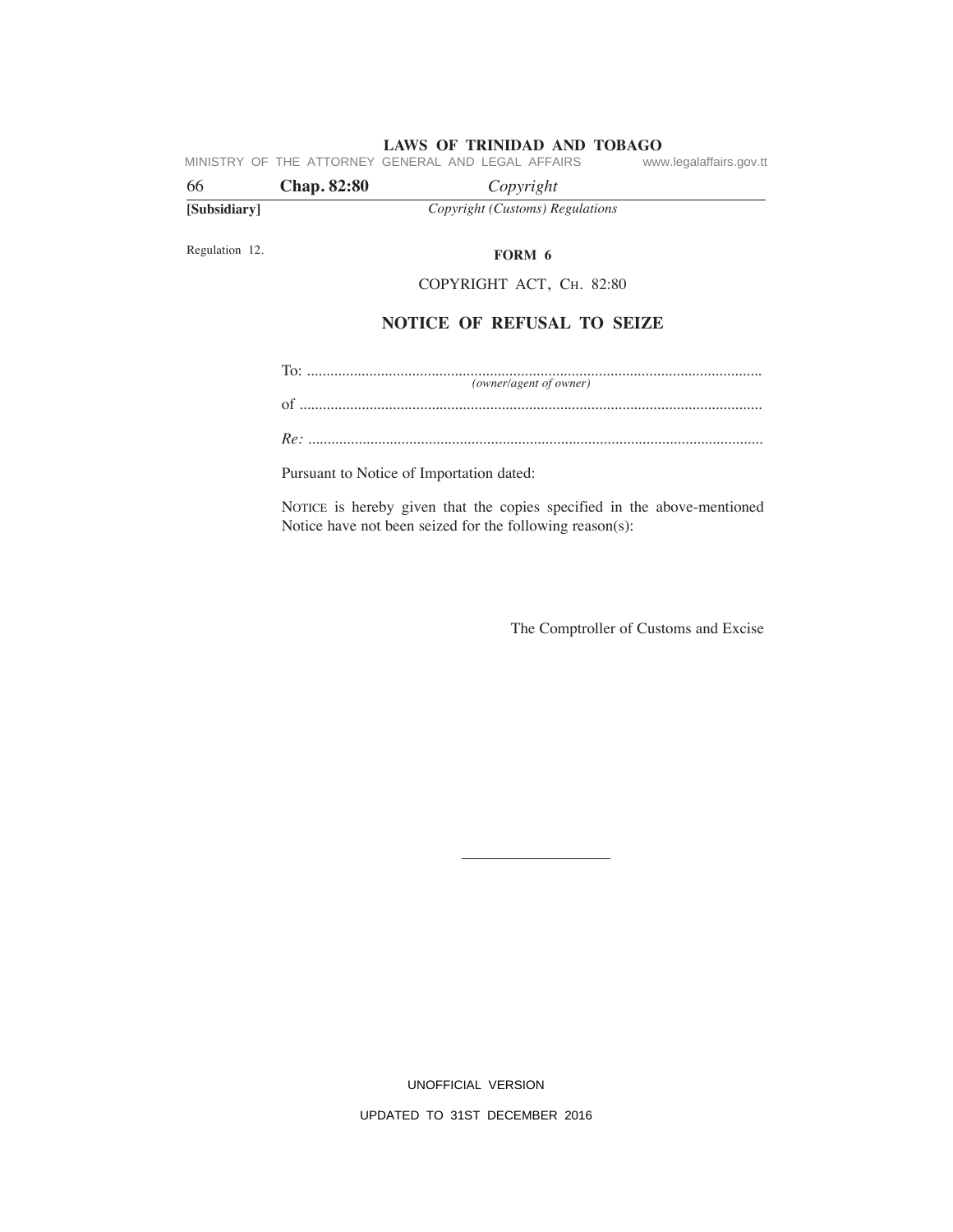MINISTRY OF THE ATTORNEY GENERAL AND LEGAL AFFAIRS www.legalaffairs.gov.tt

 *Copyright* **Chap. 82:80** 67

*Copyright (Customs) Regulations* **[Subsidiary]**

#### **FORm 7**

Regulation 14  $(1)\tilde{a}$ <sup>(ii)</sup>.

# COPyRIGhT ACT, Ch. 82:80

# **NOTICe OF ACTION FOR INFRINGemeNT OF RIGHTS IN COPYRIGHT OR NeIGHBOuRING RIGHTS**

To: The Comptroller of Customs and Excise

| being the owner of the copies seized pursuant to the above-mentioned Notice                                                                      |
|--------------------------------------------------------------------------------------------------------------------------------------------------|
|                                                                                                                                                  |
|                                                                                                                                                  |
| with respect to the infringement of copyright/neighbouring rights in the work<br>or sound recording to which the above-mentioned Notice relates. |
|                                                                                                                                                  |
|                                                                                                                                                  |
|                                                                                                                                                  |

*\* Briefly state the name of the work/sound recording to which the Notice relates.*

- † *If a natural person insert the person's full name. If a company or body insert the company or body's full name.*
- ‡ *Insert the number of the action or order and the full name of the Court as they appear in documents filed with the Court or issued by the Court. Attach a copy of all documents filed with the Court or a copy of the order issued by the Court.*
- § *If notice is given by a company or body insert the name and position of the signatory in the company or body.*

UNOFFICIAL VERSION

*L.R.O.*